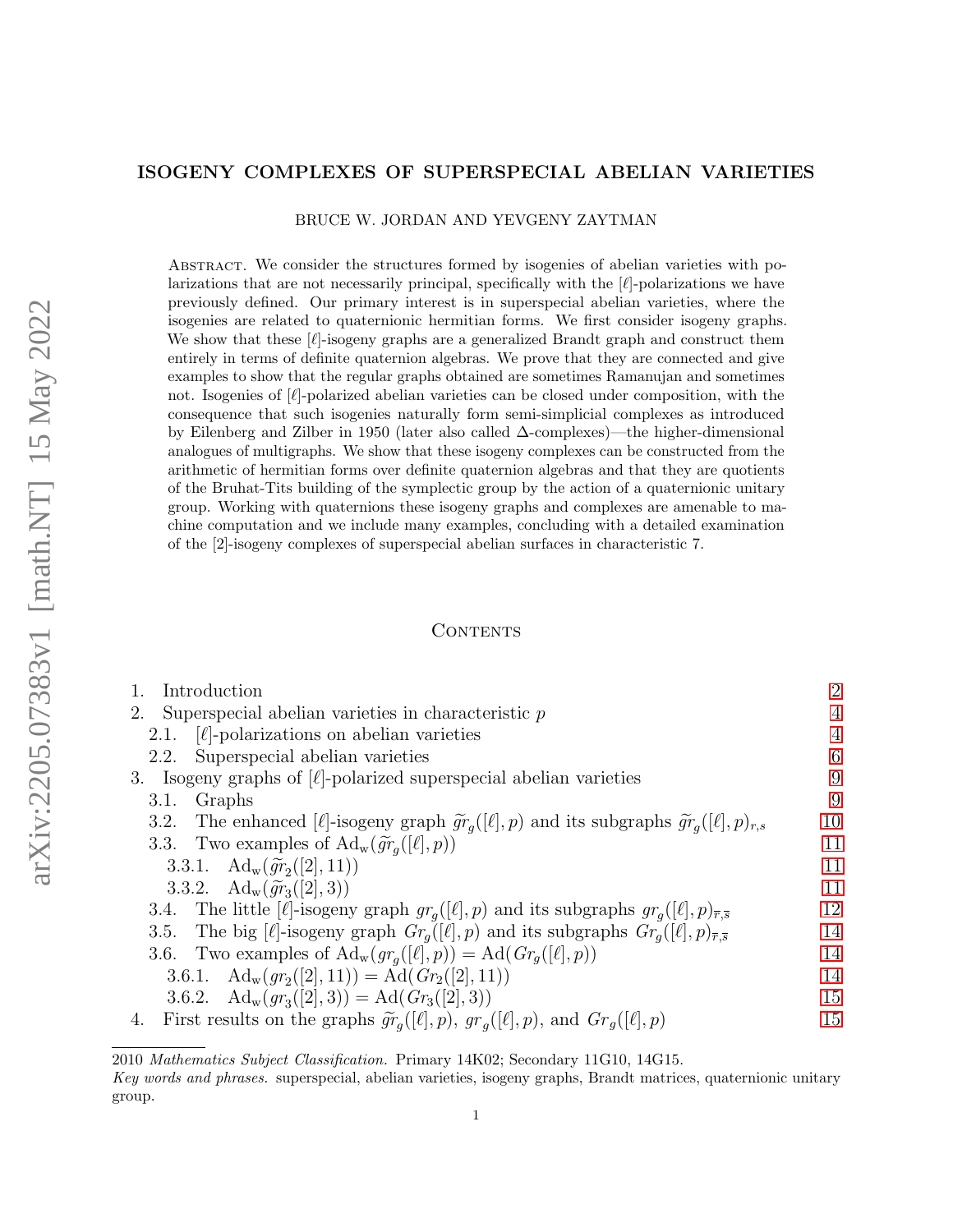| Connectedness results<br>4.1.                                                                | 15 |
|----------------------------------------------------------------------------------------------|----|
| The Ramanujan condition<br>4.2.                                                              | 16 |
| 4.2.1. A non-Ramanujan example: $Gr_3([3], 2)_1$                                             | 16 |
| A Ramanujan example: $Gr_3([2], 3)_1$<br>4.2.2.                                              | 16 |
| 5. The $\ell$ -adic uniformization of $\widetilde{gr}_q([\ell], p)$ and $gr_q([\ell], p)$    | 17 |
| Isogeny complexes of $\ell$ -polarized abelian varieties<br>6.                               | 17 |
| 6.1. $\Delta$ -complexes and $\Delta$ -complexes with half-faces                             | 18 |
| 6.1.1. $\Delta$ -complexes                                                                   | 18 |
| 6.1.2. $\Delta$ -complexes with half-faces                                                   | 18 |
| The enhanced [ $\ell$ ]-isogeny complex $\widetilde{co}_{\ell}(\mathcal{A}_0)$<br>6.2.       | 19 |
| 6.3. The little [ $\ell$ ]-isogeny graph $co_{\ell}(\mathcal{A}_0)$                          | 20 |
| 6.4. Half-faces of low dimension                                                             | 20 |
| 7. Identifying isogeny complexes for $\ell$ -polarized abelian varieties as quotients of the |    |
| building for $\text{Sp}_{2q}(\mathbb{Q}_\ell)$                                               | 23 |
| Mass formulas<br>8.                                                                          | 24 |
| The Brandt complex of a definite rational quaternion algebra<br>9.                           | 26 |
| 9.1. Computations of Brandt complexes                                                        | 28 |
| 10. $\tilde{co}_2(2,7)$ and $co_2(2,7)$                                                      | 28 |
| 10.1. $\widetilde{co}_2(2,7) = brc_2(2,\mathcal{O}_{\mathbb{H}(7)})$                         | 28 |
| 10.2. $co_2(2, 7) = brc_2(2, \mathcal{O}_{\mathbb{H}(7)})$                                   | 29 |
| References                                                                                   | 29 |

#### 1. Introduction

<span id="page-1-0"></span>Fix primes p and  $\ell$  with  $\ell \neq p$ . Isogenies of degree  $\ell$  (or  $\ell$ -isogenies) of supersingular elliptic curves in characteristic  $p$  are naturally organized into isogeny graphs, which can in turn be described using definite rational quaternion algebras. The only subtlety is that there are variations depending on how polarizations and isogenies are identified, leading to three different isogeny graphs in Jordan-Zaytman [\[JZa\]](#page-29-0): the big isogeny graph  $Gr_1(\ell, p)$ , the little isogeny graph  $gr_1(\ell, p)$ , and the enhanced isogeny graph  $\tilde{gr}_1(\ell, p)$ . The literature seems to have only one isogeny graph: this ubjectious graph is the big isogeny graph for us have only one isogeny graph; this ubiquitous graph is the big isogeny graph for us.

Distinguishing between these three makes many results clearer and more precise. For example, the little and enhanced isogeny graphs are uniformized by the Bruhat-Tits building  $\Delta = \Delta_{\ell}$  of  $SL_2(\mathbb{Q}_{\ell})$ , whereas the big isogeny graph is not [\[JZa,](#page-29-0) Sect. 9.1]. The big isogeny graph is a regular graph, so it is natural to ask if it is Ramanujan, whereas the little and enhanced isogeny graphs are not. And it is the little and enhanced isogeny graphs which arise from the bad reduction of Shimura curves and not the familiar big isogeny graph [\[JZa,](#page-29-0) Sect. 9.2].

Fix a supersingular elliptic curve E over  $\mathbb{F}_p$ . Then  $\mathcal{O} = \mathcal{O}_E = \text{End}(E)$  is a maximal order in the definite rational quaternion algebra  $\mathbb{H}_p$  ramified at p. A superspecial abelian variety A over  $\overline{\mathbb{F}}_p$  of dimension g is isomorphic to  $E^g$ ; this is equivalent to requiring that A is isomorphic to a product of supersingular elliptic curves. A polarization  $\lambda$  of A is a symmetric isogeny  $\lambda : A \to \hat{A} = \text{Pic}^0(A)$  subject to the positivity condition involving the Poincaré line bundle given in Section [2.1.](#page-3-1) The degree  $deg(\lambda)$  of a polarization  $\lambda$  is the degree of  $\lambda$  as an isogeny.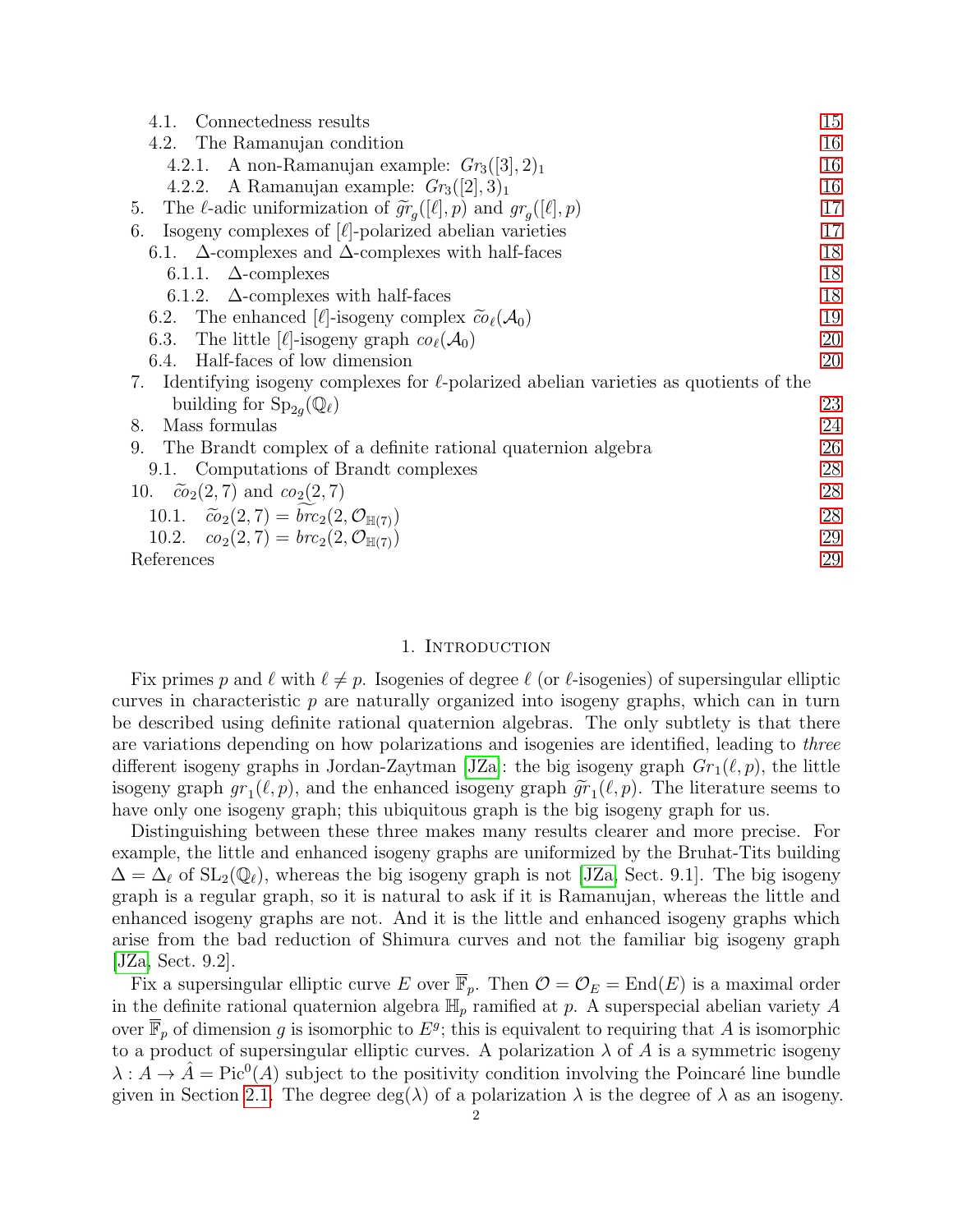It is always a square and the reduced degree rdeg( $\lambda$ ) of  $\lambda$  is rdeg( $\lambda$ ) =  $\sqrt{\deg(\lambda)}$ . A principal polarization  $\lambda$  has  $deg(\lambda) = 1$ . Let  $\mathscr{A} = (A = E^g, \lambda)$  be a principally polarized superspecial abelian variety of dimension g over  $\overline{\mathbb{F}}_p$  with  $\overline{\mathbb{F}}_p$ -isomorphism class  $[\mathscr{A}]$ . An  $(\ell)^g$ -isogeny  $\psi : \mathscr{A} = (A = E^g, \lambda) \to \mathscr{A}' = (A' = E^g, \lambda')$  has kernel ker $(\psi)$  a maximal isotropic subgroup of  $A[\ell]$  and  $\psi^*(\lambda') = \ell \lambda$ .

The theory of  $\ell$ -isogeny graphs for supersingular elliptic curves in characteristic p extends to  $(\ell)^g$ -isogenies of principally polarized superspecial abelian varieties of dimension g, giving the big isogeny graph  $Gr_g(\ell, p)$ , the little isogeny graph  $gr_g(\ell, p)$  and the enhanced isogeny graph  $\widetilde{gr}_g(\ell, p)$ ; this was the focus of [\[JZa\]](#page-29-0). These  $(\ell)^g$ -isogeny graphs are connected in higher<br>dimensions a as thou are for  $g = 1$  [JZa]. Then 43], but unlike the  $g = 1$  case the big isogeny dimensions g as they are for  $g = 1$  [\[JZa,](#page-29-0) Thm. 43], but unlike the  $g = 1$  case the big isogeny graph is not in general Ramanujan for  $q > 1$  [\[JZa,](#page-29-0) Sect. 10].

This paper further develops the category of  $[\ell]$ -polarized abelian varieties introduced in [\[JZa\]](#page-29-0). Isogenies in this category form cell complexes, whereas  $(\ell)^g$ -isogenies of principally polarized abelian varieties only form graphs. A g-dimensional  $[\ell]$ -polarized abelian variety  $\mathscr{X} = (X, \lambda)$ has a type  $t(\mathscr{X})$  with  $0 \leq t(\mathscr{X}) \leq g$  and a natural [ $\ell$ ]-dual  $\mathscr{\hat{X}} = (\hat{X} = Pic^{0}(X), [\lambda]),$ cf. Remark [1.](#page-3-2) If  $\mathscr{X}' = (X', \lambda')$  is an [ $\ell$ ]-polarized abelian variety, there is a notion (Section [2.1\)](#page-3-1) of [ $\ell$ ]-isogeny  $f : \mathscr{X} \to \mathscr{X}'$  if  $t(\mathscr{X}) > t(\mathscr{X}')$ . Compositions of [ $\ell$ ]-isogenies can again be [ $\ell$ ]-isogenies, resulting in Section [6](#page-16-1) in an [ $\ell$ ]-isogeny complex  $\tilde{co}_{\ell}(\mathcal{A}_0)$  once we fix a base principally polarized abelian variety  $A_0 = (A_0, \lambda_0)$ . This enhanced isogeny complex  $\tilde{c}o_\ell(A_0)$ is a *semi-simplicial complex* in the sense of Eilenberg and Zilber [\[EZ50\]](#page-28-2) or  $\Delta$ -*complex* as in [\[Hat02\]](#page-28-3). Most importantly, in Theorem [26](#page-22-1) we see that the connected component of  $\tilde{co}_{\ell}(\mathcal{A}_0)$ containing the base  $\mathcal{A}_0$  is a quotient of the Bruhat-Tits building  $\mathcal{B}_g$  of the symplectic group  $\mathrm{Sp}_{2g}(\mathbb{Q}_\ell).$ 

Mapping an [ $\ell$ ]-polarized abelian variety  $\mathscr A$  to its dual  $\mathscr A$  and [ $\ell$ ]-isogenies  $f : \mathscr A \to \mathscr A'$ to their duals  $\hat{f}: \widehat{\mathscr{A}}' \to \hat{A}$  gives an involution  $\iota$  on  $\widetilde{co}_{\ell}(\mathcal{A}_0)$ ; the quotient is the *little isogeny* complex  $co_{\ell}(\mathcal{A}_0)$ . Unfortunately, the action of  $\iota$  is not admissible as in Section [6.1.2,](#page-17-2) so  $co_{\ell}(\mathcal{A}_0)$ does not inherit the structure of a  $\Delta$ -complex from  $\tilde{co}_{\ell}(\mathcal{A}_0)$ . We can avoid this difficulty if we barycentrically subdivide  $\tilde{\omega}_{\ell}(A_0)$  before taking the quotient by i (then the action is admissible), but this explodes the number of cells making it too difficult to compute examples. So we keep the picture we have and examine the quotient by  $i$  simplex by simplex. We show that if  $g \leq 4$ , then the quotient  $co_{\ell}(\mathcal{A}_0)$ , although not a  $\Delta$ -complex, is a CW-complex. We explain the cell types we get in this case.

The real power of this approach to isogenies emerges when we restrict to the case that the base  $\mathcal{A}_0$  is a superspecial abelian variety in characteristic p. Let  $\mathbb{H} = \mathbb{H}_p$  be the definite quaternion algebra of reduced discriminant p with a maximal order  $\mathcal{O}_{\mathbb{H}}$ . Then the isogeny complexes  $\tilde{c}o_{\ell}(\mathcal{A}_0)$  and  $co_{\ell}(\mathcal{A}_0)$  are finite and connected, and they are the quotients of the building  $\mathcal{B}_g$  of the symplectic group  $\text{Sp}_{2g}(\mathbb{Q}_\ell)$  by the quaternionic unitary group  $\text{U}_g(\mathcal{O}_{\mathbb{H}}[1/\ell])$ and the general quaternionic unitary group  $GU_q(\mathcal{O}_{\mathbb{H}}[1/\ell])$ , respectively. Crucially, in this case it is possible to describe the isogeny complexes completely in terms of hermitian forms over definite quaternion algebras. Our notion of *Brandt complexes* generalizing Brandt matrices is developed in Section [9.](#page-25-0) Brandt complexes are amenable to machine computation and the paper contains many computational results.

In a forthcoming paper [\[JZb\]](#page-29-1), we use the Brandt complex descriptions of

$$
\widetilde{co}_{\ell}(\mathcal{A}_0)=\mathrm{U}_g(\mathcal{O}_{\mathbb{H}}[1/\ell])\backslash \mathcal{B}_g\quad \text{and}\quad co_{\ell}(\mathcal{A}_0)=\mathrm{GU}_g(\mathcal{O}_{\mathbb{H}}[1/\ell])\backslash \mathcal{B}_g
$$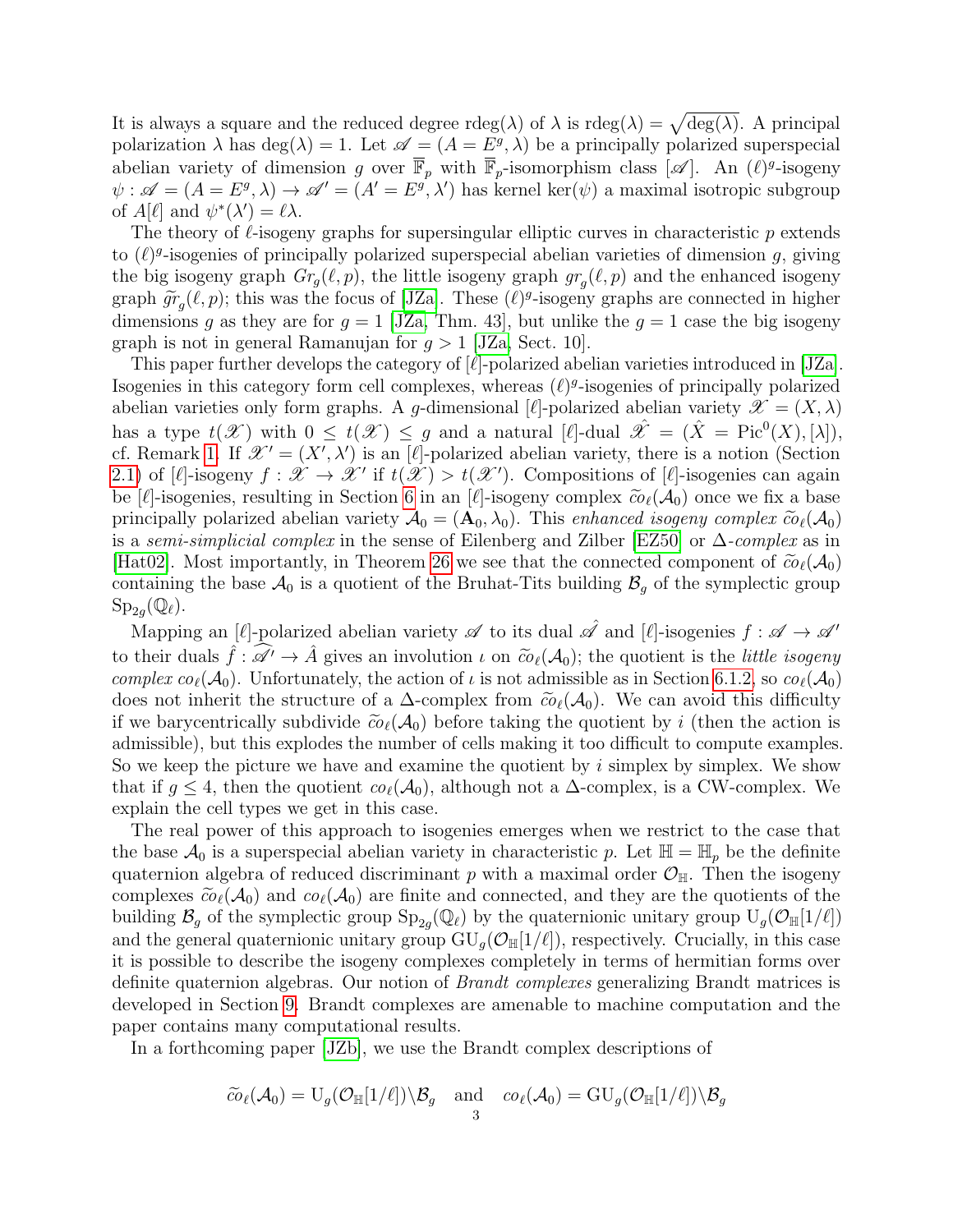to deduce results on the torsion in

$$
H^*(\mathrm{U}_g(\mathcal{O}_{\mathbb{H}}[1/\ell]),\mathbb{Z})\quad \text{and}\quad H^*(\mathrm{GU}_g(\mathcal{O}_{\mathbb{H}}[1/\ell]),\mathbb{Z})
$$

for a range of examples. We conclude this paper with an extended example, giving in detail the with the [2]-isogeny complexes of superspecial abelian surfaces in characteristic 7. We return to this example in [\[JZb\]](#page-29-1) and compute cohomology.

## 2. SUPERSPECIAL ABELIAN VARIETIES IN CHARACTERISTIC  $p$

<span id="page-3-1"></span><span id="page-3-0"></span>2.1.  $[\ell]$ -polarizations on abelian varieties. The general reference for this section is [\[JZa,](#page-29-0) Sect. 6]. Proofs, details, and additional citations to the literature can be found there.

Let X be an abelian variety over a field  $k$  (not necessarily algebraically closed) with dual abelian variety  $\hat{X} = \mathrm{Pic}^0(X)$ . The Poincaré line bundle on  $X \times \hat{X}$  is denoted  $\mathcal{P}$ . A polarization of X over k is a symmetric isogeny  $\lambda : X \to \hat{X}$  defined over k such that the line bundle  $(1, \lambda)^*$ P is ample. The degree  $\deg(\lambda)$  of a polarization  $\lambda : X \to \hat{X}$  is  $\deg(\lambda) = \# \ker(\lambda)$ ; this is always a square by the Riemann-Roch theorem (see [\[Mum08,](#page-29-2) Sect. 16]). The reduced degree of  $\lambda$  is  $\mathrm{rdeg}(\lambda) = \sqrt{\deg(\lambda)}$ . A polarization of degree 1 is a principal polarization. If  $\lambda: X \to \hat{X}$  is a polarization and  $\phi: X' \to X$  is an isogeny, then

<span id="page-3-4"></span>
$$
\phi^*(\lambda) := \hat{\phi} \circ \lambda \circ \phi : X' \to \widehat{X'}
$$
\n<sup>(1)</sup>

is a polarization of  $X'$  with

$$
\deg(\phi^*(\lambda)) = \deg(\lambda) \deg(\phi)^2 \quad \text{and} \quad \operatorname{rdeg}(\phi^*(\lambda)) = \operatorname{rdeg}(\lambda) \deg(\phi). \tag{2}
$$

Suppose  $n \in \mathbb{N}$  and  $(\text{char } k, n) = 1$  if  $\text{char } k > 0$ . A polarization  $\lambda$  of X gives rise to the nondegenerate Weil pairing

<span id="page-3-3"></span>
$$
\langle , \rangle_{\lambda} := \langle , \rangle_{X,\lambda} : \ker(\lambda) \times \ker(\lambda) \to \mu.
$$
 (3)

The more well known pairing

$$
\langle , \rangle_{\lambda,n} := \langle , \rangle_{X,\lambda,n} : X[n] \times X[n] \to \mu_n \tag{4}
$$

can in fact be given in terms of [\(3\)](#page-3-3) by

$$
\langle , \rangle_{X,\lambda,n} = \langle , \rangle_{X,n \circ \lambda} \Big|_{X[n] \times X[n]}.
$$

The notion of an  $[\ell]$ -polarization of an abelian variety, introduced in [\[JZa,](#page-29-0) Sect. 6], is crucial to what follows and is summarized below.

<span id="page-3-2"></span>**Remark 1.** Let  $\ell$  be a prime such that  $\ell \neq \text{char } k$ . Let X be an abelian variety over the field k with dim  $X = q$ .

- <span id="page-3-6"></span>(a) An  $[\ell]$ -polarization  $\lambda$  on X is a polarization such that ker( $\lambda$ )  $\subseteq X[\ell]$ . In particular, the degree of an  $[\ell]$ -polarization  $\lambda$  is  $\deg(\lambda) = \ell^{2r}$  for  $0 \le r \le g$ . We say that  $r = \log_{\ell}(\text{rdeg}(\lambda))$ is the type  $t(\lambda)$  of the [ $\ell$ ]-polarization  $\lambda$ . If  $\lambda$  is an [ $\ell$ ]-polarization on X with  $t(\lambda) = r$ , we say that  $\mathscr{X} = (X, \lambda)$  is an [ $\ell$ ]-polarized abelian variety of type r and write  $t(\mathscr{X}) = r$ .
- <span id="page-3-5"></span>(b) Let  $\mathscr{X} = (X, \lambda)$  be an [ $\ell$ -polarized abelian variety with type  $t(\mathscr{X}) = r$ . The  $[\ell]$ -dual of X is the [ $\ell$ ]-polarized abelian variety  $\hat{\mathcal{X}} = (\hat{X} = Pic^0(X), [\lambda])$  with the composition

$$
X \xrightarrow{\lambda} \hat{X} \xrightarrow{[\lambda]} X
$$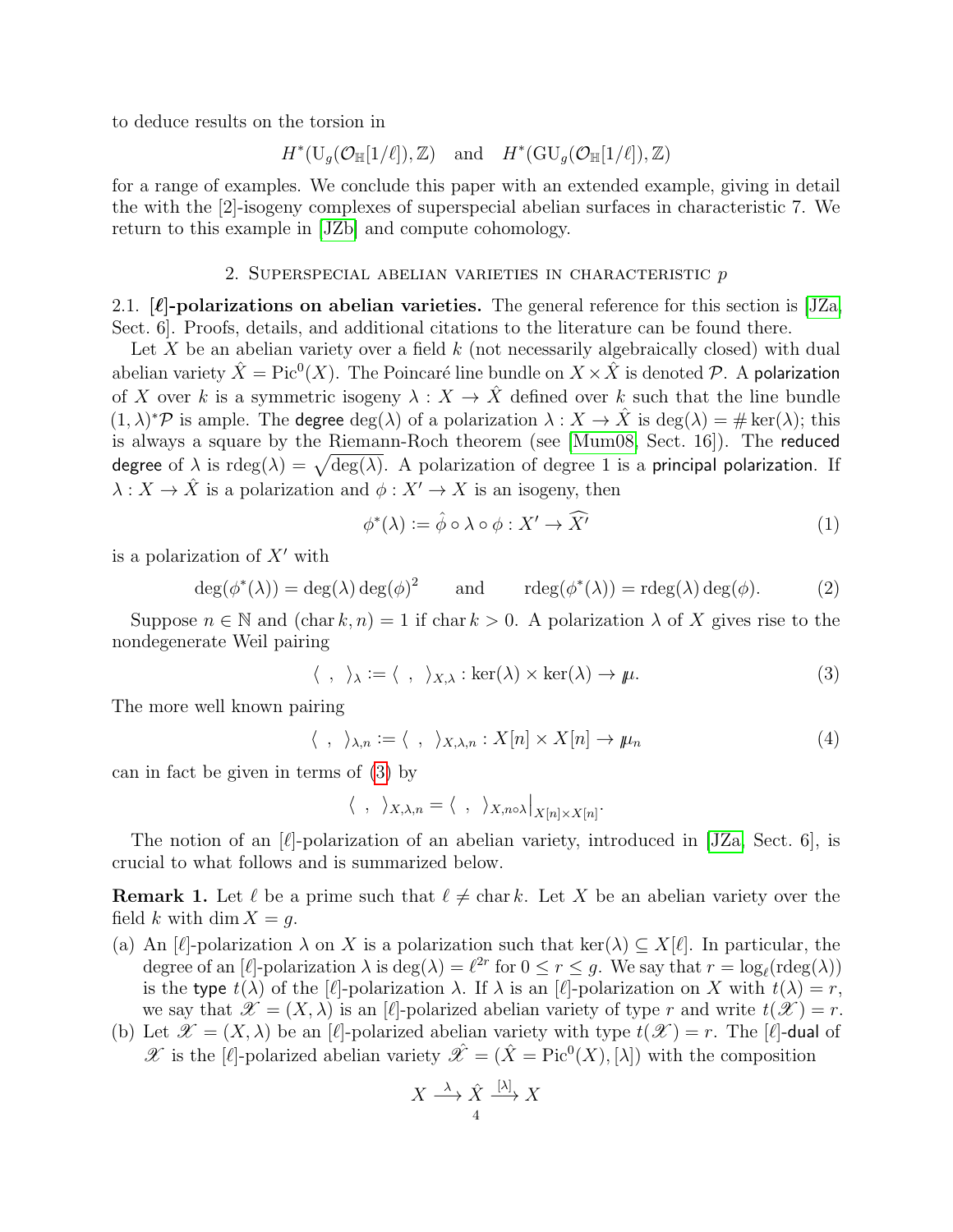equal to multiplication by  $\ell$ . We have  $t(\hat{\mathscr{X}}) = \hat{r} := q - r$ . If  $\mathscr{X} = (X, \lambda)$  is principally polarized (so of type 0), then the [ $\ell$ ]-dual polarization [ $\lambda$ ] on  $X \cong \hat{X}$  is  $\ell \lambda$ .

<span id="page-4-0"></span>**Definition 2.** Let  $\ell$  be a prime such that  $\ell \neq \text{char } k$ . Let X be an abelian variety over the field k with dim  $X = g$ .

<span id="page-4-1"></span>(a) Let  $\mathscr{X} = (X, \lambda)$  and  $\mathscr{X}' = (X', \lambda')$  be polarized abelian varieties. An isogeny  $f : X \to X'$ is an isogeny from  $\mathscr X$  to  $\mathscr X'$ , written  $f : \mathscr X \to \mathscr X'$ , if  $\lambda = f^*(\lambda')$ . Now suppose  $\mathscr X$  and  $\mathscr{X}'$  are [ $\ell$ ]-polarized abelian varieties of types r, s, respectively. An isogeny  $f : \mathscr{X} \to \mathscr{X}'$ is strict if  $r \neq s$ . If  $f : \mathscr{X} \to \mathscr{X}'$  is strict, then  $r > s$ , deg $(f) = \ell^{(r-s)}$ , and  $\lambda : X \to \hat{X}$ factors through  $f$ .

**WARNING:** An  $[\ell]$ -polarization  $\lambda : X \to \hat{X}$  does not give an isogeny from  $\mathscr{X}$  to  $\hat{\mathscr{X}}$ .

<span id="page-4-2"></span>(b) Let  $\mathscr{X} = (X, \lambda)$  be an [ $\ell$ ]-polarized abelian variety of type r. A subgroup  $0 \neq C \subseteq X[\ell]$ of order  $\ell^d$ ,  $1 \leq d \leq r$ , is an  $[\ell]$ -subgroup of  $\mathscr{X}$  if  $C \subseteq \text{ker}(\lambda)$  and C is isotropic with respect to the Weil pairing  $\langle , \rangle_{\lambda}$ .

**Proposition 3.** Suppose  $\mathscr{X} = (X, \lambda)$  and  $\mathscr{X}' = (X', \lambda')$  are [ $\ell$ ]-polarized abelian varieties of types r, s, respectively. Let  $f : \mathscr{X} \to \mathscr{X}'$  be an isogeny. Then  $\hat{f} : \widehat{X'} \to \hat{X}$  gives an isogeny  $\hat{f}: \widehat{\mathscr{X}}' \to \hat{\mathscr{X}}$ . If  $f: \mathscr{X} \to \mathscr{X}'$  is strict, then  $\hat{f}: \widehat{\mathscr{X}}' \to \hat{\mathscr{X}}$  is strict.

*Proof.* Since f is an isogeny of polarized abelian varieties, by [\(1\)](#page-3-4) that means  $\lambda = \hat{f} \circ \lambda' \circ f$ . Now by Remark [1](#page-3-2)[\(b\)](#page-3-5) that means  $[\lambda] \circ \hat{f} \circ \lambda' \circ f = \ell$ . Hence,  $f \circ [\lambda] \circ \hat{f} \circ \lambda' = \ell$ , and thus  $\hat{f}^*([\lambda]) = f \circ [\lambda] \circ \hat{f} = [\lambda'],$  which implies  $\hat{f} : \widehat{\mathcal{X}}' \to \hat{\mathcal{X}}'$  is an isogeny.

Since  $t(\widehat{\mathscr{X}}') = \hat{s} = g - s$  and  $t(\widehat{\mathscr{X}}) = \hat{r} = g - r$ ,  $\hat{f}$  is strict if and only if f is.

<span id="page-4-3"></span>**Proposition 4.** Suppose  $\mathscr{X} = (X, \lambda)$  is an [ $\ell$ ]-polarized abelian variety. Let  $C \subseteq X[\ell]$  be an [ $\ell$ ]-subgroup of  $\mathscr X$  of order  $\ell^d$ ,  $1 \leq d \leq r$ , with  $f_C : X \to X_C := X/C$  the isogeny taking the quotient by C. Then  $X_C = X/C$  has a canonical [ $\ell$ ]-polarization  $\lambda_C$  such that the composition

$$
X \xrightarrow{f_C} X_C \xrightarrow{\lambda_C} \widehat{X}_C \xrightarrow{\hat{f}_C} \hat{X}
$$

is  $\lambda$ . The [ $\ell$ ]-polarized abelian variety  $\mathscr{X}_{C} = (X_{C}, \lambda_{C})$  has type  $t(\mathscr{X}_{C}) = s = r - d$  and the isogeny  $f_C : \mathscr{X} \to \mathscr{X}_C$  is strict as in Definition [2\(](#page-4-0)[a\)](#page-4-1). Moreover a strict isogeny  $f : \mathscr{X} \to \mathscr{X}'$ of  $[\ell]$ -polarized abelian varieties is of the form  $f_C$  with  $\mathscr{X}' \cong \mathscr{X}_C$  for C an  $[\ell]$ -subgroup of  $\mathscr{X}$ .

*Proof.* First suppose that  $C \subset X[\ell]$  is an  $[\ell]$ -subgroup of  $\mathscr X$ . Then since C is isotropic, we have  $C \subset C^{\perp} \subset \text{ker }\lambda$ . Consider the corresponding decomposition

$$
\lambda: X \xrightarrow{f_C} X_C \xrightarrow{\lambda_C} X/C^{\perp} \to \hat{C}.
$$

By properties of duals, there is an identification  $X/C^{\perp} = \widehat{X}_C$  such that the map  $X/C^{\perp} =$  $\hat{X}_C \to \hat{C}$  is isomorphic to  $\hat{f}_C$ . Since  $\lambda = \hat{f}_C \circ \lambda_C \circ f_C$  and  $\lambda$  is a polarization, its not hard to see that so is  $\lambda_C$ . The formula for the type follows trivially by counting dimensions.

Now suppose,  $f : X \to X'$  be a strict isogeny. Let  $C = \ker f$ . Then  $\hat{f} : \hat{X'} \to \hat{X}$ corresponds to  $C^{\perp} \subset \text{ker }\lambda$ . Thus  $C \subset C^{\perp}$ , hence C is isotropic and thus an [ $\ell$ ]-subgroup of  $\mathscr{X}$ .

A strict isogeny  $f : \mathscr{X} \to \mathscr{X}'$  between [ $\ell$ ]-polarized abelian varieties will be called an  $[\ell]$ -isogeny.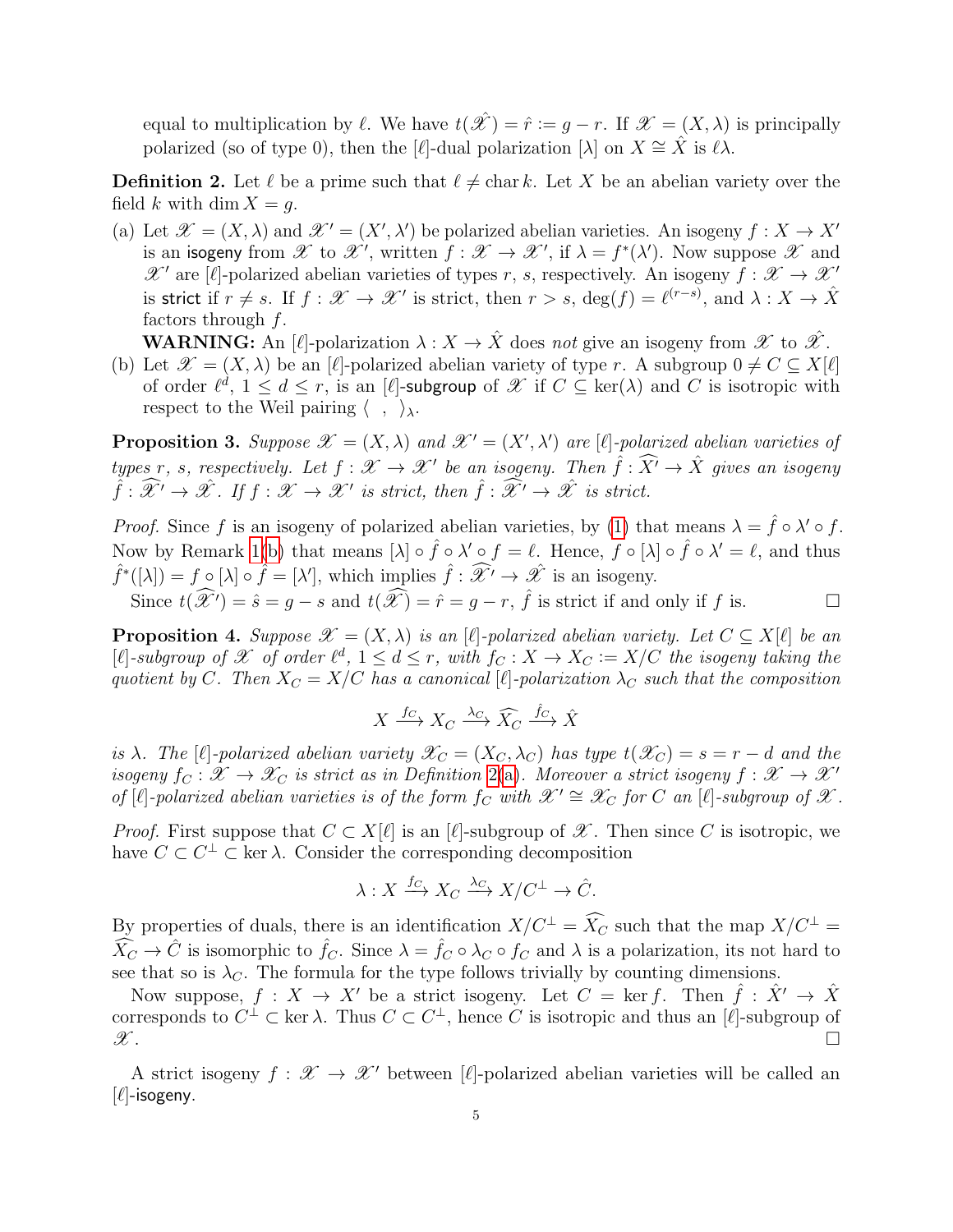<span id="page-5-0"></span>2.2. Superspecial abelian varieties. A superspecial abelian variety  $A/\overline{\mathbb{F}}_p$  with dim  $A = g$ is isomorphic to the product of  $g$  supersingular elliptic curves. Fix a supersingular elliptic curve  $E/\mathbb{F}_p$  with  $\mathcal{O} = \mathcal{O}_E = \text{End}(E)$  a maximal order in the rational definite quaternion algebra  $\mathbb{H}_p$  ramified at p. It is a theorem of Deligne, Ogus, and Shioda that such a superspecial  $A/\overline{\mathbb{F}}_p$  is isomorphic to  $E^g$ .

Fix a prime  $\ell$  with  $\ell \neq p$ .

<span id="page-5-5"></span>**Definition 5.** For a dimension  $g \geq 1$ , let  $\mathsf{SP}_g(\ell, p)_r$  be the set of  $\overline{\mathbb{F}}_p$ -isomorphism classes  $[\mathscr{A}]$  of g-dimensional [ $\ell$ ]-polarized superspecial abelian varieties  $\mathscr{A} = (A, \lambda)$  over  $\overline{\mathbb{F}}_p$  of type  $r, 0 \le r \le g$ . In case  $r = 0$ ,  $\mathsf{SP}_g(p)_0 := \mathsf{SP}_g(\ell, p)_0$  is the set of  $\overline{\mathbb{F}}_p$ -isomorphism classes of principally polarized superspecial abelian varieties. The set  $\mathsf{SP}_q(\ell, p)_r$  is finite; set

$$
h_g(\ell, p)_r = \# \mathsf{SP}_g(\ell, p)_r, \ h_g(\ell, p) = \sum_{r=0}^g h_g(\ell, p)_r, \text{ and } h_g(p) = h_g(\ell, p)_0 = \# \mathsf{SP}_g(p)_0.
$$
 (5)

For g fixed, it is convenient to define for  $0 \le r \le g$ :

<span id="page-5-2"></span>
$$
\overline{r} = \overline{\hat{r}} = \{r, \hat{r}\}, \text{ viewed as a multiset.} \tag{6}
$$

Taking the  $[\ell]$ -dual gives a canonical bijection

<span id="page-5-3"></span>
$$
\iota: \mathsf{SP}_g(\ell, p)_r \xrightarrow{\simeq} \mathsf{SP}_g(\ell, p)_{\hat{r}}, \ 0 \le r \le g, \text{ with } \iota([\mathscr{A}] = [\mathscr{A}]; \tag{7}
$$

see [\[JZa,](#page-29-0) Defn. 28]. Hence  $h_g(\ell, p)_r = h_g(\ell, p)_{\hat{r}}$ . If g and p are fixed, set

$$
h(\ell; r) := h_g(\ell, p)_r
$$
,  $h := h(\ell; 0)$ , and  $h(\ell) := h_g(\ell, p)$ . (8)

Table [1](#page-5-1) gives the  $h_g(\ell, p)_r$  which we need for subsequent examples.

<span id="page-5-1"></span>

|  |  | $g \mid \ell \mid p \parallel h_g(\ell,p)_0 \mid h_g(\ell,p)_1$                                      |                                                                                                                        |
|--|--|------------------------------------------------------------------------------------------------------|------------------------------------------------------------------------------------------------------------------------|
|  |  | $\begin{array}{c c c c c} 2 & 2 & 7 & 2 & 4 \\ 2 & 2 & 11 & 5 & 10 \\ 3 & 2 & 3 & 2 & 3 \end{array}$ |                                                                                                                        |
|  |  |                                                                                                      |                                                                                                                        |
|  |  |                                                                                                      |                                                                                                                        |
|  |  |                                                                                                      |                                                                                                                        |
|  |  |                                                                                                      | TABLE 1. $h_q(\ell, p)_r = \# \mathsf{SP}_q(\ell, p)_r = h_q(\ell, p)_{\hat{r}} = \# \mathsf{SP}_q(\ell, p)_{\hat{r}}$ |

Using the notation of [\(6\)](#page-5-2) and [\(7\)](#page-5-3), put

<span id="page-5-4"></span>
$$
SP_g(\ell, p)_r = \{[\mathscr{A}_1], \dots, [\mathscr{A}_{h(\ell;r)}]\} \text{ with } \mathscr{A}_i = (A_i, \lambda_i) \text{ and } SP_g(p)_0 = \{[\mathscr{A}_1], \dots, [\mathscr{A}_h]\},
$$
  
\n
$$
SP_g(\ell, p) = \coprod_{r=0}^g SP_g(\ell, p)_r = \{[\mathscr{A}_1], \dots, [\mathscr{A}_{h(\ell)}]\},
$$
  
\n
$$
SP_g(\ell, p)_{\overline{r}} = \begin{cases} (SP_g(\ell, p)_r) \coprod SP_g(\ell, p)_{\hat{r}} \end{cases} / \ell \text{ if } r \neq \hat{r},
$$
  
\n
$$
\overline{SP}_g(\ell, p) = \coprod_{r=0}^{\lfloor g/2 \rfloor} SP_g(\ell, p)_{\overline{r}}.
$$
  
\n(9)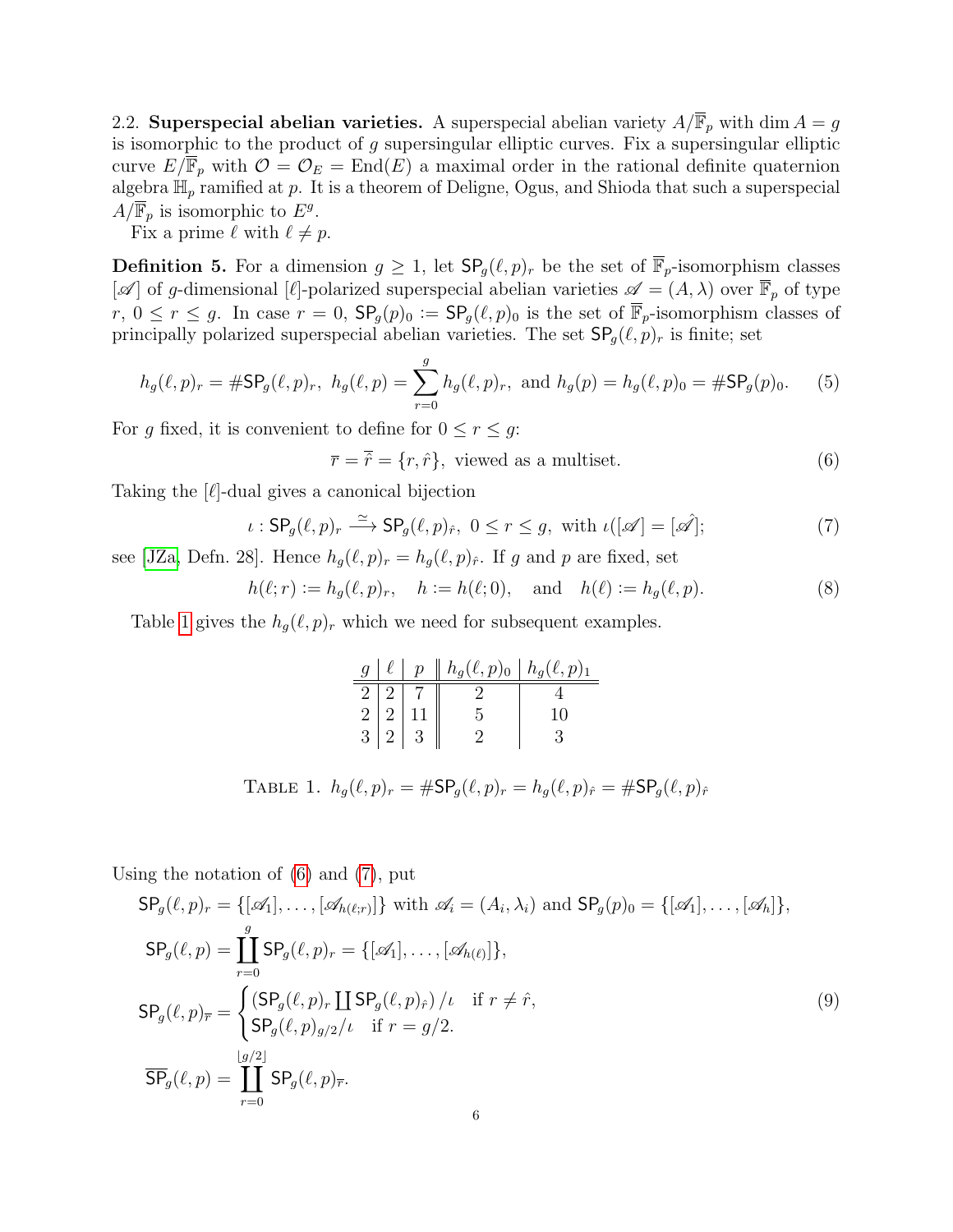<span id="page-6-2"></span>**Remark 6.** We can identify  $\overline{\mathsf{SP}}_q(\ell, p)_{\overline{r}}$  with the set of multisets  $[\overline{\mathscr{A}}] := \{[\mathscr{A}, [\mathscr{A}]\}\$  with  $[\mathscr{A}] \in \mathsf{SP}_g(\ell, p)_r$ . If  $r \neq \hat{r}$ , i.e., if  $r \neq g/2$ , then  $\mathsf{SP}_g(\ell, p)_{\bar{r}} \cong \mathsf{SP}_g(\ell, p)_{\hat{r}} \cong \mathsf{SP}_g(\ell, p)_{\hat{r}}$ . Elements of  $\mathsf{SP}_q(\ell, p)_{\overline{r}}$  have type  $\overline{r} = \{r, \hat{r}\}\$ . Let

$$
h_g(\ell, p)_{\overline{r}} = \# \mathsf{SP}_g(\ell, p)_{\overline{r}} \quad \text{and} \quad \overline{h}_g(\ell, p) = \# \overline{\mathsf{SP}}_g(\ell, p) = \sum_{r=0}^{\lfloor g/2 \rfloor} h_g(\ell, p)_{\overline{r}}.
$$
 (10)

Then  $h_g(\ell, p)_{\overline{r}} = h_g(\ell, p)_r$  if  $r \neq g/2$ . In Table [2](#page-6-0) we augment Table [1](#page-5-1) by giving the  $h_g(\ell, p)_{\overline{r}}$ .

|  |                                                                                             | $g \mid \ell \mid p \parallel h_g(\ell,p)_{\overline{0}} \mid h_g(\ell,p)_{\overline{1}}$ |  |
|--|---------------------------------------------------------------------------------------------|-------------------------------------------------------------------------------------------|--|
|  |                                                                                             |                                                                                           |  |
|  |                                                                                             |                                                                                           |  |
|  | $\begin{array}{ c c c }\hline 2&2&7 \\ \hline 2&2&11 \\ \hline 3&2&3 \\ \hline \end{array}$ |                                                                                           |  |

<span id="page-6-0"></span>TABLE 2.  $h_g(\ell, p)_{\overline{r}} = \# \mathsf{SP}_g(\ell, p)_{\overline{r}}$ 

It is key that the image of an  $[\ell]$ -polarized superspecial abelian variety under a strict isogeny is superspecial:

**Proposition 7.** Suppose  $\mathscr{A} = (A, \lambda)$  is an [C]-polarized superspecial abelian variety with type  $t(\mathscr{A}) = r$  and  $C \leq A[\ell]$  is an  $[\ell]$ -subgroup of  $\mathscr{A}$  of order  $\ell^d$ ,  $1 \leq d \leq r$ , as in Definition [2\(](#page-4-0)[b\)](#page-4-2). Then A/C is a superspecial abelian variety and hence  $\mathscr{A}_{C} = (A/C, \lambda_C)$  as in Proposition [4](#page-4-3) is an [ $\ell$ ]-polarized superspecial abelian variety with  $t(\mathscr{A}_C) = s = r - d$ .

Proof. This follows from Proposition [4](#page-4-3) and the fact the image under a separable isogeny of a superspecial abelian variety is superspecial—see [\[Oor75,](#page-29-3) p. 36].

We now define two equivalence relations on strict isogenies of  $[\ell]$ -polarized superspecial abelian varieties.

<span id="page-6-1"></span>**Definition 8.** Suppose  $[\mathscr{A} = (A, \lambda)] \in \mathsf{SP}_g(\ell, p)_r$  and  $[\mathscr{A}' = (A', \lambda')] \in \mathsf{SP}_g(\ell, p)_s$  with  $0 \leq s < r \leq g$ . Suppose  $f, g : \mathscr{A} \to \mathscr{A}'$  are strict isogenies.

<span id="page-6-3"></span>(a) Say  $f \sim_b g$  if there exists  $\alpha_2 \in \text{Aut}(\mathscr{A})$  such that  $f = \alpha_2 g$ . Write  $[f]_b$  for the equivalence class with respect to  $\sim_b$  containing f. Put

$$
Iso_{\ell}(\mathscr{A}, \mathscr{A}') = \{ [f]_b \mid f : \mathscr{A} \to \mathscr{A}' \text{ is a strict isogeny} \}.
$$

Set

$$
\text{Iso}_{\ell}(\mathscr{A})_s = \{ [f]_b \in \text{Iso}_{\ell}(\mathscr{A}, \mathscr{A}'') \text{for some } \mathscr{A}'' \in \text{SP}_g(\ell, p)_s \}.
$$

(b) Say  $f \sim_l g$  if there exist  $\alpha_1 \in \text{Aut}(\mathscr{A})$  and  $\alpha_2 \in \text{Aut}(\mathscr{A}')$  such that  $f = \alpha_2 g \alpha_1$ . Write [f]<sub>l</sub> for the equivalence class with respect to  $\sim_l$  containing f. Put

 $\text{iso}_{\ell}(\mathscr{A}, \mathscr{A}') = \{ [f]_l | f \text{ is a strict isogeny from } \mathscr{A} \text{ to } \mathscr{A}' \}.$ 

Set

$$
\text{iso}_{\ell}(\mathscr{A})_s = \{ [f]_l \in \text{Iso}_{\ell}(\mathscr{A}, \mathscr{A}'') \text{for some } \mathscr{A}'' \in \text{SP}_g(\ell, p)_s \}.
$$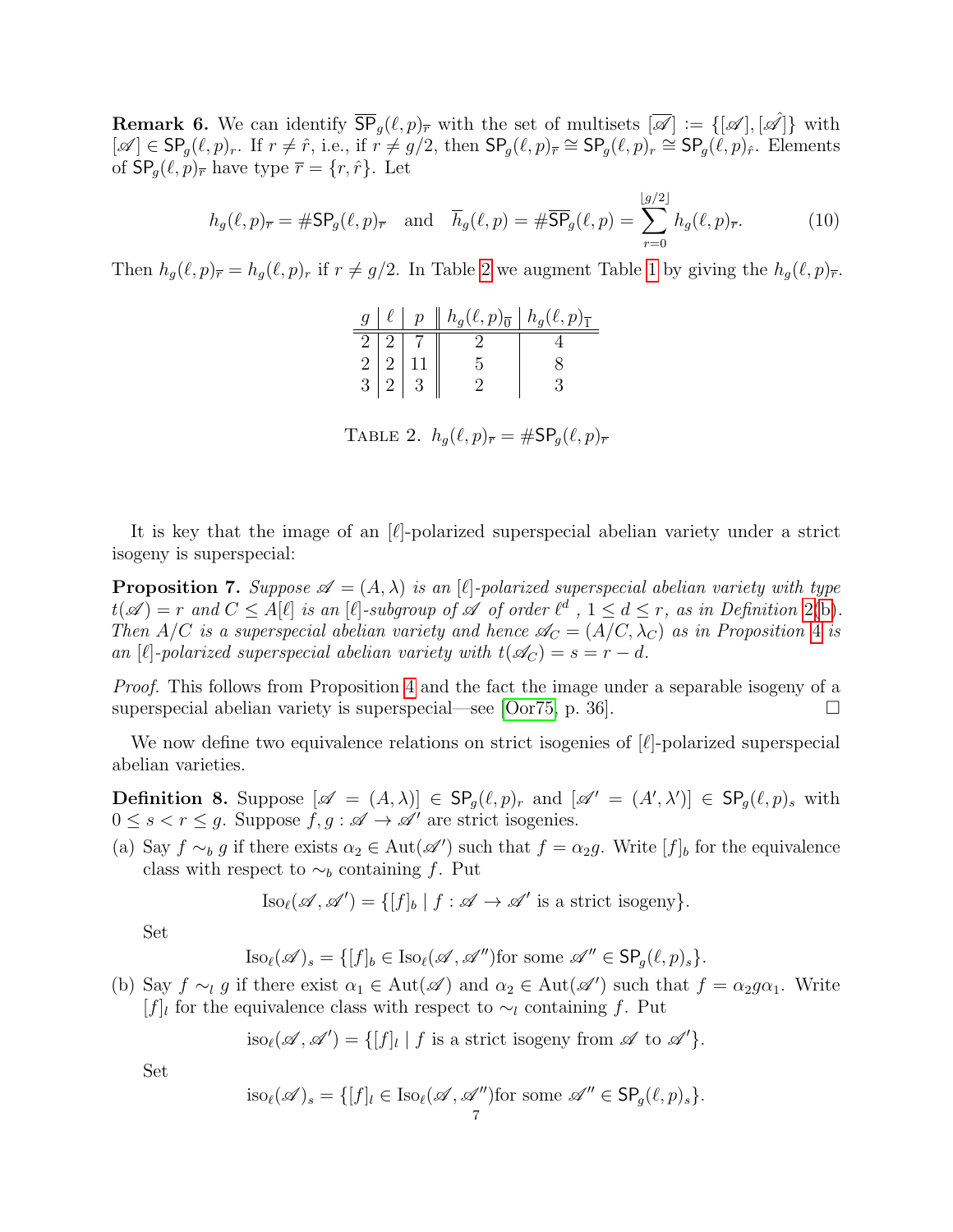<span id="page-7-4"></span>Remark 9. In light of Proposition [4,](#page-4-3) we could equivalently give Definition [8](#page-6-1) in terms of the [ $\ell$ ]-subgroups of Definition [2](#page-4-0)[\(b\)](#page-4-2). Suppose  $[\mathscr{A}] \in \mathsf{SP}_q(\ell, p)_r$  for  $0 \leq r \leq g$ . For  $0 \leq s < r$ , set

<span id="page-7-0"></span>
$$
\text{Iso}_{\ell}(\mathscr{A})_s = \{ C \mid C \text{ is an } [\ell] \text{-subgroup of } \mathscr{A} \text{ of order } \ell^{r-s} \}. \tag{11}
$$

Define an equivalence relation  $\sim$  on [ $\ell$ ]-subgroups of  $\mathscr A$  by  $C \sim C'$  if there exists  $\alpha \in Aut(\mathscr A)$ such that  $\alpha(C) = C'$ . Let [C] denote the equivalence class with respect to  $\sim$  containing C. Set

$$
\text{iso}_{\ell}(\mathscr{A})_s = \{ [C] \mid C \in \text{Iso}_{\ell}(\mathscr{A})_s \}. \tag{12}
$$

<span id="page-7-2"></span>**Proposition 10.** Suppose  $[\mathscr{A}] \in \mathsf{SP}_q(\ell,p)_r$ . Then  $\# \text{Iso}_{\ell}(\mathscr{A})_s$  neither depends on p nor g nor on the choice of  $[\mathscr{A}] \in \mathsf{SP}_q(\ell,p)_r$ .

*Proof.* Let  $\mathscr{A} = (A, \lambda)$ . By Definition [2](#page-4-0)[\(b\)](#page-4-2) and [\(11\)](#page-7-0)

 $\text{Iso}_{\ell}(\mathscr{A})_s = \{ C \mid C \subset \text{ker}(\lambda) \text{ is an isotropic subgroup of order } \ell^{r-s} \},\$ 

where ker( $\lambda$ ) is an l-group of rank 2r with a nondegenerate symplectic pairing. Thus  $\#\operatorname{Iso}_{\ell}(\mathscr{A})_s$  depends only on  $\ell, r$ , and s.

For  $0 \leq s < r \leq q$  and  $[\mathscr{A}] \in \mathsf{SP}_{q}(\ell, p)_{r}$ , set

<span id="page-7-5"></span>
$$
N(\ell)_{r,s} = \# \operatorname{Iso}_{\ell}(\mathscr{A})_s. \tag{13}
$$

We saw in [\[JZa,](#page-29-0) (30)] that

<span id="page-7-1"></span>
$$
N(\ell)_{r,0} = \prod_{k=1}^{r} (\ell^k + 1).
$$
 (14)

The general formula for  $N(\ell)_{r,s}$  is given below; it reduces to [\(14\)](#page-7-1) when  $s = 0$ . We define  $N(\ell)_{r,r} = 1$  for all  $r \geq 0$ .

<span id="page-7-3"></span>Proposition 11. We have

$$
N(\ell)_{r,s} = \prod_{k=0}^{r-s-1} \frac{\ell^{2(r-k)} - 1}{\ell^{k+1} - 1}.
$$

*Proof.* By the proof of Proposition [10,](#page-7-2)  $N(\ell)_{r,s}$  is equal to the number of isotropic rank  $r - s$ subgroups C of an  $\ell$ -group G of rank  $2r$  with a nondegenerate symplectic pairing.

If we pick a basis  $(v_0, \ldots, v_{r-s-1})$  for C, we have  $\ell^{2r} - 1$  choices for  $v_0 \in G \setminus \{0\}$ . Now  $v_1$ must be orthogonal to  $v_0$  and independent of  $v_0$  so we have  $\ell^{2r-1} - \ell = \ell(\ell^{2(r-1)} - 1)$  choices for  $v_1$ , and in general we have  $\ell^k(\ell^{2(r-k)}-1)$  choices for  $v_k$ . Thus there are

$$
\prod_{k=0}^{r-s-1} \ell^k(\ell^{2(r-k)}-1)
$$

isotropic rank  $r - s$  subspaces C with basis specified.

But each C has

$$
\prod_{k=0}^{r-s-1} \ell^k(\ell^{k+1}-1)
$$

choices of basis. Dividing these two values gives the result.  $\Box$ 

We use Proposition [11](#page-7-3) to tabulate  $N(\ell)_{r,s}$  for  $0 \leq s < r < 3$  and  $\ell = 2$  in Table [3.](#page-8-2) The reader can verify that  $N(\ell)_{3m-1,m-1} = N(\ell)_{3m-1,m}$  for  $m \geq 1$ , a special case of which is the equality  $N(2)_{2,0} = N(2)_{2,1}$  in Table [3.](#page-8-2)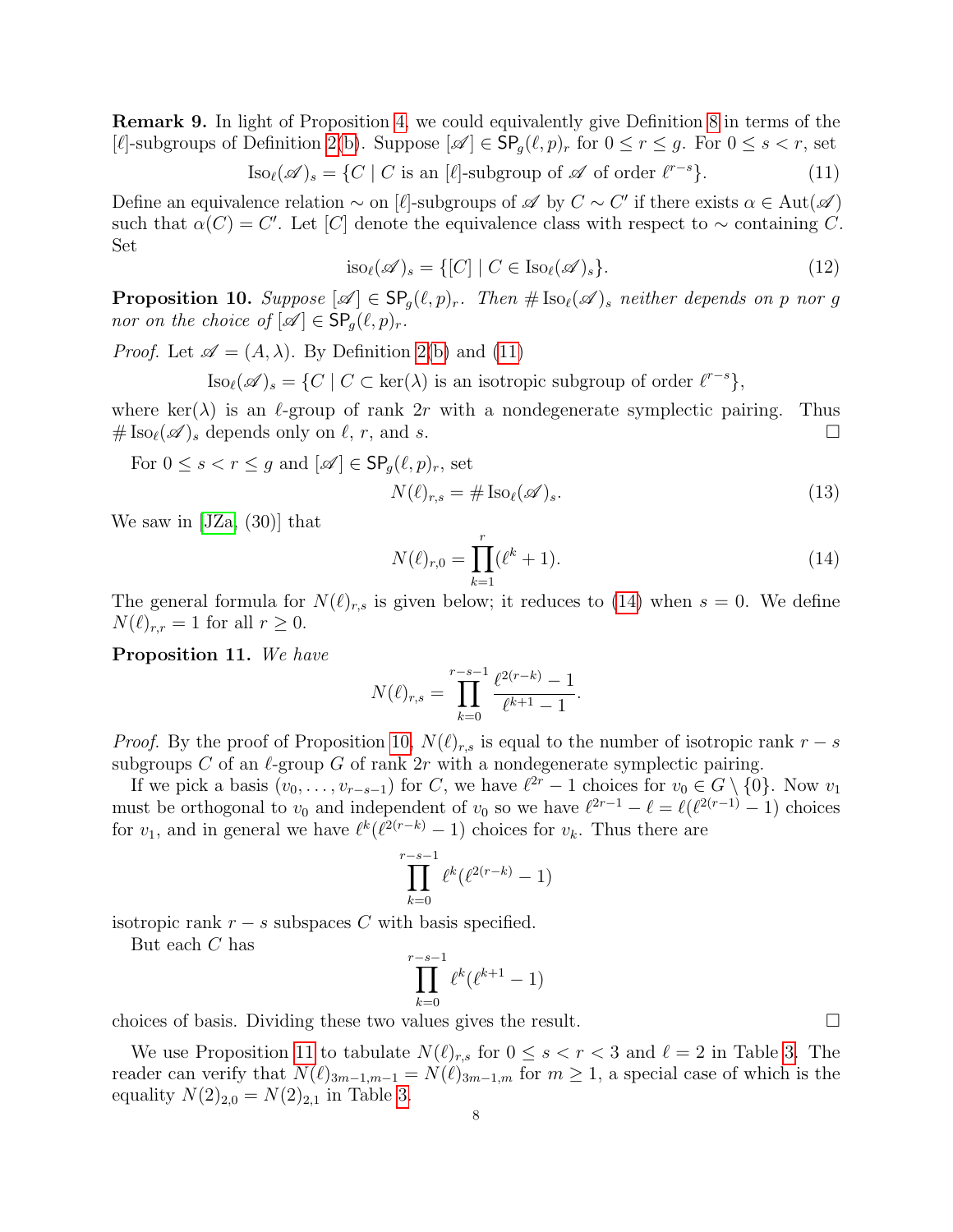N(2)1,<sup>0</sup> N(2)2,<sup>0</sup> N(2)2,<sup>1</sup> N(2)3,<sup>0</sup> N(2)3,<sup>1</sup> N(2)3,<sup>2</sup> 3 15 15 135 315 63

<span id="page-8-2"></span>TABLE 3.  $N(2)_{r,s}$  for  $0 \leq s < r \leq 3$ 

## 3. ISOGENY GRAPHS OF  $[\ell]$ -POLARIZED SUPERSPECIAL ABELIAN VARIETIES

<span id="page-8-0"></span>Let  $\ell$  and p be primes with  $p \neq \ell$ . Recall that an  $(\ell)^{g}$ -isogeny of a g-dimensional principally polarized abelian variety is taking the quotient by a maximal isotropic subgroup of its  $\ell$ -torsion. In [\[JZa\]](#page-29-0) we defined big, little and enhanced  $(\ell)^g$ -isogeny graphs of g-dimensional principally polarized abelian varieties. In the case of principally polarized superspecial abelian varieties over  $\overline{\mathbb{F}}_p$  it is possible to construct these graphs from definite quaternion algebras and hermitian forms over their maximal orders. Such a construction gives the Brandt graphs of [\[JZa,](#page-29-0) Sect. 5].

In this section we relax the requirement of principal polarizations to that of  $|\ell|$ -polarizations and consider  $[\ell]$ -isogeny graphs; see Section [2.1](#page-3-1) for definitions. The definitions of the big, little, and enhanced  $(\ell)^g$ -isogeny graph carry over to this more general setting. The major results of  $JZa$  carry over to  $[\ell]$ -isogeny graphs: We prove in Theorem [17](#page-14-3) that they are connected; we show in Section [4.2.1](#page-15-1) that they are sometimes (albeit rarely) Ramanujan and sometimes non-Ramanujan; and we show that the little and enhanced graphs are  $\ell$ -adically uniformized by the 1-skeleton of the Bruhat-Tits building for  $\text{Sp}_{2g}(\mathbb{Q}_\ell)$  in Section [5.](#page-16-0)

## <span id="page-8-1"></span>3.1. Graphs.

**Definition 12.** A (finite) graph Gr has a finite set of vertices  $Ver(Gr) = \{v_1, \ldots, v_s\}$  and a finite set of (directed) edges Ed(Gr). And edge  $e \in Ed(Gr)$  has initial vertex  $o(e)$  and terminal vertex  $t(e)$ . For vertices  $v_i, v_j \in \text{Ver}(Gr)$ , put

$$
Ed(Gr)_{ij} = \{e \in Ed(Gr) \mid o(e) = v_i \text{ and } t(e) = v_j\}.
$$

The adjacency matrix  $\text{Ad}(Gr) \in \text{Mat}_{s \times s}(\mathbb{Z})$  is the matrix with

$$
Ad(Gr)_{ij} = \# Ed(Gr)_{ij}.
$$

We place no further restrictions on our definition of a graph. Serre [\[Ser03\]](#page-29-4) requires graphs to be graphs with opposites: every directed edge  $e \in Ed(Gr)$  has an opposite edge  $\overline{e} \in Ed(Gr)$ . An edge e with  $\overline{e} = e$  is called a half-edge. Serre forbids half-edges; we will call a graph with opposites satisfying his requirements a graph without half-edges. Kurihara [\[Kur79\]](#page-29-5) relaxes Serre's definition to allow half-edges on a graph with opposites giving the notion of a graph with half-edges, also called an h-graph as in  $[IJK^+]$  $[IJK^+]$  and  $[IJK^+21]$ ). A graph with half-edges may have  $\emptyset$  as its set of half-edges, so every graph without half-edges is a graph with half-edges.

Definition 13. (a) A graph with weights is a graph with opposites together with a weight function w mapping vertices and edges to positive integers that agrees on edges and their opposites and such that for each edge e we have  $w(e)|w(o(e))$  (which implies  $w(e)|w(t(e))$ since  $w(e) = w(\overline{e})$ .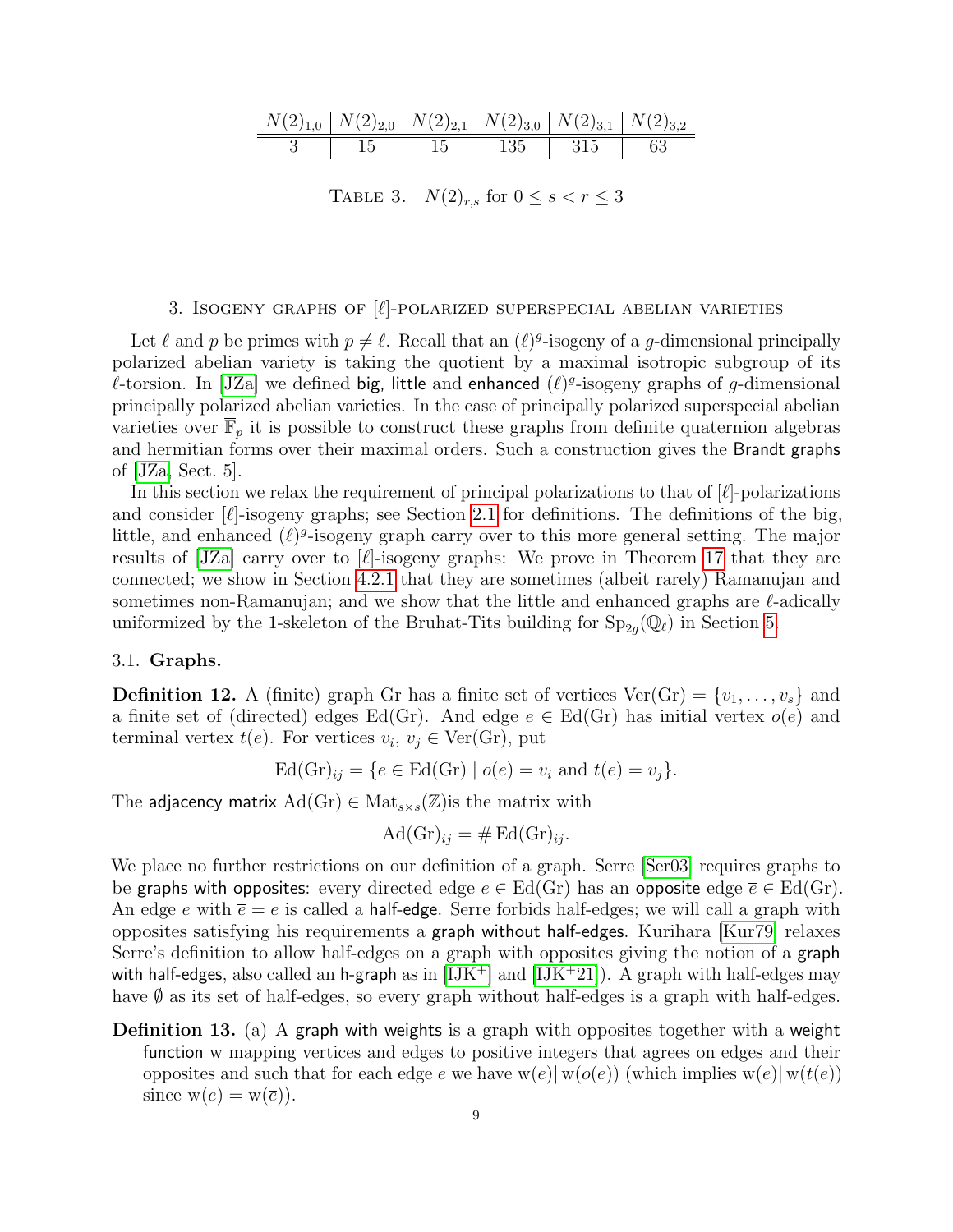<span id="page-9-1"></span>(b) The weighted adjacency matrix  $A_w := \text{Ad}_w(Gr)$  of a graph with weights Gr with vertices  $\text{Ver}(Gr) = \{v_1, \ldots, v_s\}$  is

$$
(A_w)_{ij} = \sum_{e \in \text{Ed}(\text{Gr})_{ij}} \frac{\text{w}(v_i)}{\text{w}(e)}.
$$

<span id="page-9-0"></span>3.2. The enhanced  $[\ell]$ -isogeny graph  $\widetilde{gr}_g([\ell], p)$  and its subgraphs  $\widetilde{gr}_g([\ell], p)_{r,s}$ . The contract  $[\ell]$  isogeny graph  $\widetilde{gr}([\ell], p)$  bes vertices  $\text{Var}(\widetilde{gr}([\ell], p))$  = SD  $(\ell, p)$  = U<sup>g</sup> SD  $(\ell, p)$ enhanced [ $\ell$ ]-isogeny graph  $\widetilde{gr}_g([\ell], p)$  has vertices  $\text{Ver}(\widetilde{gr}_g([\ell], p)) = \text{SP}_g(\ell, p) = \coprod_{r=0}^g \text{SP}_g(\ell, p)_r$ <br>in the notation (0). In perticular, each vertex of  $\widetilde{gr}([\ell], p)$  has a type  $x$  with  $0 \le x \le g$ . The in the notation [\(9\)](#page-5-4). In particular, each vertex of  $\widetilde{gr}_g([\ell], p)$  has a type r with  $0 \le r \le g$ . The vertices  $\mathsf{SP}_g(\ell, p)_0$  of type 0 and  $\mathsf{SP}_g(\ell, p)_g$  of type g are the special vertices.

The edges of  $\widetilde{gr}_g([\ell], p)$  from the vertex  $[\mathscr{A}_i] \in \mathsf{SP}_g(\ell, p)_r \subseteq \mathsf{SP}_g(\ell, p)$  to the vertex  $[\mathscr{A}_j] \in$ <br> $P_g(\ell, p) \subset \mathsf{SP}(\ell, p)$  are  $\mathsf{SP}_{\ell}(g, p)_s \subseteq \mathsf{SP}_{q}(\ell, p)$  are

$$
\mathrm{Ed}(\widetilde{gr}_g([\ell], p))_{i,j} = \mathrm{iso}_{\ell}(\mathscr{A}_i, \mathscr{A}_j) \cup \mathrm{iso}_{\ell}(\hat{\mathscr{A}_i}, \hat{\mathscr{A}_j}).
$$

Note that at most one of the sets  $\text{iso}_{\ell}(\mathscr{A}_i, \mathscr{A}_j)$ ,  $\text{iso}_{\ell}(\hat{\mathscr{A}_i}, \hat{\mathscr{A}_j})$  is nonempty. We denote by  $\widetilde{gr}_g([\ell], p)_{r,s} = \widetilde{gr}_g([\ell], p)_{s,r}$  the subgraph of  $\widetilde{gr}_g([\ell], p)$  induced by the vertex subset

$$
\mathsf{SP}_g(\ell,p)_r \cup \mathsf{SP}_g(\ell,p)_s \subseteq \mathrm{Ver}(\widetilde{gr}_g([\ell],p)) = \mathsf{SP}_g(\ell,p).
$$

In particular  $\mathrm{Ed}(\widetilde{gr}_g([\ell], p)_{r,r}) = \emptyset$  for  $0 \le r \le g$ .

<span id="page-9-2"></span>**Remark 14.** The graphs  $\widetilde{gr}_g([\ell], p)$  and  $\widetilde{gr}_g([\ell], p)_{r,s}$ ,  $0 \le r, s \le g$ , are graphs with opposites:<br>if  $e \in \text{Ed}(\widetilde{gr}([\ell], p)) = \widetilde{gr}([\ell], p)$ . corresponds to an isogeny f then  $\overline{g}$  corresponds to the if  $e \in \text{Ed}(\widetilde{gr}_g([\ell], p)_{r,s} = \widetilde{gr}_g([\ell], p)_{s,r})$  corresponds to an isogeny f, then  $\overline{e}$  corresponds to the dual isogeny  $f$ .

Define a weight function w on  $\widetilde{gr}_g([\ell], p)$  by  $w([\mathscr{A}]) = \# Aut(A, \lambda)$  for  $\mathscr{A} = (A, \lambda) \in$ <br>  $\Omega(\ell, p) = \text{Var}(\widetilde{\mathscr{A}})$ . On edges put  $w(e) = \# Aut(f : \mathscr{A} \rightarrow \mathscr{A}')$  if a corresponds to the  $\mathsf{SP}_g(\ell, p) = \mathrm{Ver}(\widetilde{gr})$ . On edges put  $w(e) = # \mathrm{Aut}(f : \mathscr{A} \to \mathscr{A}')$  if e corresponds to the equivalence class of the strict isogeny  $f : \mathscr{A} \to \mathscr{A}'$ . The subgraphs  $\widetilde{gr}([\ell], p)$  inherity equivalence class of the strict isogeny  $f : \mathscr{A} \to \mathscr{A}'$ . The subgraphs  $\widetilde{gr}_g([\ell], p)_{r,s}$  inherity weights we from  $\widetilde{gr}_g([\ell], p)$ weights w from  $\widetilde{gr}_g([\ell], p)$ .<br>The ophanood isomory.

The enhanced isogeny graph  $\widetilde{gr}_g([\ell], p)$  has a natural involution. Let  $\iota : \widetilde{gr}_g([\ell], p) \to$  $\widetilde{gr}_g([\ell], p)$  and by restriction  $\iota : \widetilde{gr}_g([\ell], p)_{r,s} \to \widetilde{gr}_g([\ell], p)_{\hat{s},\hat{r}}$  be the map with  $\iota^2$  the identity defined on vertices by  $\iota([\mathscr{A}]) = [\mathscr{A}]$  and on edges such that if  $e \in \text{Ed}(\widetilde{gr}_g([\ell], p)_{r,s})$  corresponds<br>to the class  $[G]$ , then  $\iota(e) \in \text{Ed}(\widetilde{gr}([\ell], p)_{r,s})$  corresponds to the same class  $[G]$ . This is to the class  $[C]$ , then  $\iota(e) \in \text{Ed}(\widetilde{gr}_g([\ell], p)_{\hat{r},\hat{s}})$  corresponds to the same class  $[C]$ . This is consistent with the definition of  $\iota : \mathsf{SP}_g(\ell, p) \to \mathsf{SP}_g(\ell, p)$  in Remark [6.](#page-6-2) The involution  $\iota$  can fix vertices of  $\widetilde{gr}_g([\ell], p)$ . It does not fix any edge of  $\widetilde{gr}_g([\ell], p)$ , but can map an edge to its opposite opposite.

The weighted adjacency matrix  $A := \text{Ad}_w(\widetilde{gr}_g([\ell], p))$  of Definition [13\(](#page-0-0)[b\)](#page-9-1) is a block matrix  $-$  [A, 1, c) with A, exising from the edges going from the vertices SP(e, n)  $\subset$  $A = [A_{r,s}]_{0 \le r,s \le g}$  with  $A_{r,s}$  arising from the edges going from the vertices  $\mathsf{SP}_q(\ell, p)_r \subseteq$  $\text{Ver}(\widetilde{gr}_g([\ell], p))$  to the vertices  $\text{SP}_g(\ell, p)_s$ . It is convenient to establish the notation that  $\lceil 0 \cdot \rceil$  is a matrix having all entries 0 with size determined by the context. We have that  $A_{r,s} = A_{\hat{r},\hat{s}}$ ; in particular  $A_{r,\hat{r}} = A_{\hat{r},r}$ . Moreover  $A_{r,r} = [0.0]$  since  $\text{Ed}(\widetilde{gr}_g([\ell], p)_{r,r}) = \emptyset$ .<br>The matrix  $A_{r,\hat{r}}$  has size  $h(\ell,n) \times h(\ell,n)$ . In particular the matrix  $A_{r,\hat{r}}$  is source since The matrix  $A_{r,s}$  has size  $h_g(\ell, p)_r \times h_g(\ell, p)_s$ . In particular the matrix  $A_{r,\hat{r}}$  is square since  $h_g(\ell, p)_r = h_g(\ell, p)_{\hat{r}}$ . The matrix  $A_{r,s}$  is a constant row-sum matrix with all the rows adding up to  $N(\ell)_{r,s}$  if  $r > s$ ,  $N(\ell)_{\hat{r},\hat{s}}$  if  $s > r$ , and 0 if  $s = r$ . The matrix  $\text{Ad}_w(\widetilde{gr}_g([\ell], p)_{r,s})$  is of size  $(h_g(\ell, p)_r + h_g(\ell, p)_s) \times (h_g(\ell, p)_r + h_g(\ell, p)_s)$  if  $r \neq s$ , and of size  $h_g(\ell, p)_r \times h_g(\ell, p)_r$  if  $r = s$ .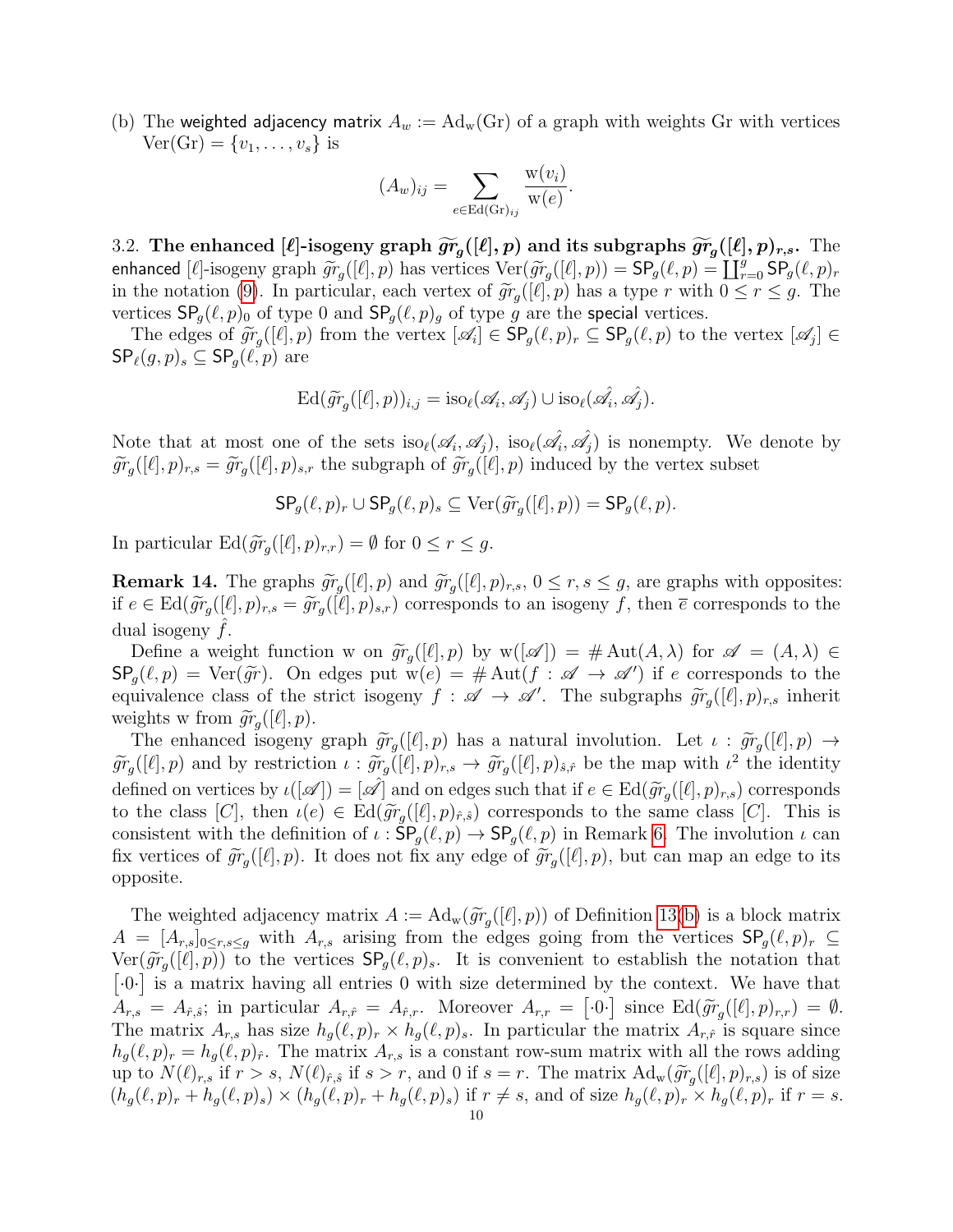It is a block matrix of the form

<span id="page-10-3"></span>
$$
\mathrm{Ad}_{\mathbf{w}}(\widetilde{gr}_{g}([\ell], p)_{r,s}) = \begin{cases} \begin{bmatrix} A_{r,r} & A_{r,s} \\ A_{s,r} & A_{s,s} \end{bmatrix} = \begin{bmatrix} \begin{bmatrix} .0 \cdot \end{bmatrix} & A_{r,s} \\ A_{s,r} & \begin{bmatrix} .0 \cdot \end{bmatrix} \end{bmatrix} \quad \text{if } r \neq s, \\ \begin{bmatrix} A_{r,r} \end{bmatrix} = \begin{bmatrix} .0 \cdot \end{bmatrix} \quad \text{if } r = s. \end{cases} \tag{15}
$$

Hence we have the following proposition.

**Proposition 15.** (a) The graph  $\widetilde{gr}_g([\ell], p)_{r,s}$  is bipartite for  $0 \le r, s \le g$ .<br>(b) The graph  $\widetilde{gr}([\ell], p)$ , is a regular graph with regularity  $N(\ell)$ . (b) The graph  $\widetilde{gr}_g([\ell], p)_{r,\hat{r}}$  is a regular graph with regularity  $N(\ell)_{r,\hat{r}}$ .

## <span id="page-10-0"></span>3.3. Two examples of  $\mathrm{Ad}_w(\widetilde{gr}_g([\ell], p)).$

<span id="page-10-1"></span>3.3.1.  $\mathrm{Ad}_w(\widetilde{gr}_2([2], 11))$ . Let  $A = \mathrm{Ad}_w(\widetilde{gr}_2([2], 11)) = [A_{r,s}]_{0 \le r,s \le 2}$ . We have

|                                     |                        |                               |          |                |                |                  |                | 2              |                  |          |   |                  |          |                  |          |                  | 0        | 3                |          |                |                  | $\theta$       |   |   |
|-------------------------------------|------------------------|-------------------------------|----------|----------------|----------------|------------------|----------------|----------------|------------------|----------|---|------------------|----------|------------------|----------|------------------|----------|------------------|----------|----------------|------------------|----------------|---|---|
|                                     |                        | O                             |          |                | 0              | $\theta$         | $\theta$       | 9              |                  |          |   |                  |          |                  | 6        | $\theta$         | 9        | 3                | 3        | 0              | $\theta$         |                |   |   |
|                                     |                        | $\theta$                      | 0        | 0              | $\theta$       | $\theta$         | $\theta$       | 3              | $\theta$         | 6        | 0 |                  |          | 0                | 0        | 6                | 3        |                  | 3        | $\theta$       | 8                |                |   |   |
|                                     |                        | $\theta$                      | 0        | 0              | $\theta$       | $\theta$         | 3              | 0              | $\theta$         | 0        | 2 | 6                |          | 0                |          | 3                | 3        | 0                | 0        | 6              | 6                |                |   |   |
|                                     |                        |                               |          |                | 0              | 0                | 0              | $\theta$       | $\theta$         | $\theta$ | 0 | 0                | 6        | O                | 6        |                  | 3        | 0                | $\theta$ | $\theta$       | 0                | 4              | 3 | 8 |
|                                     |                        |                               | 0        | 0              | 2              | $\left( \right)$ | $\theta$       | 0              | 0                | 0        |   |                  |          |                  | 0        | 0                |          | 0                |          | $\overline{2}$ | 0                |                |   |   |
|                                     |                        |                               |          |                |                | 0                | $\overline{0}$ | $\theta$       | 0                | 0        | 0 | 0                | 0        | $\left( \right)$ | 0        | 0                | $\theta$ | 1                |          |                |                  | $\Omega$       |   |   |
|                                     |                        |                               | 3        | $\theta$       | 0              | $\theta$         | $\theta$       | $\theta$       | 0                | $\theta$ | 0 | 0                | 0        | $\left( \right)$ | 0        | $\theta$         | $\theta$ | 3                | 0        | 0              | $\theta$         | $\theta$       |   |   |
|                                     |                        |                               |          |                | $\theta$       | 0                |                | $\theta$       | $\overline{2}$   | $\theta$ | 0 | $\theta$         | 0        | 0                | 0        | $\cup$           | 0        | $\theta$         | $\theta$ | 0              | 0                |                |   | 2 |
| $A_{0,0}$<br>$A_{0,1}$<br>$A_{0,2}$ |                        | $\theta$                      | 0        | $\theta$       | 3              | $\overline{0}$   | $\overline{0}$ | 0              | 0                | 0        |   |                  |          | 0                | 0        | $\theta$         | $\theta$ | 0                | $\theta$ | 3              | $\overline{0}$   |                |   |   |
| $\mathcal{A}_{1,0}$<br>$A =$        | $A_{1,1}$<br>$A_{2,1}$ | $A_{1,2}$<br>$A_{2,2}$<br>$=$ | $\theta$ | 0              | 0              |                  | $\overline{2}$ | $\theta$       | 0                | 0        | 0 | 0                | 0        |                  | 0        | $\theta$         | $\theta$ | $\boldsymbol{0}$ | 0        | $\Omega$       |                  | 2              |   |   |
| $A_{2,0}$                           |                        |                               | 3        | 0              | 0              | $\theta$         | $\theta$       | $\theta$       | 0                | 0        | 0 | U                | U        |                  | 0        | $\theta$         | $\theta$ | $\overline{0}$   | 2        | $\Omega$       |                  | $\theta$       |   |   |
|                                     |                        |                               | 0        | 0              | $\theta$       | $\overline{2}$   | $\theta$       | 0              | 0                | 0        |   |                  |          | 0                | 0        | $\theta$         | $\theta$ | 0                | 2        |                | 0                |                |   |   |
|                                     |                        |                               | 0        | $\overline{2}$ | 0              |                  | $\Omega$       | $\Omega$       | $\left( \right)$ | 0        |   |                  |          |                  | 0        | 0                | 0        | 3                | 0        | $\theta$       |                  | 0              |   |   |
|                                     |                        |                               |          |                | $\theta$       | 0                | 2              |                |                  | $\theta$ | 0 | 0                | O        | 0                |          |                  | 0        | 0                | $\theta$ | 1              | 0                | 0              |   | 2 |
|                                     |                        | 3                             | 4        |                |                | $\left( \right)$ | 2              |                |                  |          |   | 0                |          | 0                | 4        | 4                | $\theta$ | 0                | $^{(1)}$ |                | 0                |                |   |   |
|                                     |                        | 9                             | 3        | 3              | $\overline{0}$ | $\theta$         | $\theta$       | 9              | $\theta$         | 0        | 0 | 0                | 6        | 0                | $\theta$ | $\overline{0}$   | $\theta$ | 0                | 0        | $\theta$       | $\overline{0}$   |                |   |   |
|                                     |                        |                               | 3        |                | 3              | $\overline{0}$   | 8              | $\overline{0}$ | 3                | $\theta$ | 6 | $\left( \right)$ | $\theta$ |                  | 6        | $\boldsymbol{0}$ | $\theta$ | $\boldsymbol{0}$ | 0        | 0              | $\left( \right)$ | $\overline{0}$ |   |   |
|                                     |                        |                               | 3        | $\theta$       | $\theta$       | 6                | 6              | 3              | 0                | $\theta$ | 0 | 2                | 6        |                  | 3        | $\theta$         | $\theta$ | $\boldsymbol{0}$ | $\theta$ | 0              | $\theta$         | $\theta$       |   |   |
|                                     |                        |                               | 0        | 0              | 4              | 3                | 8              | $\theta$       | 0                | 0        | 6 |                  | 6        |                  | 0        | $\theta$         | 3        | $\overline{0}$   | 0        | $\theta$       | $\theta$         | $\theta$       |   |   |

.

<span id="page-10-2"></span>3.3.2.  $\text{Ad}_w(\widetilde{gr}_3([2],3))$ . With  $g = 3$ , there are four possible types of vertices: 0, 1, 2, 3. We will use the notation of Definition 5. The matrix  $A = Ad(\widetilde{gr}([l]_n))$  is size  $h_2(\ell, n) \times h_2(\ell, n)$ . will use the notation of Definition [5.](#page-5-5) The matrix  $A = \text{Ad}_w(\widetilde{gr}_3([\ell], p))$  is size  $h_3(\ell, p) \times h_3(\ell, p)$ .<br>It is a  $4 \times 4$  block matrix  $A = \begin{bmatrix} 4 & 1 \end{bmatrix}$ , when  $\alpha = \begin{bmatrix} 0 & 1 \end{bmatrix}$  for  $0 \le r \le 3$  and  $A = \begin{bmatrix} 4 & -1 \end{b$ It is a  $4 \times 4$  block matrix  $A = [A_{r,s}]_{0 \leq r,s \leq 3}$ . We have  $A_{r,r} = \lfloor 0 \cdot \rfloor$  for  $0 \leq r \leq 3$  and  $A_{r,s} = A_{\hat{r},\hat{s}}$ .

From Table [1,](#page-5-1) we have  $h_3(2,3)_0 = h_3(2,3)_3 = 2$  and  $h_3(2,3)_1 = h_3(2,3)_2 = 3$ . Let  $A = \text{Ad}_{w}(\tilde{gr}_3([2], 3)) = [A_{r,s}]_{0 \le r,s \le 3}$ . We have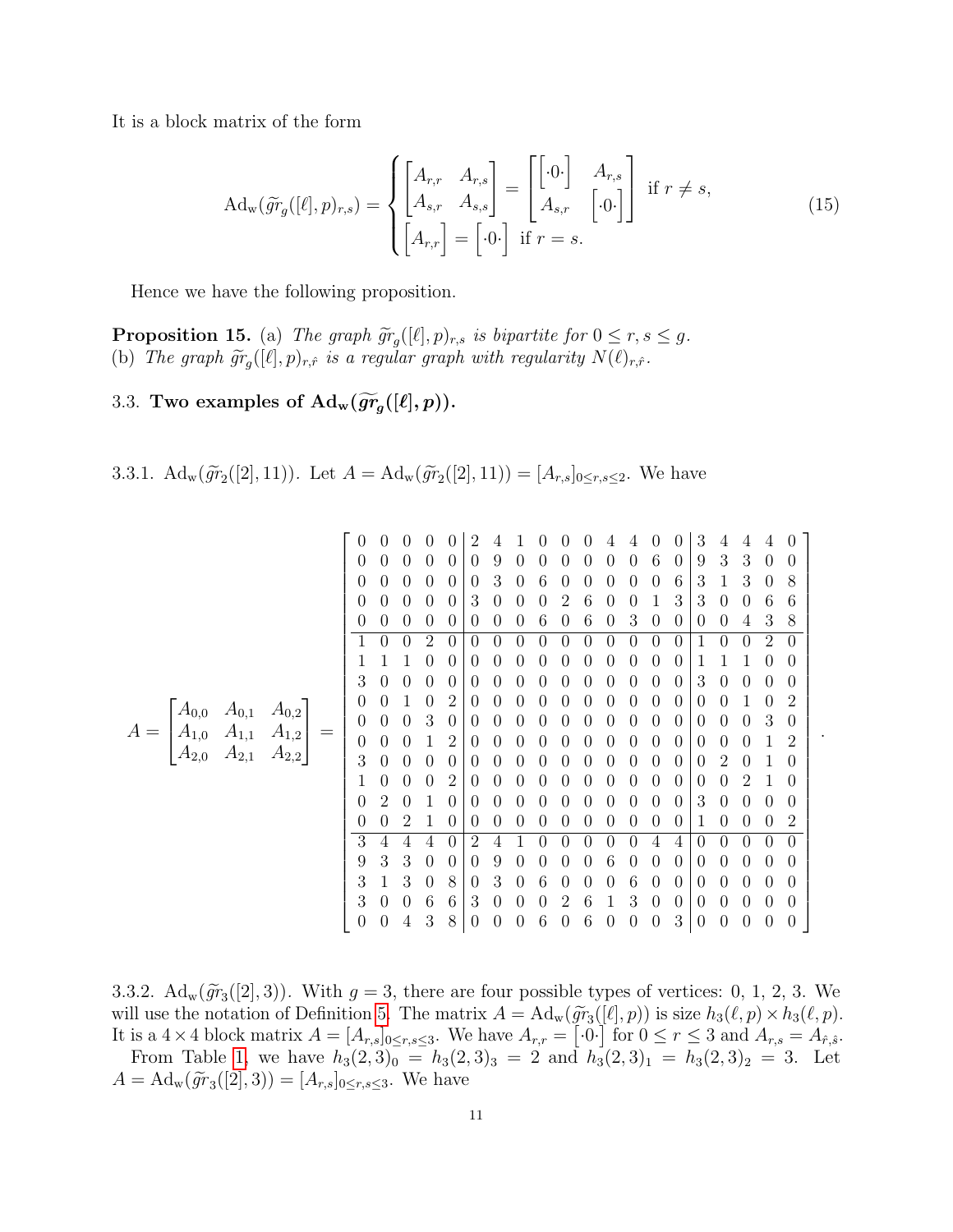| $A_{0,0}$<br>$A_{0,1}$<br>$A_{0,2}$<br>$A_{0,3}$<br>$A_{1,0}$<br>$A_{1,2}$<br>$A_{1,3}$<br>$A_{1,1}$<br>$A =$<br>$A_{2,0}$<br>$A_{2,3}$<br>$A_{2,1}$<br>$A_{2,2}$<br>$A_{3,0}$<br>$A_{3,2}$<br>$A_{3,1}$<br>$A_{3,3}$ | $\theta$<br>3<br>3<br>1<br>15<br>9<br>7<br>81 | 0<br>$\theta$<br>$\overline{0}$<br>2<br>$\theta$<br>6<br>8<br>54 | 9<br>$\theta$<br>U<br>0<br>$\left( \right)$<br>6<br>3<br>0<br>45 | 27<br>$\theta$<br>$\theta$<br>9<br>3<br>3 | 27<br>63<br>$\theta$<br>$\theta$<br>$\overline{0}$<br>$\theta$<br>9<br>12<br>189 | 45<br>0<br>6<br>3<br>$\theta$<br>O<br>$\overline{0}$<br>0<br>9 | 81<br>63<br>9<br>3<br>3<br>$\theta$<br>0<br>$\overline{0}$<br>27 | 189<br>252<br>$\theta$<br>9<br>12<br>$\theta$<br>0<br>$\theta$<br>27 | 81<br>63<br>15<br>9<br>7<br>3<br>3<br>$\left( \right)$ | 54<br>72<br>$\left( \right)$<br>6<br>8<br>$\theta$<br>$\theta$<br>$\mathcal{D}_{\mathcal{L}}$<br>$\left( \right)$ |  |
|-----------------------------------------------------------------------------------------------------------------------------------------------------------------------------------------------------------------------|-----------------------------------------------|------------------------------------------------------------------|------------------------------------------------------------------|-------------------------------------------|----------------------------------------------------------------------------------|----------------------------------------------------------------|------------------------------------------------------------------|----------------------------------------------------------------------|--------------------------------------------------------|-------------------------------------------------------------------------------------------------------------------|--|
|                                                                                                                                                                                                                       |                                               |                                                                  |                                                                  |                                           |                                                                                  |                                                                |                                                                  |                                                                      |                                                        |                                                                                                                   |  |
|                                                                                                                                                                                                                       | 63                                            | 72                                                               | O                                                                | 63                                        | 252                                                                              | $\overline{0}$                                                 | $\overline{0}$                                                   | 63                                                                   | $\overline{0}$                                         | 0                                                                                                                 |  |

Indeed the rows of  $A_{r,s}$  all add up to  $N(3)_{r,s}$  with  $N(3)_{1,0} = N(3)_{2,3} = 3, N(3)_{2,0} =$  $N(3)_{1,3} = 15, N(3)_{3,0} = N(3)_{0,3} = 135, N(3)_{3,1} = N(3)_{0,2} = 315, N(3)_{3,2} = N(3)_{0,1} = 63,$ and  $N(3)_{0,0} = N(3)_{1,1} = N(3)_{2,2} = N(3)_{3,3} = 0$  from Table [3.](#page-8-2)

<span id="page-11-0"></span>3.4. The little [ $\ell$ ]-isogeny graph  $gr_g([\ell], p)$  and its subgraphs  $gr_g([\ell], p)_{\overline{r}, \overline{s}}.$  The little [ $\ell$ ]-isogeny graph  $gr_g([\ell], p)$  is the quotient of the enhanced [ $\ell$ ]-isogeny graph  $\widetilde{gr}_g([\ell], p)$  by<br>the involution  $\ell$  in Bomark 14, Let  $\pi : \widetilde{gr}([\ell], p) \to \ell gr([\ell], p)$  be the double covering. In the involution  $\iota$  in Remark [14.](#page-9-2) Let  $\pi : \widetilde{gr}_g([\ell], p) \to gr_g([\ell], p)$  be the double covering. In particular particular

$$
\text{Ver}(gr_g([\ell], p)) = \text{Ver}(\widetilde{gr}_g([\ell], p))/\iota = \overline{\text{SP}}_g(\ell, p) = \coprod_{r=0}^{\lfloor g/2 \rfloor} \text{SP}_g(\ell, p)_{\overline{r}}
$$
(16)

.

using the notation [\(9\)](#page-5-4). The vertices of  $gr_g([\ell], p)$  have type given by the multiset  $\bar{r} = \{r, \hat{r}\}\$ for  $0 \le r \le |g/2|$ . For  $[\mathscr{A}] \in \mathsf{SP}_q(\ell, p)$ , let  $[\overline{\mathscr{A}}] := \{[\mathscr{A}], [\mathscr{A}]\}$ , viewed as a multiset. Then

 $\{[\mathscr{A}] \mid [\mathscr{A}] \in \mathsf{SP}_g(\ell,p)\} = \mathsf{SP}_g(\ell,p) = \mathrm{Ver}(gr_g([\ell], p)).$ 

For edges we have  $\text{Ed}(gr_g([\ell], p)) = \text{Ed}(\widetilde{gr}_g([\ell], p))/\iota$ . The edges of  $gr_g([\ell], p)$  going from the vertex  $[\mathscr{A}_i] \in \mathsf{SP}_g(\ell,p)_{\overline{r}}$  to the vertex  $[\mathscr{A}_j] \in \mathsf{SP}_g(\ell,p)_{\overline{s}}$  are

$$
\mathrm{Ed}(gr_{g}([\ell], p))_{ij} = \mathrm{iso}_{\ell}(\mathscr{A}_{i}, \mathscr{A}_{j}) \cup \mathrm{iso}_{\ell}(\mathscr{A}_{i}, \mathscr{A}_{j}) \cup \mathrm{iso}_{\ell}(\mathscr{A}_{i}, \mathscr{A}_{j}) \cup \mathrm{iso}_{\ell}(\mathscr{A}_{i}, \mathscr{A}_{j}).
$$

Note that at most two of the above sets are nonempty. If  $e \in Ed(gr_{\ell})_{ij}$ , the opposite edge

$$
\overline{e} \in \mathrm{Ed}(gr_g([\ell],p))_{ji} = \mathrm{iso}_\ell(\mathscr{A}_j, \mathscr{A}_i) \cup \mathrm{iso}_\ell(\mathscr{A}_j, \hat{\mathscr{A}_i}) \cup \mathrm{iso}_\ell(\hat{\mathscr{A}_j, \mathscr{A}_i}) \cup \mathrm{iso}_\ell(\hat{\mathscr{A}_j, \hat{\mathscr{A}_i}})
$$

is the equivalence class of the dual isogeny.

Define a weight function w on gr by descending the weight function w on  $\widetilde{gr}_g([\ell], p)$ : If  $\tilde{e} \in \text{Ed}(\tilde{g}_{\mathcal{G}}([l], p))$  with  $\pi(\tilde{e}) = e \in \text{Ed}(gr_g([l], p))$ , set  $w(e) = w(\tilde{e})$ , unless  $\iota(e) = e$ , in which case  $w(e) = 2 w(\tilde{e})$ . Suppose  $\tilde{v} \in \text{Ver}(\tilde{gr}_g([\ell], p))$  and  $\pi(\tilde{v}) = v$ . If  $\pi$  is unramified at v, set  $w(v) = w(\tilde{v})$ . If  $\pi$  is ramified at v, set  $w(v) = w(\tilde{v})$ . If  $\pi$  is ramified at v, set  $w(v) = 2 w(\tilde{v})$ .

The weighted adjacency matrix  $\text{Ad}_w(g_{g}([\ell], p))$  is of size  $h_g(\ell, p) \times h_g(\ell, p)$ . It is a block matrix of the form

<span id="page-11-1"></span>
$$
\mathrm{Ad}_{\mathrm{w}}(gr_{g}([\ell], p)) = \begin{bmatrix} A_{\overline{0},\overline{0}} & A_{\overline{0},\overline{1}} & \cdots & A_{\overline{0},\overline{[g/2]}} \\ A_{\overline{1},\overline{0}} & A_{\overline{1},\overline{1}} & \cdots & A_{\overline{1},\overline{[g/2]}} \\ \vdots & \vdots & \cdots & \vdots \\ A_{\overline{[g/2]},\overline{0}} & A_{\overline{[g/2]},\overline{1}} & \cdots & A_{\overline{[g/2]},\overline{[g/2]}} \end{bmatrix} . \tag{17}
$$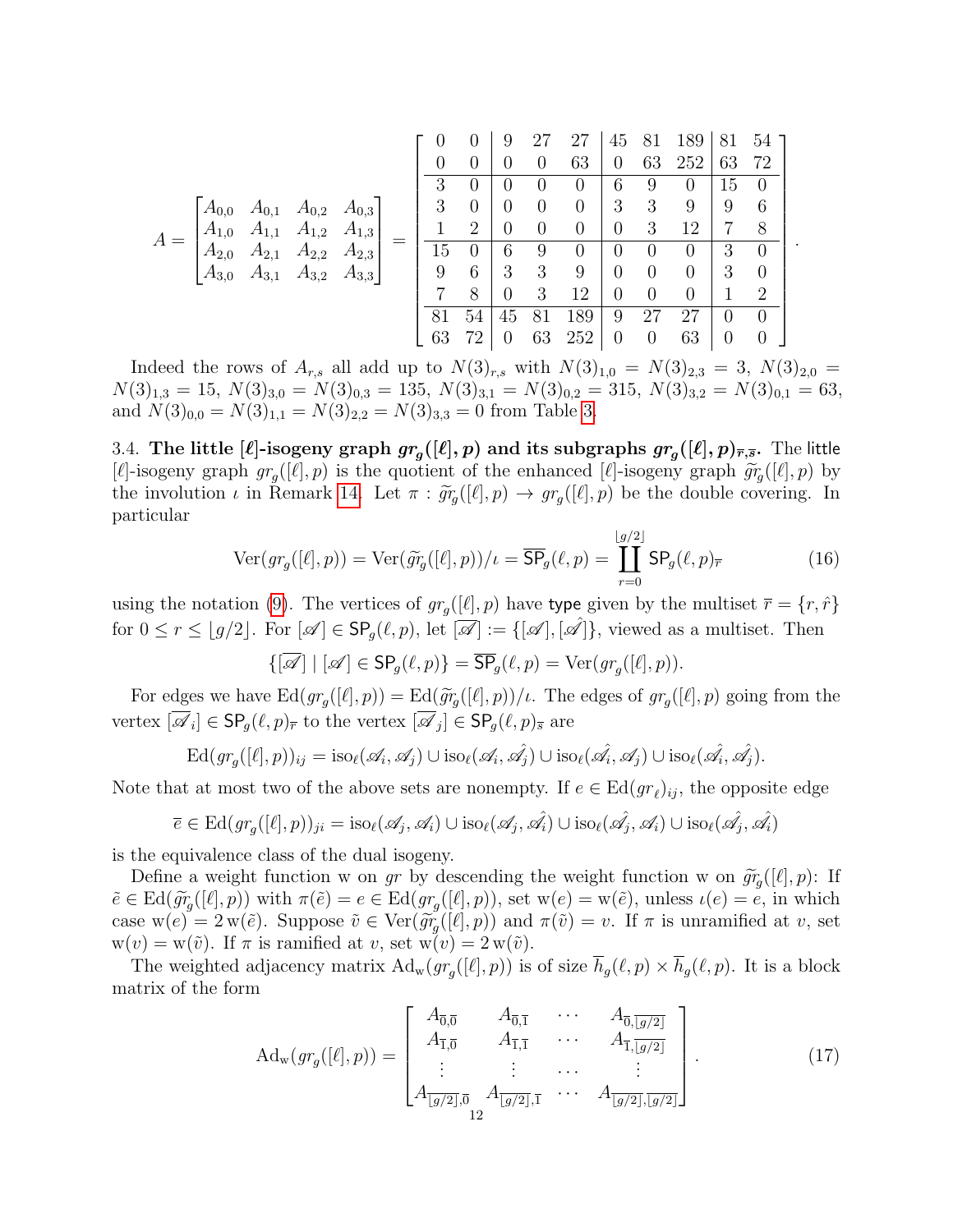The subgraph  $gr_g([\ell], p)_{\overline{r},\overline{s}}$  of  $gr_g([\ell], p)$  is induced by the vertex subset

$$
\overline{\mathsf{SP}}_g(\ell,p)_{\overline{r}} \cup \overline{\mathsf{SP}}_g(\ell,p)_{\overline{s}} \subseteq \operatorname{Ver}(gr_g([\ell],p)) = \overline{\mathsf{SP}}_g(\ell,p).
$$

We have

$$
\# \operatorname{Ver}(gr_g([\ell], p)_{\overline{r}, \overline{s}}) = \begin{cases} \overline{h}_g(\ell, p)_{\overline{r}} + \overline{h}_g(\ell, p)_{\overline{s}} & \text{if } \overline{r} \neq \overline{s}, \\ \overline{h}_g(\ell, p)_{\overline{r}} & \text{if } \overline{r} = \overline{s}. \end{cases}
$$
(18)

The weighted adjacency matrix  $\text{Ad}_w(g_{r_g}([\ell], p)_{\overline{r},\overline{s}})$  is a block matrix

$$
\operatorname{Ad}_{\mathbf{w}}(gr_{g}([\ell], p)_{\overline{r}, \overline{s}}) = \begin{cases} \begin{bmatrix} A_{\overline{r}, \overline{r}} & A_{\overline{r}, \overline{s}} \\ A_{\overline{s}, \overline{r}} & A_{\overline{s}, \overline{s}} \end{bmatrix} \text{ if } \overline{r} \neq \overline{s}, \\ \begin{bmatrix} A_{\overline{r}, \overline{r}} \end{bmatrix} \text{ if } \overline{r} = \overline{s} \end{cases}
$$

of size  $(h_q(\ell, p)_{\overline{r}} + h_q(\ell, p)_{\overline{s}}) \times (h_q(\ell, p)_{\overline{r}} + h_q(\ell, p)_{\overline{s}})$  if  $\overline{r} \neq \overline{s}$ ,  $h_q(\ell, p)_{\overline{r}} \times h_q(\ell, p)_{\overline{r}}$  if  $\overline{r} = \overline{s}$ . We can give the blocks  $A_{\overline{r},\overline{s}}$  in terms of the blocks  $A_{r,s}$  as in [\(15\)](#page-10-3). Let us first suppose that we are in the generic case that neither of  $\overline{r}$ ,  $\overline{s}$  is  $\{g/2, g/2\}$ . Then  $h_g(\ell, p)_{\overline{r}} = h_g(\ell, p)_r$  and  $h_g(\ell, p)_{\overline{s}} = h_g(\ell, p)_s$ . We have

$$
A_{\overline{r}, \overline{r}} = A_{r, \hat{r}},
$$
  
\n
$$
A_{\overline{r}, \overline{s}} = A_{r, s} + A_{r, \hat{s}} \quad \text{if } \overline{r} \neq \overline{s}.
$$
\n(19)

It is convenient to establish notation for the vertices  $[\mathscr{A}] \in \mathsf{SP}_g(\ell, p)_{g/2}$  ramified, respectively étale, in the double cover  $\mathsf{SP}_g(\ell, p)_{g/2} \to \mathsf{SP}_g(\ell, p)_{\overline{g/2}}$  which is quotienting by the involution  $\iota$ . Set

$$
\text{Ram}_{g}(\ell, p)_{g/2} = \{ [\mathscr{A}] \in \text{SP}_{g}(\ell, p)_{g/2} \mid [\mathscr{A}] = [\mathscr{A}]\}
$$
\n
$$
\text{Et}_{g}(\ell, p)_{g/2} = \text{SP}_{g}(\ell, p)_{g/2} \setminus \text{Ram}_{g}(\ell, p)_{g/2} = \{ [\mathscr{A}] \in \text{SP}_{g}(\ell, p)_{g/2} \mid [\mathscr{A}] \neq [\mathscr{A}]\}
$$
\n(20)

and put

$$
r_g(\ell, p)_{g/2} = \# \text{Ram}_g(\ell, p)_{g/2} \quad \text{and} \quad e_g(\ell, p)_{g/2} = \# \text{Et}_g(\ell, p)_{g/2}.
$$
 (21)

<span id="page-12-0"></span>Then

$$
r_g(\ell, p)_{g/2} + e_g(\ell, p)_{g/2} = h_g(\ell, p)_{g/2},
$$
  

$$
r_g(\ell, p)_{g/2} + (1/2)e_g(\ell, p)_{g/2} = h_g(\ell, p)_{\overline{g/2}}
$$
 (22)

Suppose  $\overline{r} = \{g/2, g/2\}$  and  $\overline{s} \neq \overline{r}$ .

- (a)  $A_{\overline{r}, \overline{r}}$  is the matrix  $[\cdot 0 \cdot]$  of size  $h_g(\ell, p)_{\overline{g/2}} \times h_g(\ell, p)_{\overline{g/2}}$ .
- (b) Suppose  $[\mathscr{A}] \in \mathsf{SP}_g(\ell,p)_{\overline{g/2}}$ .
	- (i) If  $[\mathscr{A}] \in \text{Ram}_{q}(\ell, p)_{q/2}$ , then the  $[\mathscr{A}]$ -row of  $A_{\overline{r}, \overline{s}}$  is double the  $[\mathscr{A}]$ -row of  $A_{r,s}$ .
	- (ii) If  $[\mathscr{A}] \in \mathsf{Et}_g(\ell, p)_{g/2}$ , then the  $[\mathscr{\overline{A}}]$ -row of  $A_{\overline{r},\overline{s}}$  is the sum of the  $[\mathscr{A}]$ -row of  $A_{r,s}$  and the  $[\hat{\mathscr{A}}]$ -row of  $A_{r,s}$ .
- (c) Suppose  $[\mathscr{A}] \in \mathsf{SP}_g(\ell,p)_{\overline{g/2}}$ .
	- (i) If  $[\mathscr{A}] \in \text{Ram}_{q}(\ell, p)_{q/2}$ , then the  $[\overline{\mathscr{A}}]$ -column of  $A_{\overline{s}, \overline{r}}$  is the  $[\mathscr{A}]$ -column of  $A_{s,r}$ .
	- (ii) If  $[\mathscr{A}] \in \mathsf{Et}_g(\ell, p)_{g/2}$ , then the  $[\overline{\mathscr{A}}]$ -column of  $A_{\overline{s}, \overline{r}}$  is the sum of the  $[\mathscr{A}]$ -column of  $A_{s,r}$  and the  $[\hat{\mathscr{A}}]$ -column of  $A_{s,r}$ .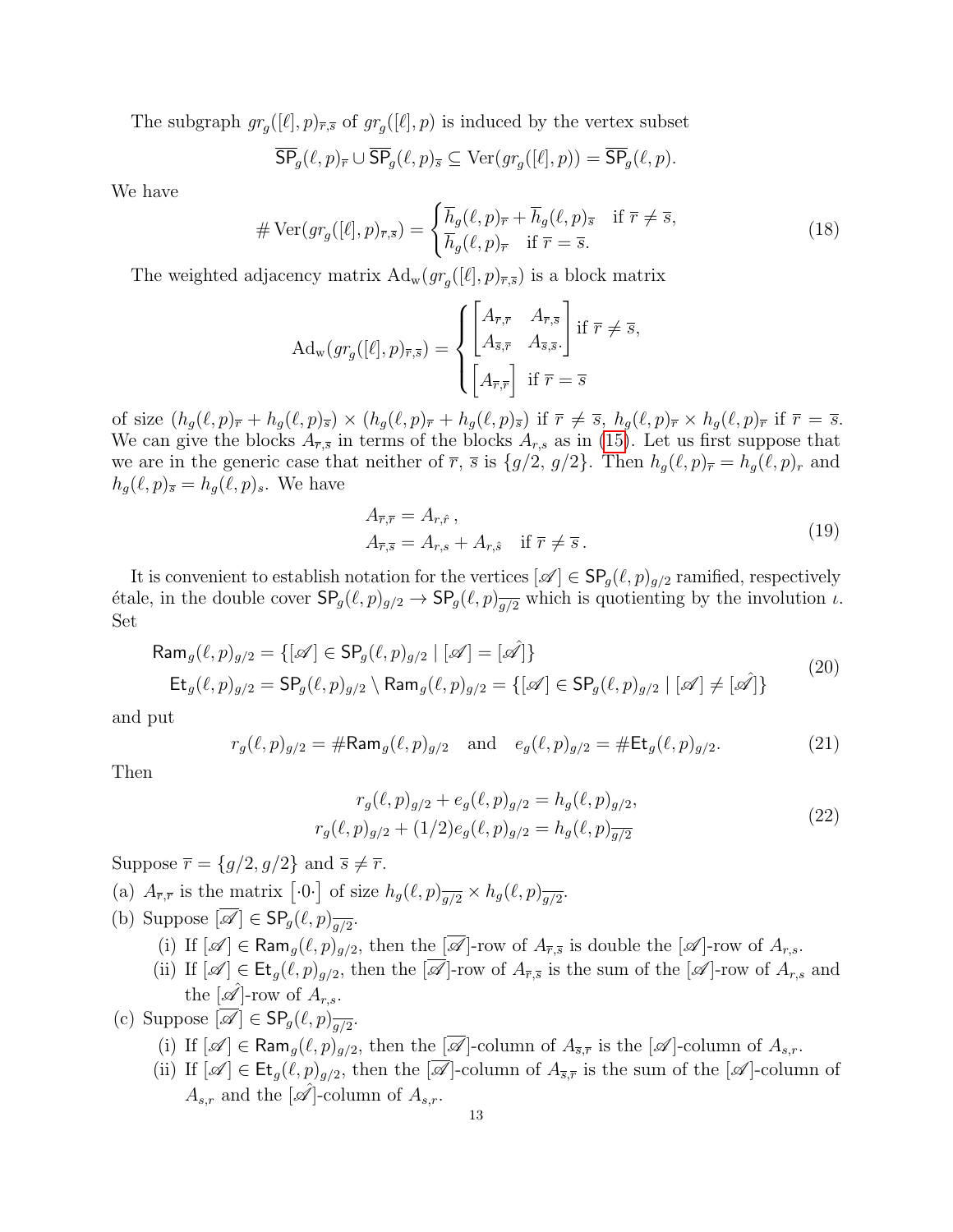<span id="page-13-0"></span>3.5. The big  $[\ell]$ -isogeny graph  $Gr_g([\ell], p)$  and its subgraphs  $Gr_g([\ell], p)_{\overline{r}, \overline{s}}$ . Retain the notation of Section [3.4.](#page-11-0) The vertices of the big  $[\ell]$ -isogeny graph  $Gr_{g}([\ell], p)$  are

$$
\text{Ver}(Gr_g([\ell], p)) = \text{Ver}(gr_g([\ell], p)) = \overline{\text{SP}}_g(\ell, p) = \coprod_{r=0}^{\lfloor g/2 \rfloor} \text{SP}_g(\ell, p)_{\overline{r}}.
$$
 (23)

The edges of  $Gr_g([\ell], p)$  going from the vertex  $[\mathscr{A}_i] \in \mathsf{SP}_g(\ell, p)_{\overline{r}}$  to the vertex  $[\mathscr{A}_j] \in \mathsf{SP}_g(\ell, p)_{\overline{s}}$ are

$$
\mathrm{Ed}(\mathit{Gr}_{g}([\ell], p))_{ij} = \mathrm{Iso}_{\ell}(\mathscr{A}_{i}, \mathscr{A}_{j}) \cup \mathrm{Iso}_{\ell}(\mathscr{A}_{i}, \hat{\mathscr{A}_{j}}) \cup \mathrm{Iso}_{\ell}(\hat{\mathscr{A}_{i}}, \mathscr{A}_{j}) \cup \mathrm{Iso}_{\ell}(\hat{\mathscr{A}_{i}}, \hat{\mathscr{A}_{j}})
$$

with definitions as in Definition  $8(a)$  $8(a)$  and Remark [9.](#page-7-4) Note that at most two of the above sets are nonempty.

The adjacency matrix  $\text{Ad}(Gr_g([\ell], p))$  is of size  $\overline{h}_g(\ell, p) \times \overline{h}_g(\ell, p)$ . It is a block matrix of the form

<span id="page-13-3"></span>
$$
\operatorname{Ad}(Gr_g([\ell], p)) = \begin{bmatrix} A_{\overline{0},\overline{0}} & A_{\overline{0},\overline{1}} & \cdots & A_{\overline{0},\overline{[g/2]}} \\ A_{\overline{1},\overline{0}} & A_{\overline{1},\overline{1}} & \cdots & A_{\overline{1},\overline{[g/2]}} \\ \vdots & \vdots & \cdots & \vdots \\ A_{\overline{[g/2]},\overline{0}} & A_{\overline{[g/2]},\overline{1}} & \cdots & A_{\overline{[g/2]},\overline{[g/2]}} \end{bmatrix} . \tag{24}
$$

The subgraph  $Gr_g([\ell], p)_{\overline{r},\overline{s}}$  of  $Gr_g([\ell], p)$  is induced by the vertex subset

$$
\overline{\mathsf{SP}}_g(\ell,p)_{\overline{r}} \cup \overline{\mathsf{SP}}_g(\ell,p)_{\overline{s}} \subseteq \operatorname{Ver}(gr_g([\ell],p)) = \overline{\mathsf{SP}}_g(\ell,p).
$$

The adjacency matrix  $\text{Ad}(Gr_g([\ell], p)_{\overline{r},\overline{s}})$  is a block matrix

$$
\operatorname{Ad}(Gr_{g}([\ell], p)_{\overline{r}, \overline{s}}) = \begin{cases} \begin{bmatrix} A_{\overline{r}, \overline{r}} & A_{\overline{r}, \overline{s}} \\ A_{\overline{s}, \overline{r}} & A_{\overline{s}, \overline{s}} \end{bmatrix} \text{if } \overline{r} \neq \overline{s}, \\ \begin{bmatrix} A_{\overline{r}, \overline{r}} \end{bmatrix} \text{ if } \overline{r} = \overline{s}. \end{cases}
$$

For  $r \neq g/2$  set  $Gr_g([\ell], p)_r = Gr_g([\ell], p)_{\overline{r}, \overline{r}}$ . The graph  $Gr_g([\ell], p)_r$  is a regular graph with valence  $N(\ell)_{r,\hat{r}}$  if  $r > \hat{r}$  and  $N(\ell)_{\hat{r},r}$  if  $\hat{r} > r$ . In case  $r = 0$ , the graph  $Gr_g([\ell], p)_0 = Gr_g([\ell], p)_g$ is the big isogeny graph  $Gr_q(\ell, p)$  of [\[JZa,](#page-29-0) Sect. 7.1].

<span id="page-13-4"></span>**Theorem 16.** Let  $A_{\bar{r},\bar{s}}$  be as in [\(17\)](#page-11-1) and  $A_{\bar{r},\bar{s}}$  be as in [\(24\)](#page-13-3). Then  $A_{\bar{r},\bar{s}} = A_{\bar{r},\bar{s}}$ . In particular,  $\operatorname{Ad}(Gr_g([\ell], p)) = \operatorname{Ad}_{\rm w}(gr_g([\ell], p))$  and  $\operatorname{Ad}(Gr_g([\ell], p)_{\overline{r}, \overline{s}} = \operatorname{Ad}_{\rm w}(gr_g([\ell], p)_{\overline{r}, \overline{s}})$ .

<span id="page-13-1"></span>3.6. Two examples of  $\text{Ad}_w(gr_g([\ell], p)) = \text{Ad}(Gr_g([\ell], p))$ . In this section we give the weighted adjacency matrix for the little isogeny graphs arising from the examples given in Section [3.3.](#page-10-0) In particular, we have to apply the discussion in Section [3.4](#page-11-0) to calculate the  $A_{\bar{r},\bar{s}}$ from the  $A_{r,s}$  given in Sections [3.3.2](#page-10-2) and [3.3.1.](#page-10-1)

<span id="page-13-2"></span>3.6.1.  $\operatorname{Ad}_w(gr_2([2], 11)) = \operatorname{Ad}(Gr_2([2], 11))$ . From Table [2,](#page-6-0)  $h_2(2, 11)_{\overline{0}} = 3$  and  $h_2(2, 11)_{\overline{1}} = 8$ . We have  $e_2(2, 11)_1 = 4$  and  $r_2(2, 11)_1 = 6$ ; observe that the relations [\(22\)](#page-12-0) are satisfied. In the matrix  $\text{Ad}_w(\widetilde{gr}_2([2],11))$  given in Section [3.3.1,](#page-10-1) the block  $A_{0,1}$  has its first six columns corresponding to  $[\mathscr{A}] \in \mathsf{SP}_2(2, 11)_1$  with  $[\mathscr{A}] = [\mathscr{A}]$ . The  $[\mathscr{A}] \in \mathsf{SP}_2(2, 11)_1$  corresponding to Column 7 in  $A_{0,1}$  has  $[\mathscr{A}] \in \mathsf{SP}_2(2,11)_1$  corresponding to Column 9. Similarly the  $[\mathscr{A}]$ corresponding to Column 8 in  $A_{0,1}$  has  $[\mathscr{A}]$  corresponding to Column 10. There is the analogous situation in the rows of  $A_{1,0}$ : Rows 1-6 each correspond to a vertex fixed by  $\iota$ , the vertex of Row 7 is mapped under  $\iota$  to the vertex of Row 9, and the vertex of Row 8 is mapped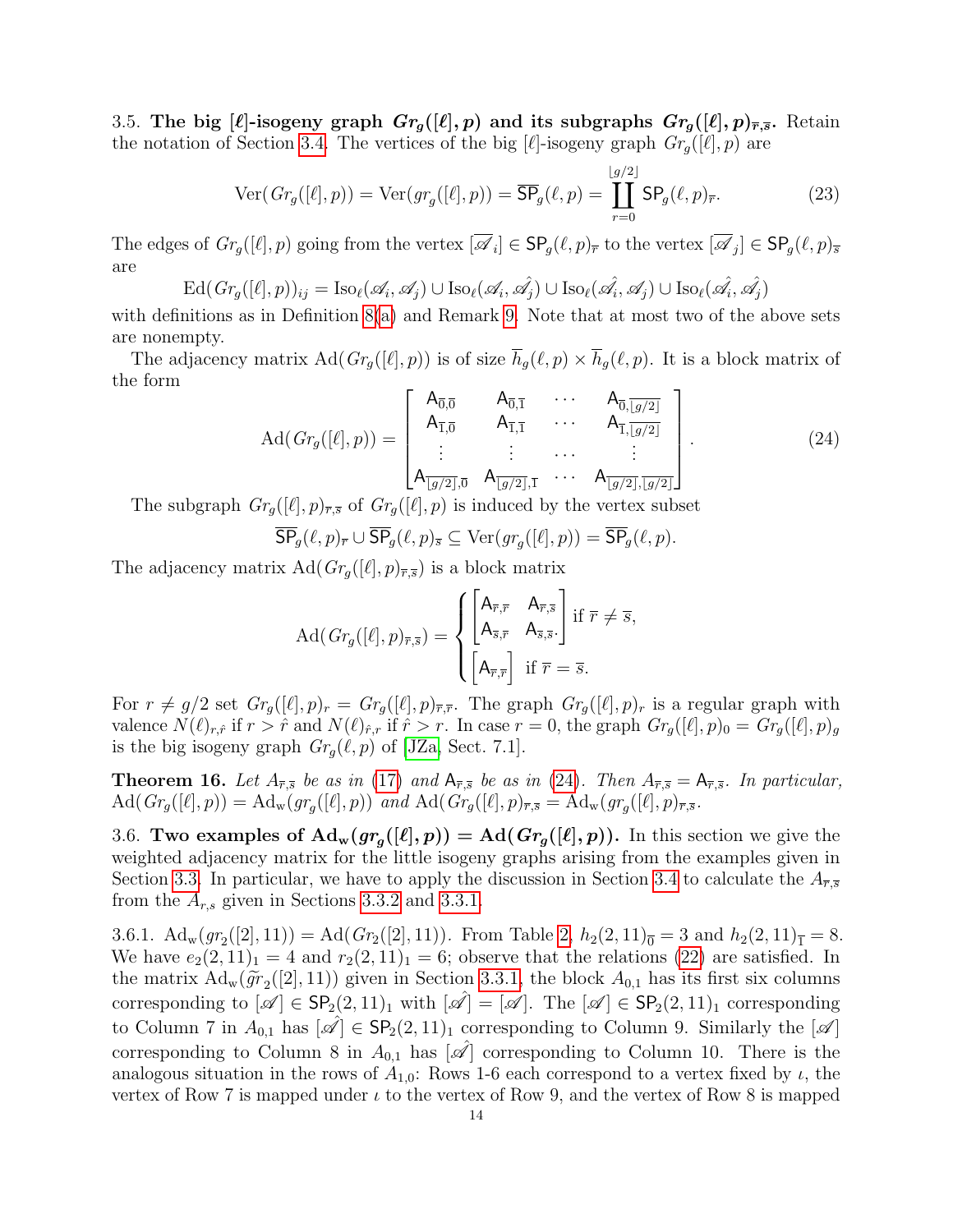under  $\iota$  to the vertex of Row 10. This information is sufficient to calculate  $\text{Ad}_{w}(gr_2([2], 11))$ using the recipe in Section [3.4.](#page-11-0) Let  $A = \text{Ad}(Gr_2([2], 11)) = \text{Ad}_{w}(gr_2([2], 11)) = [A_{\overline{r}, \overline{s}}]_{0 \le r, s \le 1},$ cf. Theorem [16.](#page-13-4) Then

A = A0,<sup>0</sup> A0,<sup>1</sup> A1,<sup>0</sup> A1,<sup>1</sup> = 3 4 4 4 0 2 4 1 0 0 0 4 4 9 3 3 0 0 0 9 0 0 0 0 6 0 3 1 3 0 8 0 3 0 6 0 0 0 6 3 0 0 6 6 3 0 0 0 2 6 1 3 0 0 4 3 8 0 0 0 6 0 6 0 3 2 0 0 4 0 0 0 0 0 0 0 0 0 2 2 2 0 0 0 0 0 0 0 0 0 0 6 0 0 0 0 0 0 0 0 0 0 0 0 0 0 2 0 4 0 0 0 0 0 0 0 0 0 0 0 6 0 0 0 0 0 0 0 0 0 0 0 0 2 4 0 0 0 0 0 0 0 0 3 2 0 1 0 0 0 0 0 0 0 0 0 1 0 2 1 2 0 0 0 0 0 0 0 0 . (25)

<span id="page-14-0"></span>3.6.2.  $\operatorname{Ad}_w(gr_3([2],3)) = \operatorname{Ad}(Gr_3([2],3))$ . From Table [2,](#page-6-0)  $h_3(2,3)_{\overline{0}} = 2$  and  $h_3(2,3)_{\overline{1}} = 3$ . Let  $A = \text{Ad}(Gr_3([2], 3)) = \text{Ad}_{w}(gr_3([2], 3)) = [A_{\overline{r}, \overline{s}}]_{0 \leq r, s \leq 1}$ , see Theorem [16.](#page-13-4) Then

$$
A = \begin{bmatrix} A_{\overline{0},\overline{0}} & A_{\overline{0},\overline{1}} \\ A_{\overline{1},\overline{0}} & A_{\overline{1},\overline{1}} \end{bmatrix} = \begin{bmatrix} 81 & 54 & 54 & 108 & 216 \\ 63 & 72 & 0 & 63 & 315 \\ 18 & 0 & 6 & 9 & 0 \\ 12 & 6 & 3 & 3 & 9 \\ 8 & 10 & 0 & 3 & 12 \end{bmatrix} .
$$
 (26)

4. FIRST RESULTS ON THE GRAPHS  $\widetilde{gr}_g([\ell], p)$ ,  $gr_g([\ell], p)$ , and  $Gr_g([\ell], p)$ 

<span id="page-14-1"></span>For  $r \neq g/2$  let  $\widetilde{gr}_g([\ell], p)_r := \widetilde{gr}_g([\ell], p)_{r,\hat{r}}$  and  $gr_g([\ell], p)_{\overline{r}} := gr_g([\ell], p)_{\overline{r},\overline{r}}$ .

<span id="page-14-2"></span>4.1. **Connectedness results.** We proved in [\[JZa,](#page-29-0) Sect. 8] that the graphs  $\tilde{gr}_g([\ell], p)_0$  and  $gr([\ell], p)_0$  are connected. Additionally we proved that  $gr([\ell], p)_0$  is not binaritie. The  $gr_g([\ell], p)_{\overline{0}}$  are connected. Additionally we proved that  $gr_g([\ell], p)_{\overline{0}}$  is not bipartite. The analogous statements are true for our more general  $[\ell]$ -isogeny graphs.

<span id="page-14-3"></span>**Theorem 17.** 1. The graphs  $\widetilde{gr}_g([\ell], p)$  and  $gr_g([\ell], p)$  are connected. 2. If  $r \neq s$ , the graph  $\widetilde{gr}_g([\ell], p)_{r,s}$  is connected. If  $(\overline{r}, \overline{s}) \neq (g/2, g/2)$ , the graph  $gr_g([\ell], p)_{\overline{r}, \overline{s}}$ <br>is connected is connected.

We will need the following lemma.

Lemma 18. Consider the lattice of isotropic subgroups of a symplectic space of dimension 2g. Now consider the subgraph consisting of subspaces of dimension r and s with  $0 \le r < s \le g$ , i.e., there is an edge between two spaces if one is contained in the other. That subgraph is connected.

*Proof.* Let V and V' be any two isotropic subspaces of dimension  $s$ , it suffices to prove there is a path between them, so suppose that there isn't. Let  $W = V \cap V'$  with  $t = \dim W$  and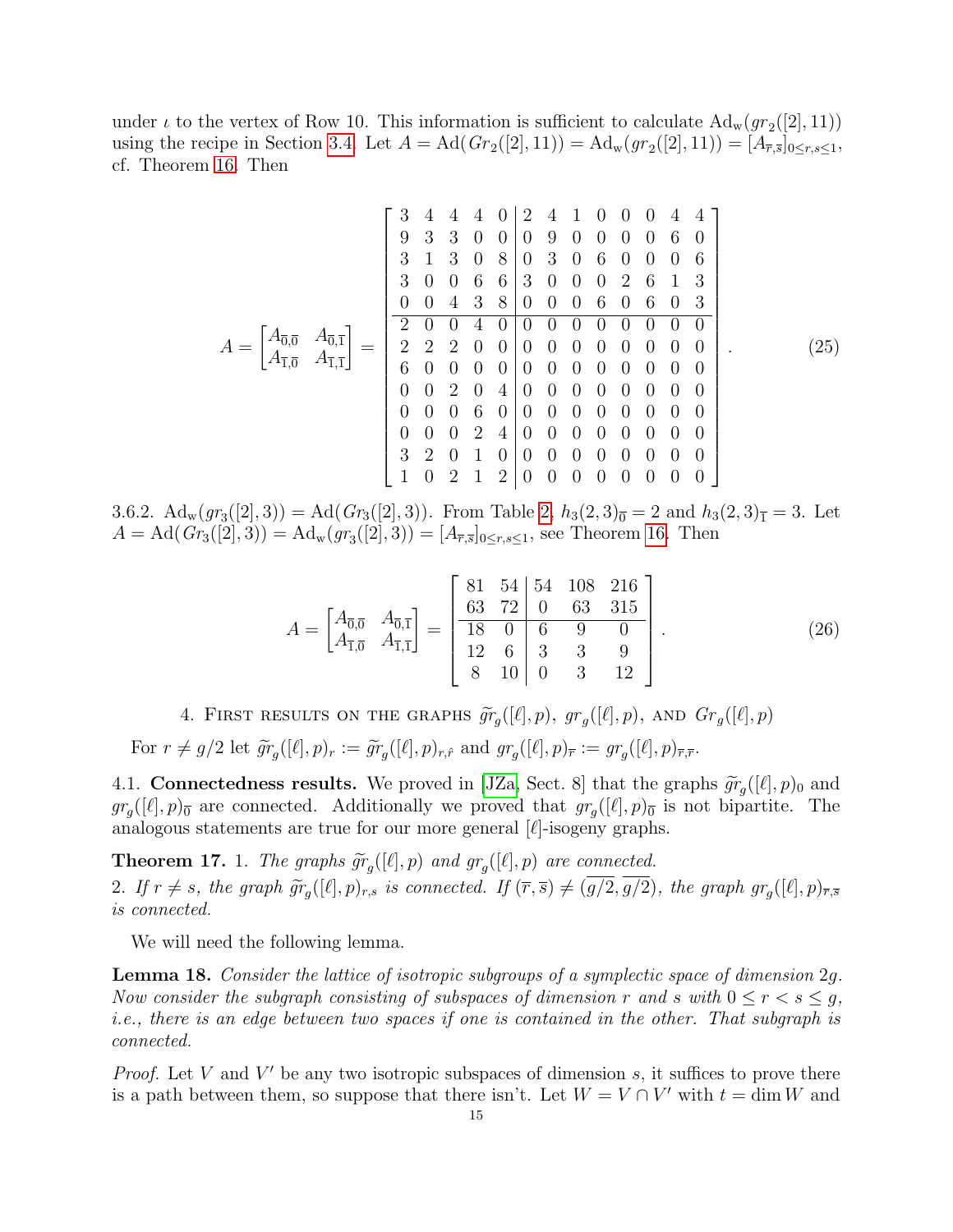suppose t is maximal among all s-dimensional subspaces that don't have a path between them. We must clearly have  $t < r \leq s - 1$ .

Now let  $x \in V \setminus W$  and consider  $U = x^{\perp} \cap V'$ . Since V is isotropic,  $W \subset U$ . And dim U is either s or  $s + 1$ , in the latter case replace U by an s-dimensional subset containing W. Set  $V'' = U \oplus \langle x \rangle$ . Now dim  $V \cap V'' = t + 1$  and dim  $V' \cap V'' = s - 1 > t$ , so by assumption  $V''$ is connected to both V and V' and we are done.

Proof of Theorem [17.](#page-14-3) Part 1 follows trivially from [\[JZa\]](#page-29-0)[Theorem [4](#page-4-3)3] since by Proposition 4 every superspecial abelian variety with an  $[\ell]$ -polarization has an isogeny to a type 0 abelian variety.

We will prove part 2 is stages.

The connectedness of  $\widetilde{gr}_g([\ell], p)_{g,0}$  is just [\[JZa\]](#page-29-0)[Theorem 43].<br>Now to prove the connectedness of  $\widetilde{gr}([\ell], n)$ , it suffices to s

Now to prove the connectedness of  $\widetilde{gr}_g([\ell], p)_{r,0}$  it suffices to show that if  $[\mathscr{A}'] - [\mathscr{A}] - [\mathscr{A}'']$ <br>a subgraph of  $\widetilde{gr}([\ell], p)$ , with  $\mathscr{A}$  of type a and  $\mathscr{A}'$ ,  $\mathscr{A}''$  of type 0 we can finding a path in is a subgraph of  $\widetilde{gr}_g([\ell], p)_{g,0}$  with  $\mathscr A$  of type g and  $\mathscr A', \mathscr A''$  of type 0 we can finding a path in<br> $\widetilde{gr}_g([\ell], p)$ , between  $[\mathscr A']$  and  $[\mathscr A'']$ . Let  $\mathscr A = (A, \Lambda)$  by Preposition 4  $\mathscr A'$  and  $\mathscr A''$  corresp  $\widetilde{gr}_g([\ell], p)_{r,0}$  between  $[\mathscr{A}']$  and  $[\mathscr{A}'']$ . Let  $\mathscr{A} = (A, \lambda)$ , by Proposition [4](#page-4-3)  $\mathscr{A}'$  and  $\mathscr{A}''$  correspond to isotropic rank-g subgroups of ker( $\lambda$ ) and rank-( $g - r$ ) subgroups of ker( $\lambda$ ) give type r vertices of  $\widetilde{gr}_g([\ell], p)_{r,0}$ . Since the graph of isotropic subspaces of ker( $\lambda$ ) of ranks g and  $g - r$ <br>is connected we have a path from  $[\mathscr{A}']$  to  $[\mathscr{A}']$  in  $\widetilde{gr}([\ell], p)$ . is connected, we have a path from  $[\mathscr{A}']$  to  $[\mathscr{A}'']$  in  $\widetilde{gr}_g([\ell], p)_{r,0}$ .<br>Nove apply the involution we see that the graphs  $\widetilde{gr}([\ell], p)$ 

Next apply the involution we see that the graphs  $\widetilde{gr}_g([\ell], p)_{g,s}$  are connected. And by the me logic as above we get the connectedness of  $\widetilde{gr}_g([\ell], p)$ , for general r and c same logic as above we get the connectedness of  $\widetilde{gr}_g([\ell], p)_{r,s}$  for general r and s.<br>Finally,  $gr([\ell], p)$  is connected since it's the quotient of the connected graph.

Finally,  $gr_g([\ell], p)_{\overline{r},\overline{s}}$  is connected since it's the quotient of the connected graph  $\widetilde{gr}_g([\ell], p)_{r,s}$ . Ó

<span id="page-15-0"></span>4.2. The Ramanujan condition. Let  $A = \text{Ad}_{w}(\widetilde{gr}_{g}([l], p));$  it is a block matrix with  $A = [A, 1]$ . The matrices  $A_{\ell}$  are symmetric with constant row sum coupl to  $N(\ell)$ , if  $A = [A_{r,s}]_{0 \le r,s \le g}$ . The matrices  $A_{r,\hat{r}}$  are symmetric with constant row sum equal to  $N(\ell)_{r,\hat{r}}$  if  $r > \hat{r}$ ,  $N(\ell)_{\hat{r},r}$  if  $\hat{r} > r$ , and 0 if  $r = \hat{r}$ . Let  $Gr_g([\ell], p)_r$  be the regular graph with adjacency matrix  $A_{r,\hat{r}}$  for  $r \neq g/2$ . The graph  $Gr_g([\ell], p)_0 = Gr_g([\ell], p)_g$  is the big isogeny graph  $Gr_q(\ell, p)$  for principally polarized superspecial abelian varieties defined in [\[JZa,](#page-29-0) Sect. 7.1]. We saw in [\[JZa,](#page-29-0) Sect. 10] that this graph is sometimes, but rarely, Ramanujan and usually non-Ramanujan. We get the same behavior for the graphs  $Gr_q([\ell], p)_r$  for  $0 < r < g$ . We give a Ramanujan and a non-Ramanujan example below.

<span id="page-15-1"></span>4.2.1. A non-Ramanujan example:  $Gr_3([3], 2)_1$ . We have

$$
Ad(Gr_3([3], 2)_1) = Ad_w(\widetilde{gr}_3([3], 2)_{1,2}) = \begin{bmatrix} 8 & 32 & 0 \\ 4 & 4 & 32 \\ 0 & 12 & 28 \end{bmatrix}.
$$

This matrix has eigenvalues 40,  $\pm 12$ . As  $12 < 2$ √ 39, the graph  $Gr_3([3], 2)_1$  is Ramanujan.

<span id="page-15-2"></span>4.2.2. A Ramanujan example:  $Gr_3([2], 3)_1$ . The graph  $\tilde{gr}_3([2], 3)$  was considered in Section 3.3.2. We have [3.3.2.](#page-10-2) We have

$$
Ad(G_{73}([2],3)_1) = Ad_w(\widetilde{gr}_3([2],3)_{1,2}) = \begin{bmatrix} 6 & 9 & 0 \\ 3 & 3 & 9 \\ 0 & 3 & 12 \end{bmatrix}.
$$

The eigenvalues of this matrix are 15 and  $3 \pm 3$  $\sqrt{3}$ . Since  $3 + 3\sqrt{3} > 2$ √ 14, the graph  $Gr_3([2], 3)_1$  is not Ramanujan.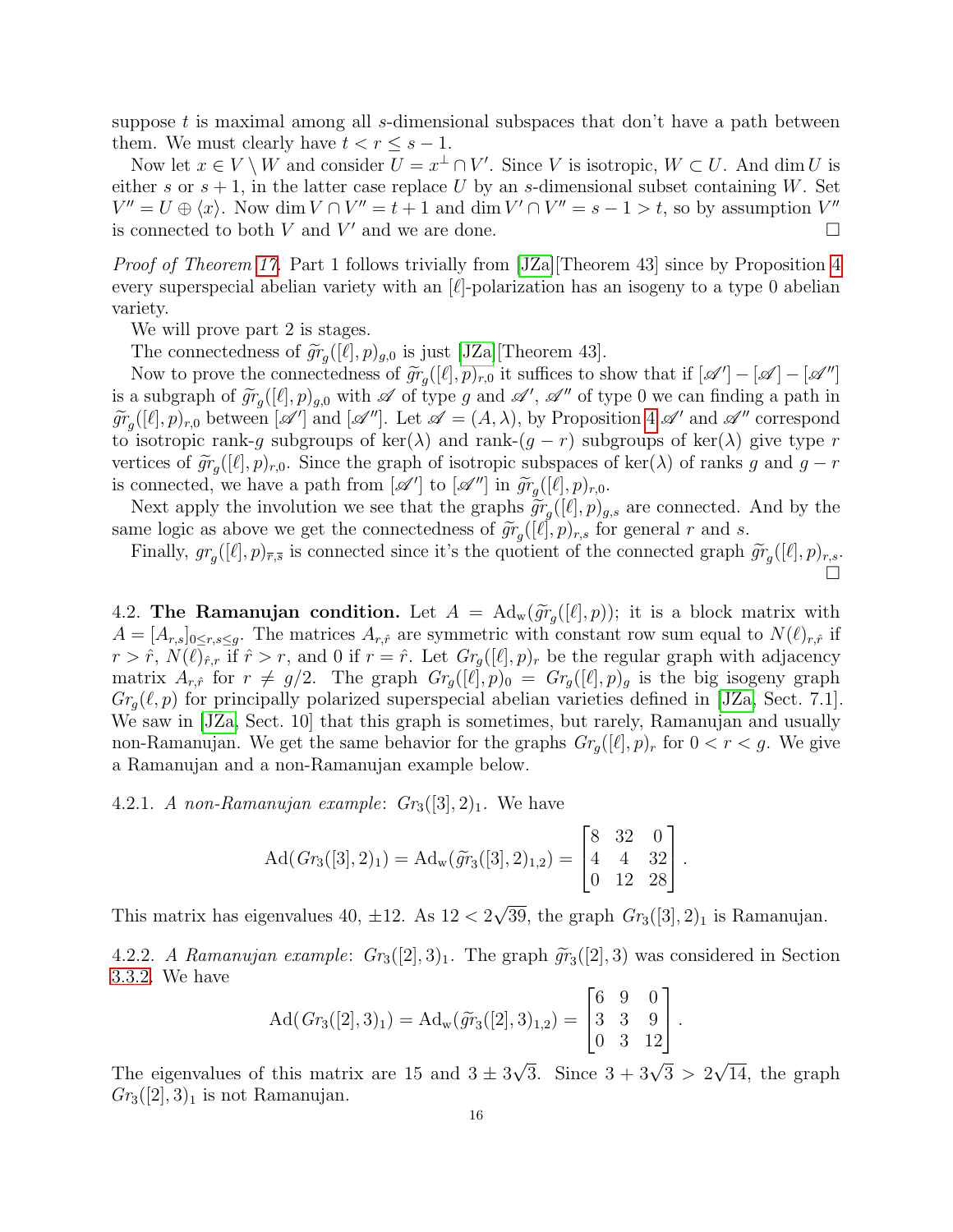# 5. THE  $\ell$ -adic uniformization of  $\widetilde{gr}_g([\ell], p)$  and  $gr_g([\ell], p)$

<span id="page-16-0"></span>Let  $\mathcal{B}_{2g}$  be the Bruhat-Tits building for  $GSp_{2g}$  over  $\mathbb{Q}_{\ell}$ . Let  $Sk = Sk_{2g}$  be the 1-skeleton of  $\mathcal{B}_{2g}$ . Vertices  $v \in \mathsf{Sk} \subseteq \mathcal{B}_{2g}$  have a type  $t(v) \in \mathbb{Z}$  with  $0 \leq t(v) \leq g$ . The special vertices are the vertices v with  $t(v) = 0$  or  $t(v) = g$ . To handle types of positive-dimensional cells, set

$$
\mathcal{T}_s := \{ (r_0, \dots, r_s) \in \mathbb{Z}^{s+1} \mid g \ge r_0 > r_1 > \dots > r_g \ge 0 \}
$$
 (27)

for  $0 \leq s \leq g$ . Edges  $e \in \mathsf{Sk} \subseteq \mathcal{B}_{2g}$  have a type  $t(e) = \mathbf{r} \in \mathcal{I}_1$ . For  $r, s \in \mathcal{I}_0, r \neq s$ , let  $Ver(Sk)_{r,s} = \{v \in Ver(Sk) \mid t(v) = r \text{ or } t(v) = s\}$  with  $Sk_{r,s}$  the induced subgraph of Sk on the vertex set  $\text{Ver}(\mathsf{Sk})_{r,s}$ .

Let R be a commutative ring and M be an R-algebra with an anti-involution  $x \mapsto x^{\dagger}$ . Define the unitary group  $U(M)$  and general unitary group  $GU_R(M)$  by

<span id="page-16-2"></span>
$$
U(M) = \{x \in M \mid x^{\dagger}x = 1\}
$$
  
\n
$$
GU_{R}(M) = \{x \in M \mid x^{\dagger}x \in R^{\times}\}.
$$
\n(28)

Recall that  $E/\overline{\mathbb{F}}_p$  is a supersingular elliptic curve with  $\mathcal{O} = \mathcal{O}_E = \text{End}(E)$ . We apply [\(28\)](#page-16-2) with  $R = \mathbb{Z}[1/\ell]$  and  $M = \text{Mat}_{g \times g}(\mathcal{O}_E[1/\ell])$  with anti-involution  $x^{\dagger} = \overline{x}^t$  for  $x \in M$ . Set

$$
U_g(\mathcal{O}[1/\ell]) = U(\text{Mat}_{g \times g}(\mathcal{O}[1/\ell])) \text{ and}
$$
  
\n
$$
GU_g(\mathcal{O}[1/\ell]) = GU_{\mathbb{Z}[1/\ell]}(\text{Mat}_{g \times g}(\mathcal{O}[1/\ell])).
$$
\n(29)

The groups  $U_g(\mathcal{O}[1/\ell])$  and  $GU_g(\mathcal{O}[1/\ell])$  act on  $\mathcal{B}_{2g}$  with finite quotients.

<span id="page-16-4"></span><span id="page-16-3"></span>**Theorem 19.** (a)  $U_g(\mathcal{O}[1/\ell])\backslash Sk_{2g} \cong \widetilde{gr}_g([\ell], p)$  as graphs with weights.<br>(b) The group  $U_g(\mathcal{O}[1/\ell])$  acting on  $Sk = Sk$  stabilizes the subgraph (b) The group  $U_q(\mathcal{O}[1/\ell])$  acting on  $\mathsf{Sk} = \mathsf{Sk}_{2q}$  stabilizes the subgraph  $\mathsf{Sk}_{r,s}$  for  $r, s \in \mathscr{T}_0$ ,  $r \neq s$ , and  $\widetilde{gr}_g([\ell], p)_{r,s} \cong U_g(O[1/\ell]) \backslash Sk_{r,s}$  as graphs with weights.

Proof. This will follow as a special case of Theorem [26](#page-22-1)[\(30\)](#page-22-2) and the fact that the action of  $U_q(\mathcal{O}[1/\ell])$  preserves types.

Theorem [19\(](#page-0-0)[a\)](#page-16-3) implies that the graph  $\widetilde{gr}_g([\ell], p)$  is connected, which we have already estab-<br>lished in Theorem 17(1). Likewise Theorem 19(b) would imply that  $\widetilde{gr}([\ell], p) = r \neq e$  is lished in Theorem [17\(](#page-14-3)1). Likewise Theorem [19\(](#page-0-0)[b\)](#page-16-4) would imply that  $\widetilde{gr}_g([\ell], p)_{r,s}$ ,  $r \neq s$ , is<br>connected if we know that  $\mathsf{Sk}$  was connected by we already know that  $\widetilde{gr}([\ell], p)$ ,  $r \neq s$ connected if we knew that  $\mathsf{Sk}_{r,s}$  was connected—but we already know that  $\widetilde{gr}_g([\ell], p)_{r,s}, r \neq s$ , is connected from Theorem 17(2) is connected from Theorem [17\(](#page-14-3)2).

<span id="page-16-5"></span>**Theorem 20.**  $GU_g(\mathcal{O}[1/\ell])\backslash Sk_{2g} \cong gr_g([\ell], p)$  as graphs with weights.

*Proof.* This will follow as a special case of Theorem [26](#page-22-1)[\(31\)](#page-22-3).  $\Box$ 

In particular, Theorem [20](#page-16-5) implies that the graphs  $gr_g([\ell], p)$  and  $gr_g([\ell], p)_{\overline{r}, \overline{s}}$  are connected. However, as above, connectedness was already shown in Theorem [17\(](#page-14-3)1).

## 6. ISOGENY COMPLEXES OF  $[\ell]$ -POLARIZED ABELIAN VARIETIES

<span id="page-16-1"></span>Fix a prime  $\ell$ . In this Section [6](#page-16-1) and Section [7,](#page-22-0) we work with isogenies of degree  $\ell^n$  of general polarized abelian varieties  $\mathscr{A} = (A, \lambda)$  over an algebraically closed field k with (char k,  $\ell$ ) = 1. We then return to superspecial abelian varieties in Section [8.](#page-23-0)

We will define  $[\ell]$ -isogeny complexes of  $[\ell]$ -polarized abelian varieties, generalizing the  $[\ell]$ -isogeny graphs of Section [3.](#page-8-0)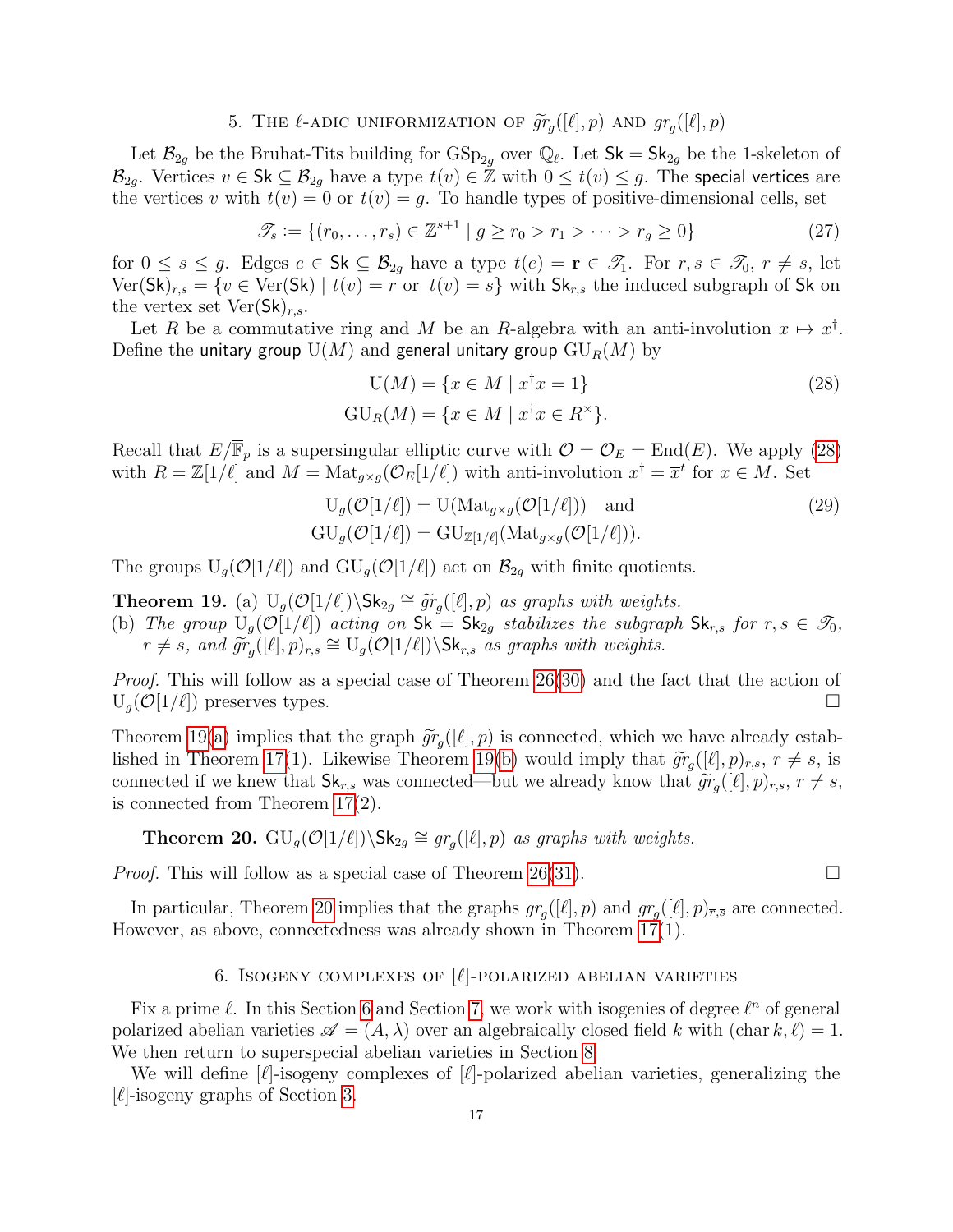<span id="page-17-0"></span>6.1.  $\Delta$ -complexes and  $\Delta$ -complexes with half-faces. The complexes [ $\ell$ ]-isogenies naturally form are the higher-dimensional analogues of multigraphs, and quotients of these complexes by an involution. They are a mild generalization of simplicial complexes introduced by Eilenberg and Zilber [\[EZ50\]](#page-28-2) in 1950 as semi-simplicial complexes. Hatcher [\[Hat02,](#page-28-3) Sect. 2.1] calls them ∆-complexes and we follow this in the interest of brevity and disambiguation. However, we use the purely combinatorial definition of Eilenberg-Zilber [\[EZ50,](#page-28-2) Sect. 1]. Taking the quotient of a ∆-complex by an involution gives a ∆-complex with half-faces or an h-∆-complex. A one-dimensional ∆-complex is a multigraph, called simply a graph in Section [3.1.](#page-8-1) A one-dimensional ∆-complex with half-faces or a one-dimensional h-∆-complex is a graph with half-edges or an h-graph as in Section [3.1.](#page-8-1)

## <span id="page-17-1"></span>6.1.1.  $\Delta$ -complexes.

**Definition 21.** (a) ([\[EZ50,](#page-28-2) Sect. 1]) A  $\Delta$ -complex K of dimension g consists of a set  $\Sigma$  =  $\Sigma(K) = \{\sigma\}$  of simplexes together with two functions on  $\Sigma$ . The first assigns to any  $\sigma \in \Sigma$  an integer  $j = \dim(\sigma)$  with  $g \geq j \geq 0$  called the dimension of  $\sigma$ . Put  $\Sigma_j = \Sigma_j(K) = \{ \sigma \mid \dim(\sigma) = j \} \subseteq \Sigma$  and say that  $\sigma \in \Sigma_j$  is a j-simplex. The 0-simplexes  $\Sigma_0(K)$  are called the vertices  $\text{Ver}(K)$  of K. Likewise the 1-simplexes  $\Sigma_1(K)$  are called the edges Ed(K) of K. We assume  $\Sigma_g \neq \emptyset$ ; the simplexes  $\sigma \in \Sigma_g(K)$  are called facets.

The second function on  $\Sigma$  associates to each j-simplex  $\sigma$  and to each integer  $0 \le i \le j$ a  $(j-1)$ -simplex  $Fa_i(\sigma)$  called the i<sup>th</sup> face of  $\sigma$  such that  $Fa_i(Fa_{i'}(\sigma)) = Fa_{i'-1}(Fa_i(\sigma))$ for  $i < i'$  and  $j > 1$ . Iteration of this map gives lower-dimensional faces. For  $0 \le i_1 <$  $\cdots < i_n \leq j$  define inductively

$$
Fa_{i_1,...,i_n}(\sigma) = Fa_{i_1}(Fa_{i_2,...,i_n}(\sigma)),
$$

which is a  $(j - n)$ -simplex. If  $0 \leq k_0 < \cdots < k_{j-n} \leq j$  is the set complementary to  $\{i_1,\ldots,i_n\}\subseteq\{1,2,\ldots,j\}$ , then we also write  $\text{Fa}_{i_1,\ldots,i_n}(\sigma)=\sigma_{(k_0,\ldots,k_{j-n})}$ . In particular for  $\sigma \in \Sigma_j$  we have  $\sigma_{(i)} \in \Sigma_0$  for  $0 \leq i \leq j$  called the i<sup>th</sup> vertex of  $\sigma$ . The definition of the i<sup>th</sup> face does not exclude the possibility of  $\sigma, \tau \in \Sigma_j$ ,  $\sigma \neq \tau$ , with  $Fa_i(\sigma) = Fa_i(\tau)$  for  $0 \leq i \leq j$  (which would not be allowed in a simplicial complex). Hence a  $\Delta$ -complex is analogous to a multigraph.

(b) A weighted  $\Delta$ -complex is a  $\Delta$ -complex together with a weight function w mapping simplexes to positive integers such that if  $\sigma$  is a simplex and  $\sigma'$  is a face of  $\sigma$  then  $w(\sigma)|w(\sigma')$ .

<span id="page-17-2"></span>6.1.2.  $\Delta$ -complexes with half-faces. Suppose K is a  $\Delta$ -complex and  $\iota: K \to K$  is an involution. As in [\[Bro94,](#page-28-4) Sect. IX.10], say that  $\iota$  is admissible if  $\iota$  fixing a simplex  $\sigma$  of K is equivalent to ι fixing σ pointwise. If the involution ι of the ∆-complex K is admissible, then the quotient  $K/\iota$  is naturally again a  $\Delta$ -complex. However, if the action is not admissible, then the quotient K/ $\iota$  will in general have half-faces and will not be a  $\Delta$ -complex. We refer to the images of simplexes in K under the natural projection  $K \to K/\iota$  as cells. Many references only consider admissible actions since this is obtainable by passing to a subdivision: Let K' be the first barycentric subdivision of K. Then  $\iota$  induces an involution  $\iota : K' \to K'$ which is admissible. However, passing to the barycentric subdivision explodes the number of cells, making computing examples too difficult. Hence we do not pass to the barycentric subdivision, and so we have to deal directly with half-faces. We draw some of the half-faces in dimensions 1, 2, and 3 which occur in Section [6.4.](#page-19-1)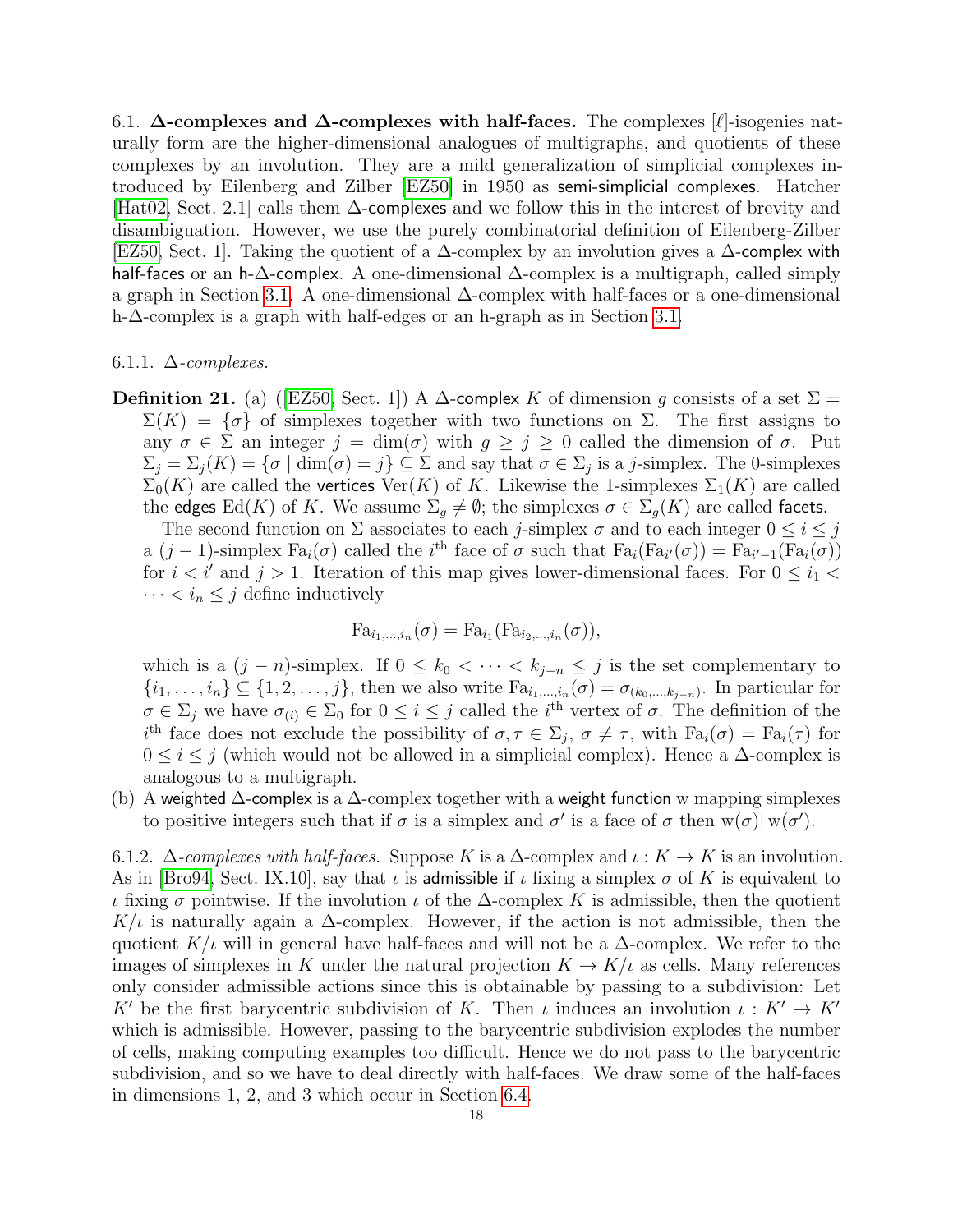<span id="page-18-0"></span>6.2. The enhanced  $[\ell]$ -isogeny complex  $\widetilde{\omega}_{\ell}(\mathcal{A}_0)$ . The isogenies we will consider are of the following type:

**Definition 22.** Two polarized abelian varieties  $\mathscr{X} = (X, \lambda)$  and  $\mathscr{X}' = (X', \lambda')$  are said to be  $\ell$ -power isogenous if there exists an isogeny in the sense of Definition [2\(](#page-4-0)[a\)](#page-4-1) from  $\ell^n\mathscr{X} = (X, \ell^n \lambda)$ to  $\mathscr{X}'$  for some  $n \in \mathbb{N}$ . We will say that they're evenly (respectively, oddly) isogenous if n is even (respectively, odd). Note that a principally polarized abelian variety is oddly isogenous to its  $[\ell]$ -dual by Remark [1\(](#page-3-2)[b\)](#page-3-5) since 1 is odd.

Pick a base g-dimensional principally polarized abelian variety  $A_0 = (A_0, \lambda_0)$  over an algebraically closed field k with  $\ell$  coprime to char k;  $A_0$  is not required to be superspecial. All polarized abelian varieties discussed in this section and the next will be polarized and  $\ell$ -power isogenous to  $\mathcal{A}_0$ .

We will first define the enhanced isogeny complex  $\tilde{co}_{\ell}(\mathcal{A}_0)$ .

<span id="page-18-1"></span>**Definition 23.** (a) The vertices  $\text{Ver}(\widetilde{\omega}_{\ell}(\mathcal{A}_0))$  or 0-simplexes  $\Sigma_0(\widetilde{\omega}_{\ell}(\mathcal{A}_0))$  correspond to isomorphism classes  $[\mathscr{A} = (A, \lambda)]$  of abelian varieties A with a polarization  $\lambda$  of type r with  $0 \le r \le g$  as in Remark [1](#page-3-2)[\(a\)](#page-3-6) such that  $\mathscr A$  is  $\ell$ -power isogenous to  $\mathcal A_0$ . Recall that a polarization of type 0 is simply a principal polarization. If  $\mathscr{A} = (A, \lambda)$  with  $\lambda$  a polarization of type g, then there is a principal polarization  $\lambda'$  of A with  $[\mathscr{A} = \ell \mathscr{A}' = (A, \ell \lambda')]$  for  $\mathscr{A}' = (A, \lambda')$  as in Remark [1](#page-3-2)[\(b\)](#page-3-5). Thus there is a natural bijection between polarizations of type g on A and those of type 0. Nevertheless,  $[\mathscr{A}]$  and  $[\mathscr{A}']$  correspond to distinct 0-cells of the enhanced complex. The weight of a vertex  $[\mathscr{A}] \in \Sigma_0(\widetilde{co}_{\ell}(\mathcal{A}_0))$  is  $\#\mathrm{Aut}(\mathscr{A})$ .

Suppose  $\mathscr{A}_i = (A_i, \lambda_i)$  with  $\lambda_i$  a polarization of type  $r_i$ . For  $r_0 > r_1$  the (unoriented) edges  $\Sigma_1(\tilde{co}_{\ell}(\mathcal{A}_0))$  are isomorphism classes of strict maps  $f : \mathscr{A}_0 \to \mathscr{A}_1$  as in Definition [2](#page-4-0)[\(a\)](#page-4-1), where an isomorphism between two strict maps is defined in the natural manner. Such an edge will be said to be of type  $(r_0, r_1)$ . If  $e \in \Sigma_1(\widetilde{\omega}_{\ell}(A_0))$  is the edge corresponding to f, then the faces of e are the vertices  $F_{a_0}(e) = [\mathscr{A}_1] = e_{(1)} \in \Sigma_0(\widetilde{co}_{\ell}(\mathcal{A}_0))$  and  $Fa_1(e) = [\mathscr{A}_0] = e_{(0)} \in \Sigma_0(\widetilde{co}_{\ell}(\mathcal{A}_0)).$  The weight w(e) of the edge e is the cardinality of the automorphism group of  $f : \mathcal{A}_1 \to \mathcal{A}_2$ .

At height k, a k-simplex  $\sigma$  is an isomorphism class of sequences of strict maps

$$
\mathscr{A}_0 \xrightarrow{f_1} \mathscr{A}_1 \xrightarrow{f_2} \mathscr{A}_2 \xrightarrow{f_3} \cdots \xrightarrow{f_{k-1}} \mathscr{A}_{k-1} \xrightarrow{f_k} \mathscr{A}_k.
$$

Necessarily  $g \ge r_0 > r_1 > \cdots > r_{k-1} > r_k \ge 0$ . Such a k-simplex will be said to be of type  $\mathbf{r} = (r_0, \ldots, r_k)$ . We denote by  $\Sigma_{\mathbf{r}} \subseteq \Sigma_k$  the set of k-cells of type  $\mathbf{r} = (r_0, \ldots, r_k)$ ,  $g \ge r_0 > r_1 > \cdots > r_{k-1} > r_k \ge 0$ . The  $(k+1)$  faces of  $\sigma \in \Sigma_r$  are the  $(k-1)$ -simplexes as follows:

(a) The face  $Fa_{0}(\sigma)$  of type  $(r_{1}, r_{2}, \ldots, r_{k})$  is the isomorphism class of the sequence of strict maps

$$
\mathscr{A}_1 \xrightarrow{f_2} \mathscr{A}_2 \xrightarrow{f_3} \cdots \xrightarrow{f_{k-1}} \mathscr{A}_{k-1} \xrightarrow{f_k} \mathscr{A}_k.
$$

(b) The face  $\text{Fa}_{i}(\sigma)$  for  $1 \leq i \leq k-1$  of type  $(r_0, \ldots, \hat{r}_i, \ldots, r_k)$  (here  $\hat{r}_i$  means omit  $r_i$ ) is the isomorphism class of the socurred of strict maps is the isomorphism class of the sequence of strict maps

$$
\mathscr{A}_0 \xrightarrow{f_1} \mathscr{A}_1 \xrightarrow{f_2} \mathscr{A}_2 \xrightarrow{f_3} \cdots \xrightarrow{f_{i-1}} \mathscr{A}_{i-1} \xrightarrow{f_{i+1} \circ f_i} \mathscr{A}_{i+1} \xrightarrow{f_{i+2}} \cdots \xrightarrow{f_{k-1}} \mathscr{A}_{k-1} \xrightarrow{f_k} \mathscr{A}_k.
$$

(c) The face  $Fa_k(\sigma)$  of type  $(r_0, \ldots, r_{k-1})$  is the isomorphism class of the sequence of strict maps

$$
\mathscr{A}_0 \xrightarrow{f_1} \mathscr{A}_1 \xrightarrow{f_2} \cdots \xrightarrow{f_{k-1}} \mathscr{A}_{k-1}.
$$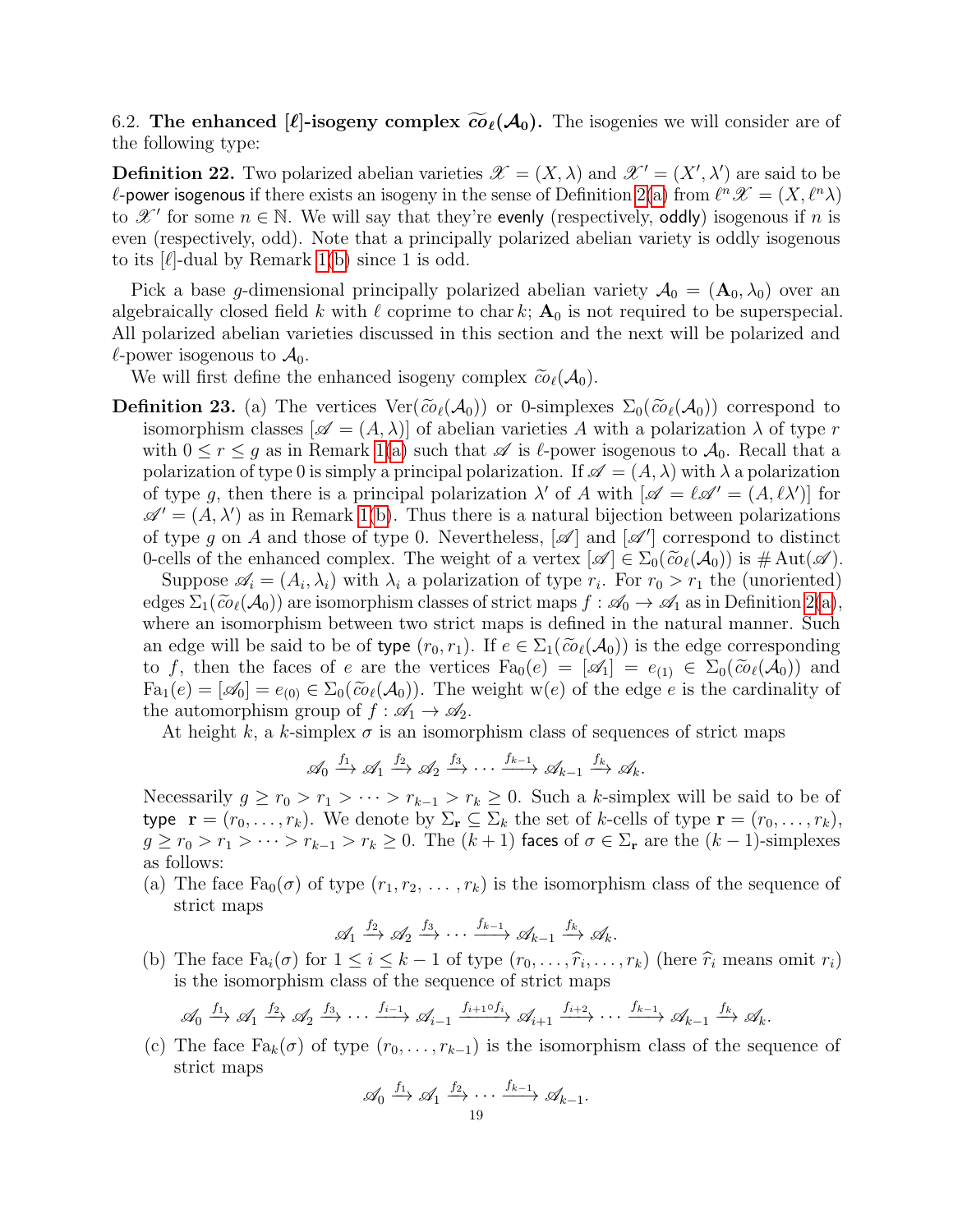The weight  $w(\sigma)$  of the k-simplex  $\sigma$  is the cardinality of the automorphism group of the sequence of maps. In particular that there are  $\binom{g+1}{k+1}$  types of k-simplexes.

**NOTE:** The  $\Delta$ -complex  $\widetilde{co}_{\ell}(\mathcal{A}_0)$  is connected if and only if  $\mathcal{A}_0 = (\mathbf{A}_0, \lambda_0)$  is oddly  $\ell$ -isogenous to itself, otherwise it has two connected components consisting of those polarized abelian varieties that are evenly and oddly  $\ell$ -isogenous to  $\mathcal{A}_0$ . Let  $\tilde{c}o_\ell^0$ <br>the connected component of  $\tilde{c}o(A)$  containing the vertex [A,]. The vertices of  $^0_\ell({\cal A}_0)$  be the connected component of  $\tilde{\omega}_{\ell}(\mathcal{A}_0)$  containing the vertex  $[\mathcal{A}_0]$ . The vertices of  $\tilde{\omega}_{\ell}^0$ <br>are all isomorphism classes of polarized abelian varieties evenly *l*-power isogenous to  $^0_\ell({\cal A}_0)$ are all isomorphism classes of polarized abelian varieties evenly  $\ell$ -power isogenous to  $\mathcal{A}_0$ .

(b) The dual map  $\iota : \tilde{co}_{\ell}(\mathcal{A}_0) \to \tilde{co}_{\ell}(\mathcal{A}_0)$  is the involution sending each simplex to its dual: a vertex  $[\mathscr{A}]$  is sent to its dual  $[\mathscr{\hat{A}}]$ ; observe that if  $\mathscr A$  was of type r then  $\mathscr{\hat{A}}$  will be of type  $\hat{r} = g-r$ . Each higher simplex  $\mathscr{A}_0 \xrightarrow{f_1} \mathscr{A}_1 \xrightarrow{f_2} \cdots \xrightarrow{f_{k-1}} \mathscr{A}_{k-1} \xrightarrow{f_k} \mathscr{A}_k$  of type  $\mathbf{r} = (r_0, \ldots, r_k)$ gets sent to  $\hat{\mathscr{A}}_k$  $\stackrel{\hat{f}_k}{\longrightarrow} \hat{\mathscr{A}}_{k-1}$  $\stackrel{\hat{f}_{k-1}}{\longrightarrow} \cdots \stackrel{\hat{f}_2}{\longrightarrow} \hat{\mathscr{A}_1}$  $\hat{f}_\rightarrow \hat{\mathscr{A}}_0$  of type  $\hat{\mathbf{r}} := (g - r_k, \dots, g - r_0)$ . Observe that this reverses any orientation of the simplex precisely when  $k \equiv 1, 2 \pmod{4}$ . **NOTE:** If  $\tilde{co}_{\ell}(\mathcal{A}_0)$  is disconnected, then  $\iota$  swaps the two components.

<span id="page-19-0"></span>6.3. The little  $[\ell]$ -isogeny graph  $co_{\ell}(\mathcal{A}_0)$ . We define the little  $[\ell]$ -isogeny complex as the quotient  $\omega_{\ell}(\mathcal{A}_0) := \tilde{\omega}_{\ell}(\mathcal{A}_0)/\iota$ . Every k-cell of  $\omega_{\ell}(\mathcal{A}_0)$  has a type  $\bar{\mathbf{r}} = {\mathbf{r}, \hat{\mathbf{r}}}$  with  $\bar{\mathbf{r}} = \hat{\mathbf{r}}$ . Unfortunately, under this map some faces are self-dual without every face of their boundary being self-dual, resulting in what we call half-faces. Because of this,  $co(\mathcal{A}_0)$  does not inherit the structure of a  $\Delta$ -complex from  $\tilde{co}_{\ell}(\mathcal{A}_0)$  – it is a  $\Delta$ -complex with half-faces, or an h- $\Delta$ -complex.

In a future paper [\[JZb\]](#page-29-1) we consider the cohomology of  $\tilde{co}_{\ell}(\mathcal{A}_0)$  and  $co_{\ell}(\mathcal{A}_0)$  when  $\mathcal{A}_0$  is a principally polarized superspecial abelian variety in characteristic  $p \neq \ell$ . The cohomology of  $\tilde{co}_{\ell}(\mathcal{A}_0)$  is straightforward – Eilenberg and Zilber [\[EZ50\]](#page-28-2) proved that the canonical cochain complex constructed from the simplexes computes the cohomology of a ∆-complex. But the cohomology of  $co(\mathcal{A}_0)$  is much trickier. Topologically the right thing to do is clearly to barycentrically subdivide all the simplexes of  $\tilde{co}_{\ell}(\mathcal{A}_0)$  before taking the quotient by the dual map  $\iota$ . But this greatly increases the number of cells, making computing examples out of reach. So we will deal with the half-faces directly. We examine the low-dimensional cells in  $co_{\ell}(\mathcal{A}_0)$  in the next Section [6.4](#page-19-1) and find that the k-cells in  $co_{\ell}(\mathcal{A}_0)$  are balls for  $k \leq 4$ , so that  $co_{\ell}(\mathcal{A}_0)$  is naturally a CW-complex if the dimension  $g \leq 4$ . We can therefore compute its cohomology in this case from a canonical cochain complex constructed from its cells.

<span id="page-19-1"></span>6.4. Half-faces of low dimension. In this section we describe what half-faces look like in low dimension. For each example, we consider the involution  $\iota$  which reverses the order of the vertices in a standard simplex with the induced action on each simplex in the picture.

A 0-dimensional face is a vertex or point, a 0-dimensional half-face is also functionally a point.

A 1-dimensional face is an edge. A 1-dimensional half-face is a half-edge as described and drawn in [\[Kur79\]](#page-29-5) and subsequently  $[IJK^+]$  $[IJK^+]$ ,  $[IJK^+21]$ ,  $[JZa]$ :

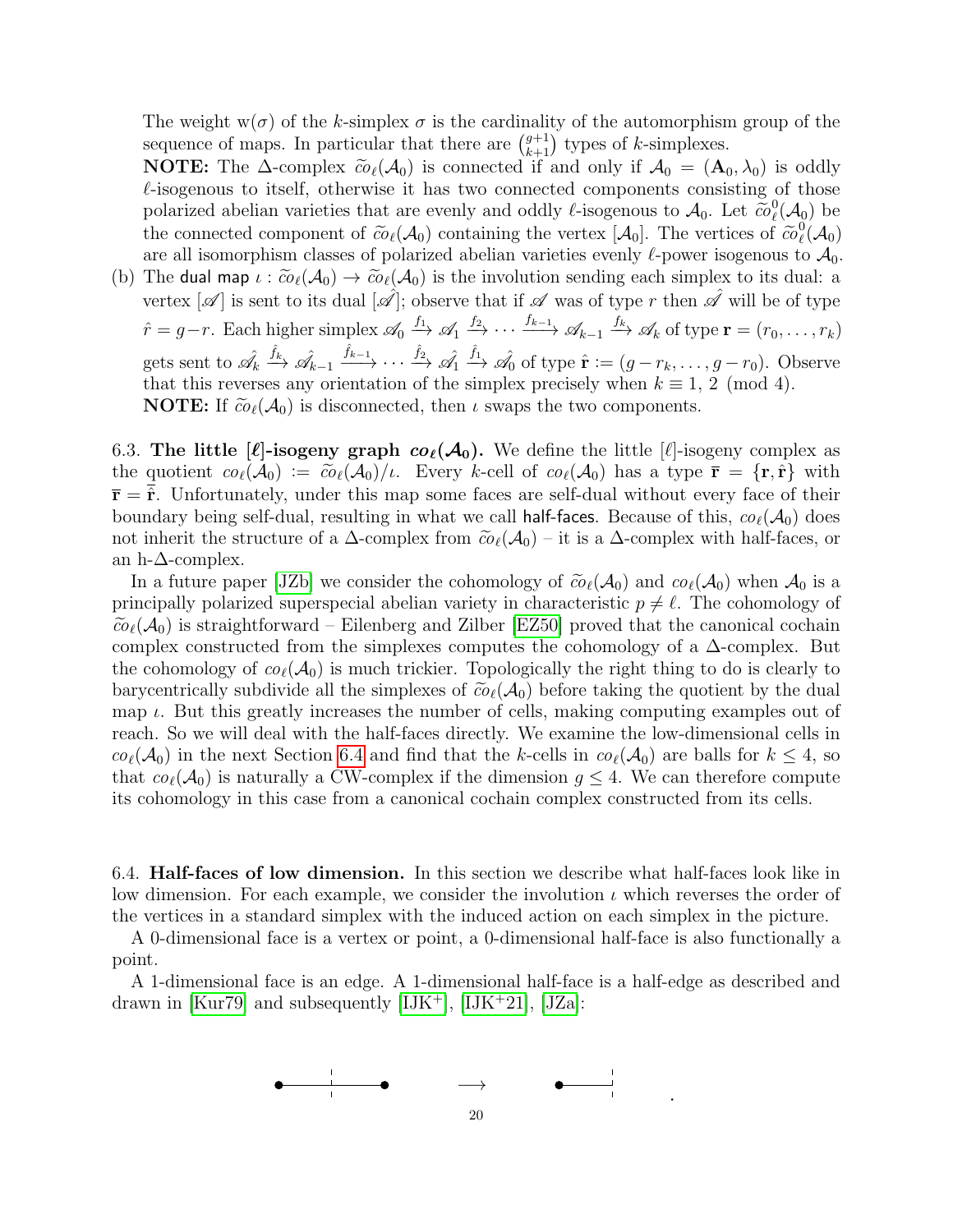Here the original complex has 2 vertices and 1 edge. The quotient complex by  $\iota$  has 1 vertex and 1 half-edge. Note that the half-edge is contractible to its vertex.

A 2-dimensional face is a triangle; it has 1 2-simplex, 3 edges, and 3 vertices. The quotient by  $\iota$  in turn has 1 half-2-simplex, 1 edge, 1 half-edge, and 2 vertices. A 2-dimensional half-face is a half-triangle as seen below:

.

.



Note that the half-face and its associated half-edge are contractible to its full edge.

It's also possible for a full 2-face to have a half-edge as shown below:



The quotient has 1 2-face, 2 edges, 1 half-edge, and 2 vertices. Note that the half-edge is contractible leaving the triangle a digon.

A 3-dimensional face is a tetrahedron with the involution acting as rotation about the indicated axis which passes through the midpoint  $A$  of an edge and the midpoint  $B$  of the opposing edge. We label where these midpoints go in the quotient by  $\iota$  using the same letter. A 3-dimensional half-face is a half-tetrahedron as seen below:

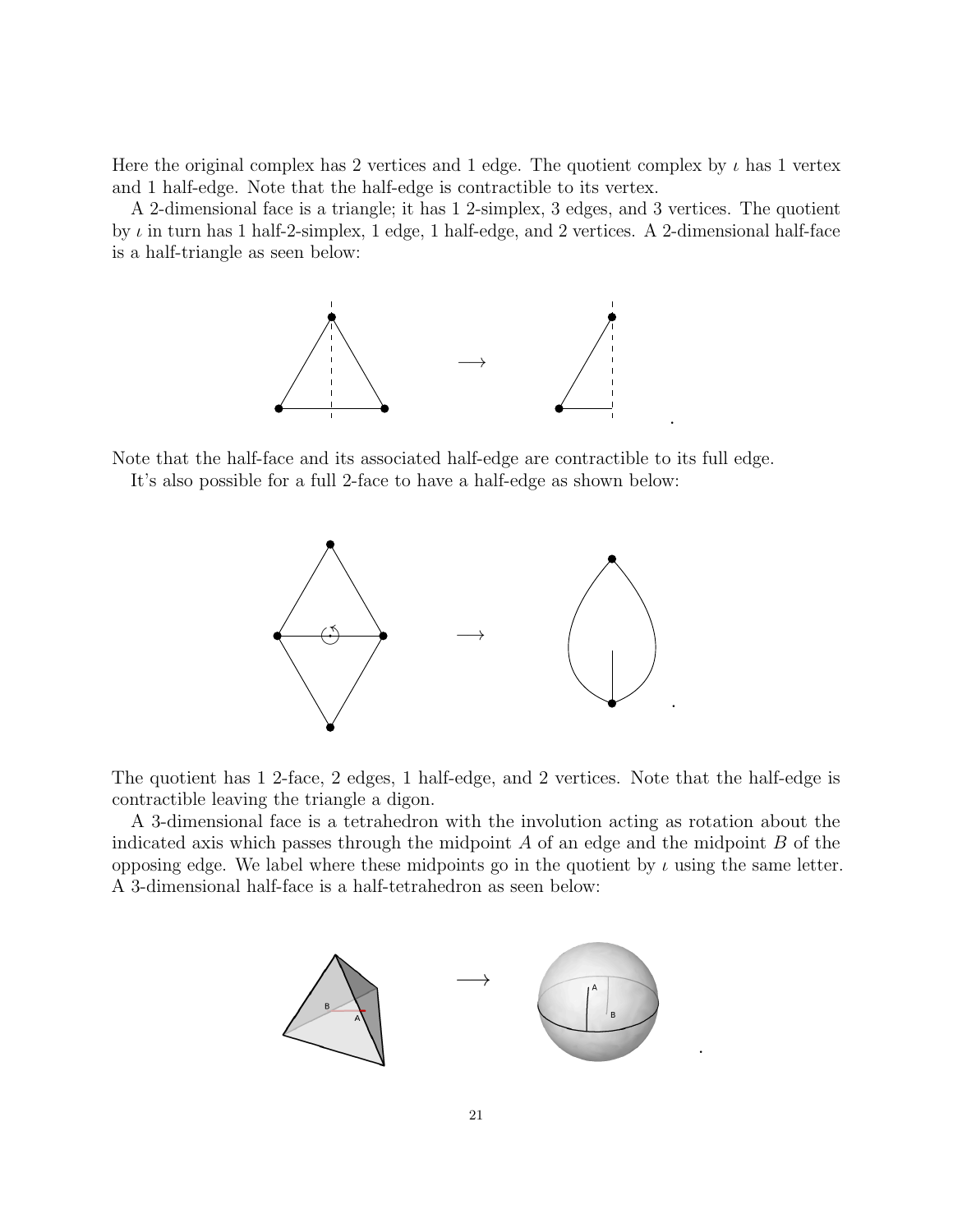The original simplex has 1 3-simplex, 4 2-simplexes, 6 edges, and 4 vertices. The quotient has 1 half-3-simplex, 2 2-simplexes, 2 edges, 2 half-edges, and 2 vertices. Note that the boundary of the half tetrahedron contains half-edges and faces that turn into digons when the half-edges are contracted as described above. The half-tetrahedron itself is still a topological 3-ball  $B^3$ , and it is not contractible to its boundary.

Once we hit faces of dimension 4 and higher, it is no longer really possible to draw pictures. The standard  $k$ -simplex  $\Delta_k$  in  $\mathbb{R}^{k+1}$  is

$$
\Delta_k = \{(x_1, \dots, x_{k+1}) \mid \sum_{i=1}^{k+1} x_i = 1, x_i \ge 0 \text{ for } 1 \le i \le k+1\}.
$$

In this standard k-simplex, the involution  $\iota$  reversing the order of the vertices is induced by the linear involution of  $\mathbb{R}^{k+1}$  given in the standard basis by the matrix  $M = M_{k+1}$  with 1's on the antidiagonal and 0's elsewhere. The eigenvalues of the matrix  $M_{k+1}$  are  $(k+1)/2$  $+1's$ ,  $(k+1)/2-1's$  if k is odd and  $k/2+1+1's$ ,  $k/2-1's$  if k is even. The vector  $\vec{v} \in \mathbb{R}^{k+1}$ with all entries 1 is an eigenvector of  $M_{k+1}$  with eigenvalue 1 and  $\vec{v}$  is perpendicular to the affine hyperplane  $\sum_{i=1}^{k+1} i = 1$ . Hence the eigenvalues of  $M_{k+1}$  acting on  $\Delta_k$  are  $(k-1)/2$ +1's,  $(k+1)/2$  -1's if k is odd and  $k/2$  +1's,  $k/2$  -1's if k is even.

In particular on  $\Delta_4$  the involution acts on  $\Delta_4$  with 2 +1 eigenvalues and 2 −1 eigenvalues. Hence the quotient of  $\Delta_4$  by  $\iota$  is (the cone on  $\mathbb{RP}^1$ )  $\times B^2$ , the cone on  $\mathbb{RP}^1$  coming from the 2 -1 eigenvalues and the 2-ball  $B^2$  coming from the 2 +1-eigenvalues. But  $\mathbb{RP}^1$  is just the circle  $S^1$ , so the half 4-simplex  $\Delta_4/\iota$  is homeomorphic to (the cone on  $S^1 \times B^2$ , which is just  $B^2 \times B^2 \cong B^4$ . Hence a half 4-simplex is still a topological ball  $B^4$  and it not contractible to its boundary.

Now on the standard 5-simplex  $\Delta_5$  the involution acts with eigenvalues 3 –1's and 2 +1's. As above this gives us that a half 5-simplex is homeomorphic to  $S := (\text{the cone on } \mathbb{RP}^2) \times B^2$ . However, we claim that now in dimension 5 this is *not* the ball  $B^5$ ; here is one way to see this:

**Proposition 24.** Let  $S =$  (the cone on  $\mathbb{RP}^2$ ) ×  $B^2$ . Then S is not homeomorphic to  $B^5$ , and in fact  $\partial S$  is not homotopic to  $\partial B^5$ .

Proof. The first statement clearly follows from the second. We claim that

 $H_3(\partial S, \mathbb{Z}) \neq 0$ , whereas  $H_3(\partial B^5, \mathbb{Z}) = 0$ .

Firstly, recall that  $\pi_1(\mathbb{RP}^2) = \mathbb{Z}/2\mathbb{Z}$ . But then  $\partial S$  is homotopic to the double suspension  $\Sigma^2(\mathbb{RP}^2)$ . Since each suspension moves homology up by 1 we have that  $H_3(\Sigma^2(\mathbb{RP}^2), \mathbb{Z}) \neq 0$ since  $H_1(\mathbb{RP}^2, \mathbb{Z}) \neq 0$ . But  $H_3(\partial B^5, \mathbb{Z}) = 0$  since  $\partial B^5 = S^4$ .

We summarize our discussion above in the following theorem.

**Theorem 25.** Let  $\mathcal{A}_0$  be a g-dimensional principally polarized abelian variety over an algebraically closed field k with char  $k \neq \ell$ . Let K be the  $\Delta$ -complex  $\tilde{c}o_{\ell}(\mathcal{A}_0)$  and  $\iota$  the involution of K given by taking isogenies to their duals and taking  $[\ell]$ -polarized abelian varieties to their  $[\ell]$ -duals. Set  $K/\iota = co_{\ell}(\mathcal{A}_0) = \widetilde{co}_{\ell}(\mathcal{A}_0)/\iota$ .

- (a) The half-faces of  $K/\iota$  of dimensions 1 and 2 are homeomorphic to the standard cells  $B^1$ and  $B^2$ , and are contractible to their boundary.
- (b) The half-faces of  $K/\nu$  of dimensions 3 and 4 are homeomorphic to the standard cells  $B^3$ and  $B<sup>4</sup>$ , and are **not** contractible to their boundary.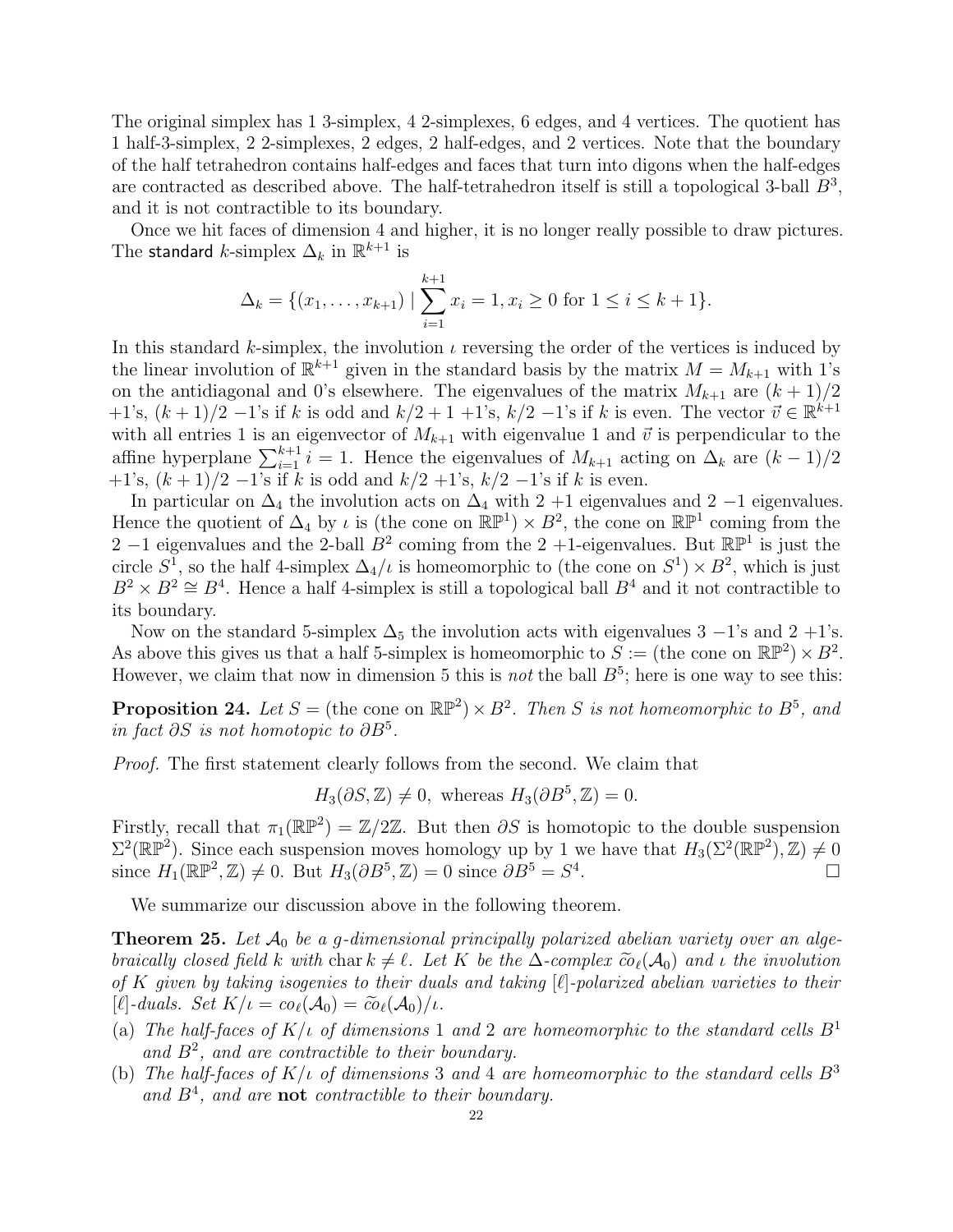- (c) The half-faces of  $K/\iota$  of dimension 5 and higher are **not** homeomorphic to the standard cell (i.e., the ball of the same dimension).
- (d) Suppose the dimension  $g \leq 4$ . Then  $co_{\ell}(\mathcal{A}_0) = K/\iota$  can be given the structure of a CWcomplex  $K^*$ , after homotpoically collapsing the h-1-cells and h-2-cells. The CW-complex  $K^*$  with 0-cells the 0-cells of  $K/\iota$ , 1-cells the regular edges of  $K/\iota$ , 2-cells the regular 2-simplexes of  $K/t$ , 3-cells equal to the regular 3-simplexes and half 3-simplexes of  $K/t$ , and 4-cells equal to the regular 4-simplexes and half 4-simplexes of  $K/t$ .

## <span id="page-22-0"></span>7. IDENTIFYING ISOGENY COMPLEXES FOR  $\ell$ -POLARIZED ABELIAN VARIETIES AS QUOTIENTS OF THE BUILDING FOR  $\text{Sp}_{2g}(\mathbb{Q}_\ell)$

Let  $(V, \langle , \rangle)$  be a 2g-dimensional symplectic space over  $\mathbb{Q}_{\ell}$ . Let  $W \subset V$  be a  $\mathbb{Z}_{\ell}$ -sublattice. Recall that there exists a basis of  $W$  such that the symplectic form decomposes as the sum of g forms of the form  $\begin{pmatrix} 0 & \ell^m \\ \ell^m & 0 \end{pmatrix}$  $-\ell^m$  0  $\setminus$ with the g-tuple  $(m_i) = (m_1, m_2, \ldots, m_g)$  of m's uniquely determined by W (up to permutation). We will call W an  $(m_i)$ -lattice. Also recall that the dual lattice  $W^*$  is defined as  $\{x\in V\mid \langle W,x\rangle\subset \mathbb{Z}_\ell\}.$  If  $W$  is an  $(m_i)$ -lattice then  $\ell^a W$  is a  $(2a + m_i)$ -lattice and  $W^*$  is a  $(-m_i)$  lattice. A  $((m+1)^n, (m)^{g-n})$ -lattice will be called special and a  $((1)^n, (0)^{g-n})$ -lattice will be called extra special of type *n*.

Recall that the vertices of the building  $\mathcal{B}_g$  for  $\text{Sp}_{2g}(\mathbb{Q}_\ell) = \text{Sp}(V)$  are given by the extra special lattices. We shall say a vertex corresponding to a  $((1)^r, (0)^{g-r})$ -lattice W has type r. Recall also that the k-faces of the building are given by chains of vertices with proper inclusions  $W_0 \subsetneq W_1 \subsetneq \cdots \subsetneq W_k$  where we call  $\mathbf{r} = (r_0, r_1, \ldots, r_k)$  the type of the face if  $r_i$  is the type of  $W_i$ . Note that  $r_0 > r_1 > \cdots > r_k$ .

Recall that  $Sp(V)$  acts on all these faces and hence the building in the obvious way preserving the types of faces. We shall take this action to be on the left.

Finally recall that we can extend this action to an action of  $GSp(V)$ . First identify W with the generalized homothety set  $\{ \ell^a W \} \cup \{ \ell^a W^* \}.$  Notice that: this operation partitions the lattices into equivalence classes; if W is special, all the elements of the set are; and each special set has precisely one extra special element. Also the action of  $GSp(V)$  preserves generalized homothety. This induces an action of  $GSp(V)$  on the building. However, unlike the  $Sp(V)$ action which preserves types, the elements of  $GSp(V)$  which scale by an odd power of  $\ell$  send faces of type  $\mathbf{r} = (r_0, r_1, \ldots, r_k)$  to faces of type  $\hat{\mathbf{r}} := (g - r_k, g - r_{k-1}, \ldots, g - r_0)$ . Also since scalar multiplication fixes generalized homothety, this action factors through  $PGSp(V)$ .

<span id="page-22-1"></span>**Theorem 26.** (cf. [\[JZa,](#page-29-0) Theorem 21].) Let  $\mathcal{A}_0 = (\mathbf{A}_0, \lambda_0)$  be a principally polarized abelian variety of dimension g over an algebraically closed field k of characteristic char k and  $\ell \neq \text{char } k$  be a prime. In the notation of [\(28\)](#page-16-2) and Definition [23\(](#page-0-0)[a\)](#page-18-1) we have

<span id="page-22-2"></span>
$$
\widetilde{co}_{\ell}^{0}(\mathcal{A}_{0}) \cong \mathrm{U}(\mathrm{End}(\mathbf{A}_{0})[1/\ell]) \backslash \mathcal{B}_{g}
$$
\n(30)

and

<span id="page-22-3"></span>
$$
co_{\ell}(\mathcal{A}_0) \cong \mathrm{GU}(\mathrm{End}(\mathbf{A}_0)[1/\ell]) \backslash \mathcal{B}_g. \tag{31}
$$

*Proof.* Let  $W = Ta_{\ell}(\mathbf{A}_0)$  be the Tate module of  $\mathbf{A}_0$ , and let  $V = Ta_{\ell}(\mathbf{A}_0) \otimes \mathbb{Q}_{\ell}$ , both equipped with the symplectic Weil pairing. Note that we have an exact sequence

$$
0 \to W \to V \overset{\pi}{\to} \mathbf{A}_0[\ell^{\infty}] \to 0.
$$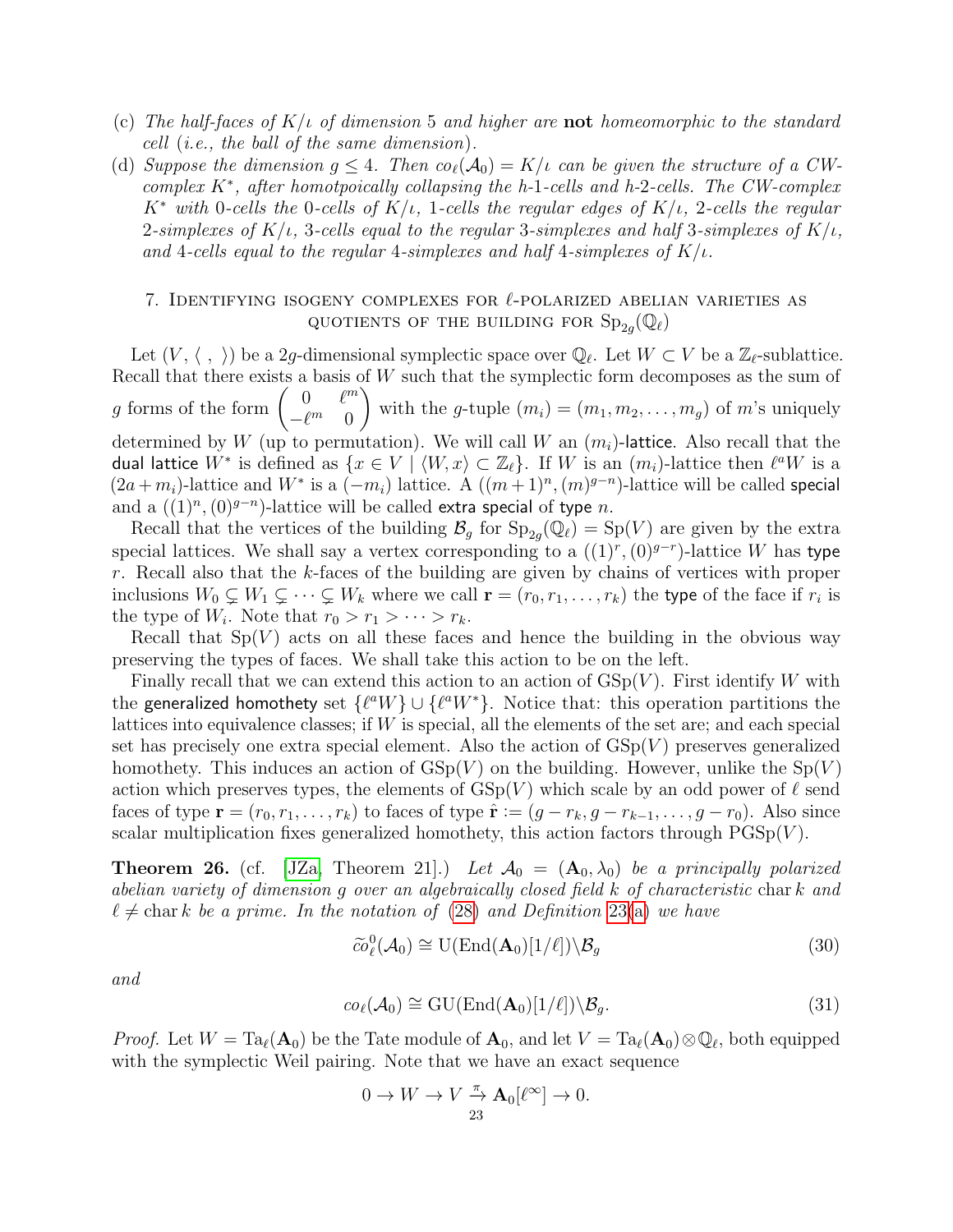This gives us induced injections  $U(End(A_0)[1/\ell]) \rightarrow Sp(V)$  and  $GU(End(A_0)[1/\ell]) \rightarrow$  $GSp(V)$ .

Let  $\mathscr{A}_1$  be evenly  $\ell$ -isogenous to  $\mathscr{A}_0$  via  $\phi : \ell^{2m}\mathscr{A}_0 \to \mathscr{A}_1$ . We will associate to the pair  $(\phi, \mathscr{A}_1)$  the lattice  $W_1 = \ell^m \pi^{-1}(\ker \phi) \subset V$ . Since  $\mathscr{A}_1$  is [ $\ell$ ]-polarized, we can see that  $W_1$ is extra special of the same type as  $\mathscr{A}_1$  by chasing through the matrices. Conversely, if  $W_1$ is extra special and we can pick an  $m \in \mathbb{N}$  such that  $\ell^{-m}W_1 \supset W$ , then  $\pi(\ell^{-m}W_1)$  is the kernel of an  $\ell$ -power isogeny  $\phi : \ell^{2m}\mathcal{A}_0 \to \mathcal{A}_1$  whose image is  $[\ell]$ -polarized of the same type as  $W_1$ . Furthermore, picking a different representative corresponds to composing  $\phi$  with multiplication by a scalar power of  $\ell$ .

Note that if  $\psi : \mathscr{A}_0 \to \mathscr{A}_1$  is an isogeny of type  $(r_0, r_1), r_0 > r_1$ , then

$$
W_1 = \ell^m \pi^{-1}(\ker \psi \circ \phi) \supsetneq W_0
$$

is an extra-special lattice of type  $r_1$ . Hence the chain  $W_0 \subsetneq W_1$  is an edge of type  $(r_0, r_1)$ . The preceding can clearly be applied to each isogeny in a chain to obtain higher faces. Conversely, if the chain  $W_0 \subsetneq W_1$  is an edge of type  $(r_0, r_1)$  with  $\ell^{-m}W_0 \supset W$  and  $\pi(\ell^{-m}W_i)$  the kernel of  $\phi_i: \ell^{2m}\mathcal{A}_0 \to \mathcal{A}_i$ , we can decompose  $\phi_1 = \psi \circ \phi_0$  with  $\psi: \mathcal{A}_0 \to \mathcal{A}_1$  an isogeny of type  $(r_0, r_1)$ . Again the preceding can be applied to higher faces to obtain a chain of isogenies.

Now we show that  $W'$  and  $W''$  correspond to isomorphic [ $\ell$ ]-polarized abelian varieties if and only if  $W' = \psi W''$  for some  $\psi \in U(\text{End}(\mathbf{A}_0)[1/\ell])$ . First assume we are given  $\psi$ . Pick an  $m \in \mathbb{N}$  such that  $\ell^m \psi \in \text{End}(\mathbf{A}_0)$ , and an n such that  $\ell^{-n}W'$ ,  $\ell^{-n}W'' \supset W$ . Therefore  $\pi(\ell^{-n}W') = \ell^m \psi(\pi(\ell^{-n}W''))$ . Hence if ker  $\phi' = \pi(\ell^{-n}W')$  and ker  $\phi'' = \pi(\ell^{-n}W'')$ , then  $\phi' \circ \ell^m \psi = \phi''$  and both have the same codomain.

Conversely, suppose  $\phi'$  and  $\phi''$  (using scalings m' and m'') induced from W' and W'' have the same codomain. Let  $\phi$  be such that  $\phi \circ \phi' = \ell^{2m'}$  let  $\psi = \ell^{-m'-m''} \phi \circ \phi''$ . Note that  $\psi \in U(\text{End}(\mathbf{A}_0)[1/\ell])$  since it preserves the polarization up to scaling, and chasing through we see that the scale factor is 1. Chasing through the equations we furthermore see that  $W' = \psi W''$ .

The same logic can be applied to the higher faces thus showing [\(30\)](#page-22-2).

We will now show [\(31\)](#page-22-3). First suppose we are given  $\psi \in \text{GU}(\text{End}(\mathbf{A}_0)[1/\ell])$  such that  $[W'] = [\psi W'']$  as generalized homothety classes. If  $\ell^a W' = \psi W''$ , then  $\psi$  is a scalar multiple of an element of  $U(End(\mathscr{A})[1/\ell])$ . Since that case was dealt with above, we may assume that  $\ell^a W^{\prime\ast} = \psi W^{\prime\prime}$ . After possible scaling W', W'', and  $\psi$  by powers of  $\ell$  we may assume that  $\psi \in \text{End}(\mathscr{A}), W^* = \psi W'', \text{ and } W'^*, \ell^b W', W'' \supset W.$  Therefore  $\pi(W'^*) = \psi(\pi(W''))$ . Hence if ker  $\phi = \pi(W'^*)$ , ker  $\phi' = \pi(\ell^b W')$ , and ker  $\phi'' = \pi(W'')$ , then  $\phi \circ \psi = \phi''$  and both have the same codomain which is the dual of the codomain of  $\phi'$ .

Conversely, if  $\phi'$  and  $\phi''$  induced from W' and W'' have dual codomains, let  $\psi = \phi' \circ \phi''$ . Note that  $\psi \in \mathrm{GU}(\mathrm{End}(\mathbf{A}_0)[1/\ell])$  since it preserves the polarization up to scaling, and chasing through we see that the scale factor is 1. And chasing through the equations we see that  $\ell^a W^{\prime *} = \psi W^{\prime\prime}$  for some  $a \in \mathbb{Z}$ .

As before, the same logic can be applied to the higher faces thus showing [\(31\)](#page-22-3).

 $\Box$ 

## 8. Mass formulas

<span id="page-23-0"></span>We now return to the special case of superspecial abelian varieties. If the principally polarized base abelian variety  $A_0 = (A_0, \lambda_0)$  has  $A_0$  superspecial in characteristic p, then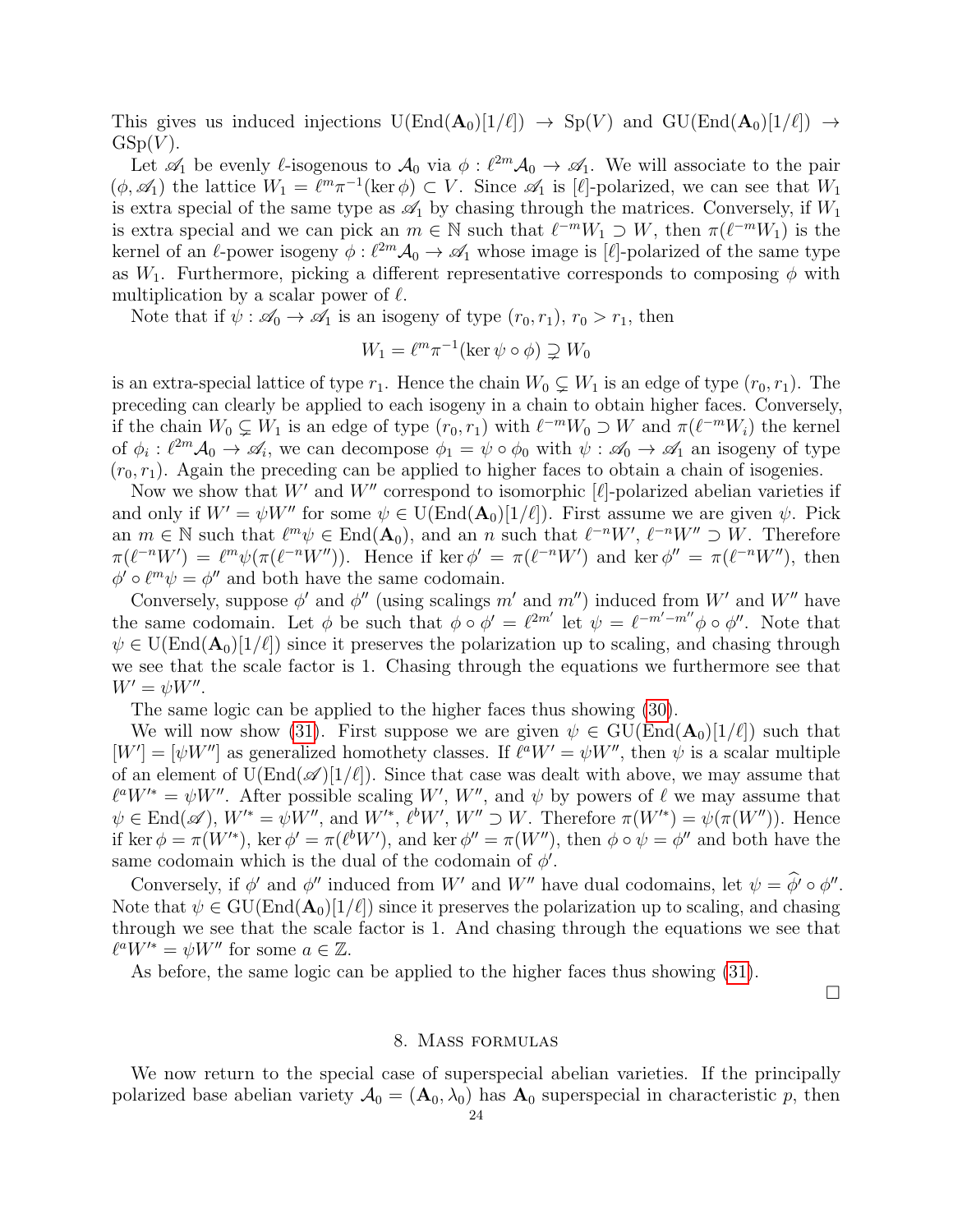for primes  $\ell \neq p$  the isogeny complexes  $\tilde{co}_{\ell}(\mathcal{A}_0)$  and  $co_{\ell}(\mathcal{A}_0)$  enjoy important properties not necessarily present in the general case:

- (a) In the superspecial case, the isogeny complexes are finite.
- (b) In the superspecial case, the isogeny complexes are connected.
- (c) In the superspecial case, the isogeny complexes can be described in terms of hermitian forms over definite quaternion algebras – this is developed in our notion of Brandt complexes in Section [9.](#page-25-0) In particular, there are mass formulas for the isogeny complexes arising from the definite quaternion algebra description; this is the subject of the present Section [8.](#page-23-0)

Computing the number of simplexes of a given type in the isogeny complex of a superspecial abelian variety is in general hard; however, it's relatively easy to compute their mass.

**Definition 27.** The mass of a set S of k-simplexes in a weighted simplicial complex is equal to

$$
\sum_{\sigma\in S}\frac{1}{w(\sigma)}.
$$

Let  $\mathcal{A}_0$  be a principally polarized superspecial abelian variety of dimension g in characteristic p. We will let  $m_q([\ell], p)_r$  be the mass of the set of k-simplexes of type  $\mathbf{r} = (r_0, r_1, \ldots, r_k)$  in the enhanced  $[\ell]$ -isogeny complex  $\widetilde{co}_{\ell}^0$  $_{\ell}^{0}(\mathcal{A}_{0}).$ 

<span id="page-24-2"></span>Theorem 28. (Mass formula of Ekedahl and Hashimoto/Ibukiyama)

$$
m_g([\ell], p)_{(0)} = M_g(p) := \frac{(-1)^{g(g+1)/2}}{2^g} \left\{ \prod_{k=1}^g \zeta(1-2k) \right\} \cdot \prod_{k=1}^g \{p^k + (-1)^k\}.
$$

*Proof.* See [\[Eke87,](#page-28-5) p. 159] and [\[HI80,](#page-29-8) Prop. 9], cf. [\[Yu06,](#page-29-9) Thm. 3.1].

## <span id="page-24-0"></span>Proposition 29.

$$
m_g([\ell], p)_{(r_0, \ldots, r_{k-1}, r_k)} = m_g([\ell], p)_{(r_0, r_1, \ldots, r_{k-1})} N(\ell)_{r_{k-1}, r_k}
$$

where  $N(\ell)_{r_{k-1},r_k}$  is as given in [\(13\)](#page-7-5) and Proposition [11](#page-7-3).

*Proof.* Let  $\sigma$  be the  $(k-1)$ -simplex of type  $(r_0, r_1, \ldots, r_{k-1})$  corresponding to the sequence

$$
\mathscr{A}_0 \xrightarrow{f_1} \mathscr{A}_1 \xrightarrow{f_2} \cdots \xrightarrow{f_{k-1}} \mathscr{A}_{k-1}.
$$

Let  $G(\sigma)$  be the automorphism group of this sequence, so  $w(\sigma) = \#G(\sigma)$ .

By Definition [\(13\)](#page-7-5), there are  $N(\ell)_{r_{k-1},r_k}$  maps  $f_k \in \text{Iso}_{\ell}(\mathscr{A}_{k-1})_{r_k}$  from  $\mathscr{A}_{k-1}$  to some  $\mathscr{A}_k$  of type  $r_k$ . Two such  $f_k$ 's extend  $\sigma$  to the same k-simplex  $\sigma[f_k]$  if and only if there exists an element  $g \in G(\sigma)$  sending one to the other. Let  $Orb_{G(\sigma)}(f_k)$  be the orbit under  $G(\sigma)$  of  $f_k$ . We have

$$
\frac{N(\ell)_{r_{k-1},r_k}}{w(\sigma)} = \sum_{f_k \in \text{Iso}_{\ell}(\mathscr{A}_{k-1})_{r_k}} \frac{1}{\#G(\sigma)} = \sum_{\sigma[f_k]} \frac{\# \text{Orb}_{G(\sigma)}(f_k)}{\#G(\sigma)} = \sum_{\sigma[f_k]} \frac{1}{\#G(\sigma[f_k])} = \sum_{\sigma[f_k]} \frac{1}{w(\sigma[f_k])}.
$$

Summing the above over all  $(k-1)$ -simplexes of type  $(r_0, r_1, \ldots, r_{k-1})$  gives the result.  $\Box$ 

## <span id="page-24-1"></span>Proposition 30.

$$
m_g([\ell], p)_{(r_0, r_1, \dots, r_k)} = m_g([\ell], p)_{(\hat{r}_k, \dots, \hat{r}_1, \hat{r}_0)}.
$$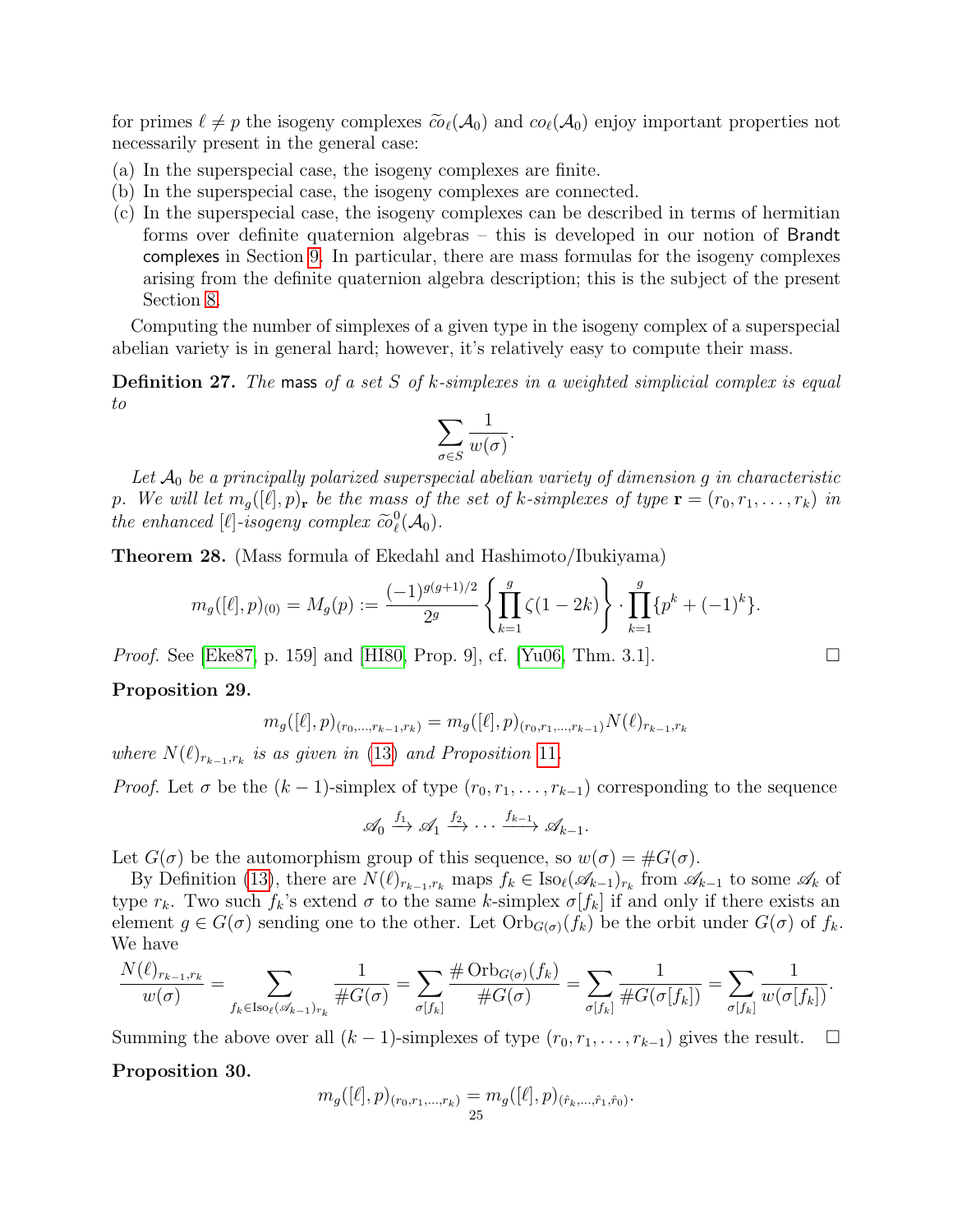*Proof.* The dual map  $\iota$  send k-simplexes of type  $\mathbf{r} = (r_0, r_1, \ldots, r_k)$  to k-simplexes of type  $\hat{\mathbf{r}} = (\hat{r}_k, \dots, \hat{r}_1, \hat{r}_0)$  and preserves weights.

## Corollary 31.

$$
m_g([\ell], p)_{(r)} = M_g(p) \frac{N(\ell)_{g,\hat{r}}}{N(\ell)_{r,0}}.
$$

Proof. Using Propositions [29](#page-24-0) and [30](#page-24-1) we compute

$$
m_g([\ell], p)_{(0)} N(\ell)_{g,\hat{r}} = m_g([\ell], p)_{(g)} N(\ell)_{g,\hat{r}} = m_g([\ell], p)_{(g,\hat{r})}
$$
  
= 
$$
m_g([\ell], p)_{(r,0)} = m_g([\ell], p)_{(r)} N(\ell)_{r,0}.
$$

Combining the above results we get:

## <span id="page-25-4"></span>Theorem 32.

$$
m_g([\ell], p)_{(r_0, r_1, \dots, r_k)} = M_g(p) \frac{N(\ell)_{g, \hat{r}_0}}{N(\ell)_{r_0, 0}} \prod_{i=1}^k N(\ell)_{r_{i-1}, r_i}.
$$

## 9. The Brandt complex of a definite rational quaternion algebra

<span id="page-25-0"></span>There are several ways to define the Brandt complex of a definite rational quaternion algebra. Here we present the one we used in our computations.

Let H be a definite rational quaternion algebra and  $\mathcal{O}_{\mathbb{H}} \subset \mathbb{H}$  a maximal order. Recall that a positive definite hermitian form over  $\mathcal{O}_{\mathbb{H}}$  is a projective left  $\mathcal{O}_{\mathbb{H}}$ -module M of rank g with a  $\mathbb{Z}\text{-linear pairing}$  (, ) into  $\mathcal{O}_{\mathbb{H}}$  satisfying

$$
(1) \ (\alpha x, y) = \alpha(x, y),
$$

$$
(2) (x, y) = (y, x),
$$

(3) 
$$
(x, x) \ge 0
$$
 with equality only if  $x = 0$ 

for all  $\alpha \in \mathcal{O}_{\mathbb{H}}$  and  $x, y \in M$ .

Given such a form recall that its dual  $M^*$  is defined as  $\{x \in M \otimes \mathbb{H} \mid (M, x) \subset \mathcal{O}_{\mathbb{H}}\}.$ 

**Definition 33.** For a prime  $\ell$  unramified in  $\mathbb{H}$ , a positive definite hermitian form M is  $\ell$ -bounded if

<span id="page-25-1"></span>
$$
\ell M^* \subset M. \tag{32}
$$

Observe that by comparing the reduced discriminant of both sides of equation [\(32\)](#page-25-1) we conclude that the reduced discriminant disc( $M$ ) =  $\ell^n$  for some integer  $0 \leq n \leq g$ . Given  $M, ( , )$  an  $\ell$ -bounded positive definite hermitian form, we define the scaled dual form (denoted  $\widehat{M}$ ) to be  $M^*, \ell( , )$ .

<span id="page-25-2"></span>**Remark 34.** There are two ways to think about  $\ell$ -bounded forms.

- <span id="page-25-3"></span>(a) Recall that all positive definite g-dimensional hermitian forms over  $\mathbb H$  are isomorphic. Thus we can fix the form (, ) on  $\mathbb{H}^g \cong M \otimes \mathbb{H}$  and vary  $M \subset \mathbb{H}^g$ . In fact we can simultaneously fix  $M \otimes \mathbb{Z}[1/\ell] = \mathcal{O}_{\mathbb{H}}[1/\ell]^g$ .
- (b) Also recall that for  $g > 1$  all projective rank g  $\mathcal{O}_{\mathbb{H}}$ -modules are isomorphic. Thus for g > 1 we can alternatively fix  $M \cong \mathcal{O}_{\mathbb{H}}^g$  and vary the  $\ell$ -bounded hermitian form (,), given by  $(x, y) = y^{\dagger} H x$  for a hermitian matrix H.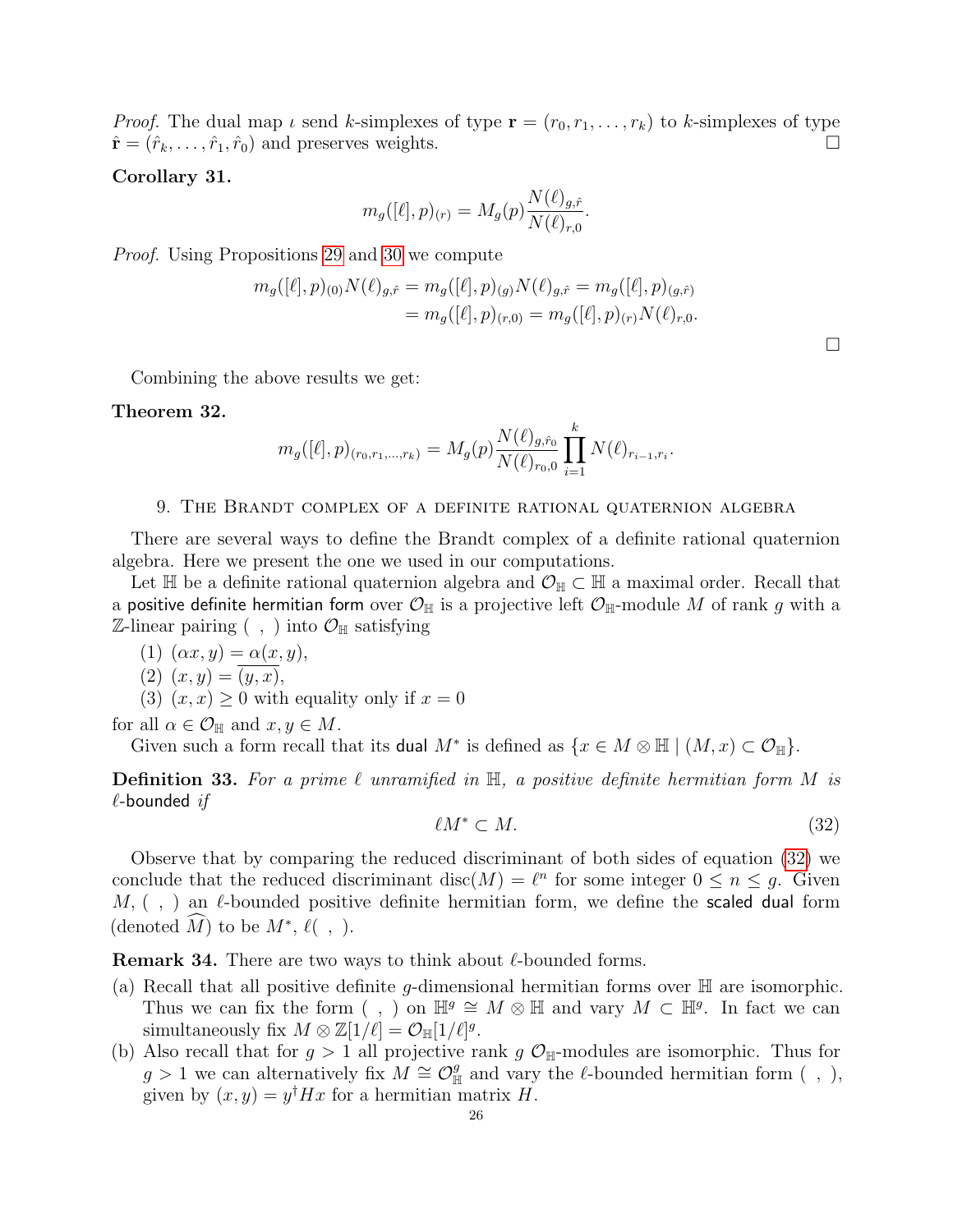We will now define the enhanced Brandt complex  $\overline{bc}_g(\ell, \mathcal{O}_{\mathbb{H}})$  of  $\mathcal{O}_{\mathbb{H}}$  with respect to the prime  $\ell$  of dimension g. The vertices of  $\overline{bc}_q(\ell, \mathcal{O}_{\mathbb{H}})$  correspond to the isomorphism classes of  $\ell$ -bounded positive definite hermitian forms M over  $\mathcal{O}_{\mathbb{H}}$  of rank g. If the reduced discriminant  $disc(M) = \ell^n$  we will say the corresponding vertex has type n.

The k-faces of the enhanced Brandt complex correspond to chains of  $\ell$ -bounded positive definite hermitian forms  $M_0 \subsetneq M_1 \subsetneq \ldots \subsetneq M_k$  with the same pairing  $( , )$ . Such a face will be said to be of type  $\mathbf{n} := (n_0, n_1, \dots, n_k)$  if  $\text{disc}(M_i) = \ell^{n_i}$ .

The little Brandt complex  $\mathit{brc}_{q}(\ell, \mathcal{O}_{\mathbb{H}})$  is obtained from the enhanced Brandt complex by quotienting by the involution corresponding to taking scaled duals.

As preparation for the proof of the theorem below, the adjugate (or classical adjoint)  $\text{Adj}(M)$ of an invertible  $n \times n$ -matrix M is the  $n \times n$  matrix with  $M \text{Adj}(M) = \det M \text{Id}_{n \times n}$ .

<span id="page-26-2"></span>**Theorem 35.** The enhanced Brandt complex  $\widetilde{brc}_q(\ell, \mathcal{O}_{\mathbb{H}})$  is isomorphic to

<span id="page-26-0"></span>
$$
U_g(\mathcal{O}_{\mathbb{H}}[1/\ell])\backslash \mathcal{B}_g, \tag{33}
$$

and the little Brandt complex  $\mathit{brc}_q(\ell, \mathcal{O}_{\mathbb{H}})$  is isomorphic to

<span id="page-26-1"></span>
$$
GU_g(\mathcal{O}_{\mathbb{H}}[1/\ell])\backslash \mathcal{B}_g. \tag{34}
$$

*Proof.* Since  $\mathbb H$  is unramified at  $\ell$ , we can fix an isomorphism  $\mathbb H \otimes \mathbb Q_\ell \cong \text{Mat}_{2\times 2}(\mathbb Q_\ell)$  such that  $\mathcal{O}_{\mathbb{H}} \otimes \mathbb{Z}_\ell$  corresponds to  $\text{Mat}_{2\times 2}(\mathbb{Z}_\ell)$ . Under this isomorphism conjugating a quaternion corresponds to taking the adjugate matrix. For an invertible  $2 \times 2$  matrix m the adjugate is given by  $\text{Adj}(m) = sm^T s^{-1}$ , where  $s =$  $\begin{pmatrix} 0 & 1 \\ -1 & 0 \end{pmatrix}$  is the matrix of a symplectic form. Interpreting  $\mathbb{H}^g$  as row vectors, we get an isomorphism  $\mathbb{H}^g \otimes \mathbb{Q}_\ell \cong \text{Mat}_{2 \times 2g}(\mathbb{Q}_\ell) \cong V \oplus V$ where  $V = \mathbb{Q}_{\ell}^{2g}$ <sup>2g</sup> as a row vector space. Since  $\mathbb{H} \otimes \mathbb{Q}_\ell \cong \text{Mat}_{2\times 2}(\mathbb{Z}_\ell)$  acts on  $\text{Mat}_{2\times 2g}(\mathbb{Q}_\ell)$ on the left, any  $\text{Mat}_{2\times 2}(\mathbb{Z}_\ell)$ -lattice  $W'\subset \text{Mat}_{2\times 2g}(\mathbb{Q}_\ell)$  is of the form  $W\oplus W$  for  $W\subset V$ a  $\mathbb{Z}_{\ell}$ -lattice. Also the hermitian form  $(x, y)$  on  $\text{Mat}_{2 \times 2g}(\mathbb{Q}_{\ell})$  is given by  $xs^{\oplus^g}y^Ts^{-1}$ , where  $s^{\oplus g}$  is the block diagonal matrix consisting of g copies of s which gives V the structure of a 2g-dimensional symplectic space over  $\mathbb{Q}_\ell$  as used in Section [7](#page-22-0) to define the building.

Define a map  $v : \mathcal{B}_g \to brc_g(\ell, \mathcal{O}_{\mathbb{H}})$  that maps the vertex corresponding to the extra special  $((1)^r, (0)^{g-r})$ -lattice  $\tilde{W} \subset V$  to the hermitian form given by  $M = (W \oplus W) \cap \mathcal{O}_{\mathbb{H}}[1/\ell]^{g}$ . Note that M will be  $\ell$ -bounded of type r since W was extra special. Extend v to higher faces in the natural manner, namely by mapping the face corresponding to the chain  $W_0 \subset W_1 \subset \ldots \subset W_k$ to  $(W_0 \oplus W_0) \cap \mathcal{O}_{\mathbb{H}}[1/\ell]^g \subset (W_1 \oplus W_1) \cap \mathcal{O}_{\mathbb{H}}[1/\ell]^g \subset \ldots \subset (W_k \oplus W_k) \cap \mathcal{O}_{\mathbb{H}}[1/\ell]^g$ . By Remark [34\(](#page-25-2)[a\)](#page-25-3) every  $\ell$ -bounded M can be embedded into  $\mathcal{B}_g$  with  $M \otimes \mathbb{Z}[1/\ell] = \mathcal{O}_{\mathbb{H}}[1/\ell]^g$  so comes from the extra special lattice W with  $W \oplus W = M \otimes \mathbb{Z}_\ell \subset V \oplus V$ . Hence v is surjective.

Now suppose we have two modules  $M, M' \subset \mathbb{H}^g$  with  $M \otimes \mathbb{Z}[1/\ell] = M' \otimes \mathbb{Z}[1/\ell] = \mathcal{O}_{\mathbb{H}}[1/\ell]^g$ . Any isomorphism between them extends to an automorphism of  $\mathcal{O}_{\mathbb{H}}[1/\ell]^g$ , i.e., an element of  $U_q(\mathcal{O}_{\mathbb{H}}[1/\ell])$ . The same logic applies to chains. Thus the image of two faces under  $v$ correspond to the same element of the enhanced Brandt complex if and only if they're related by an element of  $U_q(\mathcal{O}_{\mathbb{H}}[1/\ell])$ . This proves [\(33\)](#page-26-0).

Now pick a module  $M \subset \mathbb{H}^g$  with  $M \otimes \mathbb{Z}[1/\ell] = \mathcal{O}_{\mathbb{H}}[1/\ell]^g$  and consider an embedding of the scaled dual  $\hat{M} \cong M' \subset \mathbb{H}^g$  also with  $M' \otimes \mathbb{Z}[1/\ell] = \mathcal{O}_{\mathbb{H}}[1/\ell]^g$ . This gives us a scaling from  $M^*$  to  $M'$  which extends to an element of  $\mathrm{GU}_g(\mathcal{O}_{\mathbb{H}}[1/\ell])$ . Since  $M\otimes \mathbb{Z}_\ell$  and  $M^*\otimes \mathbb{Z}_\ell$ give elements of the same generalized homothety, we see that the preimages of M and  $\hat{M}$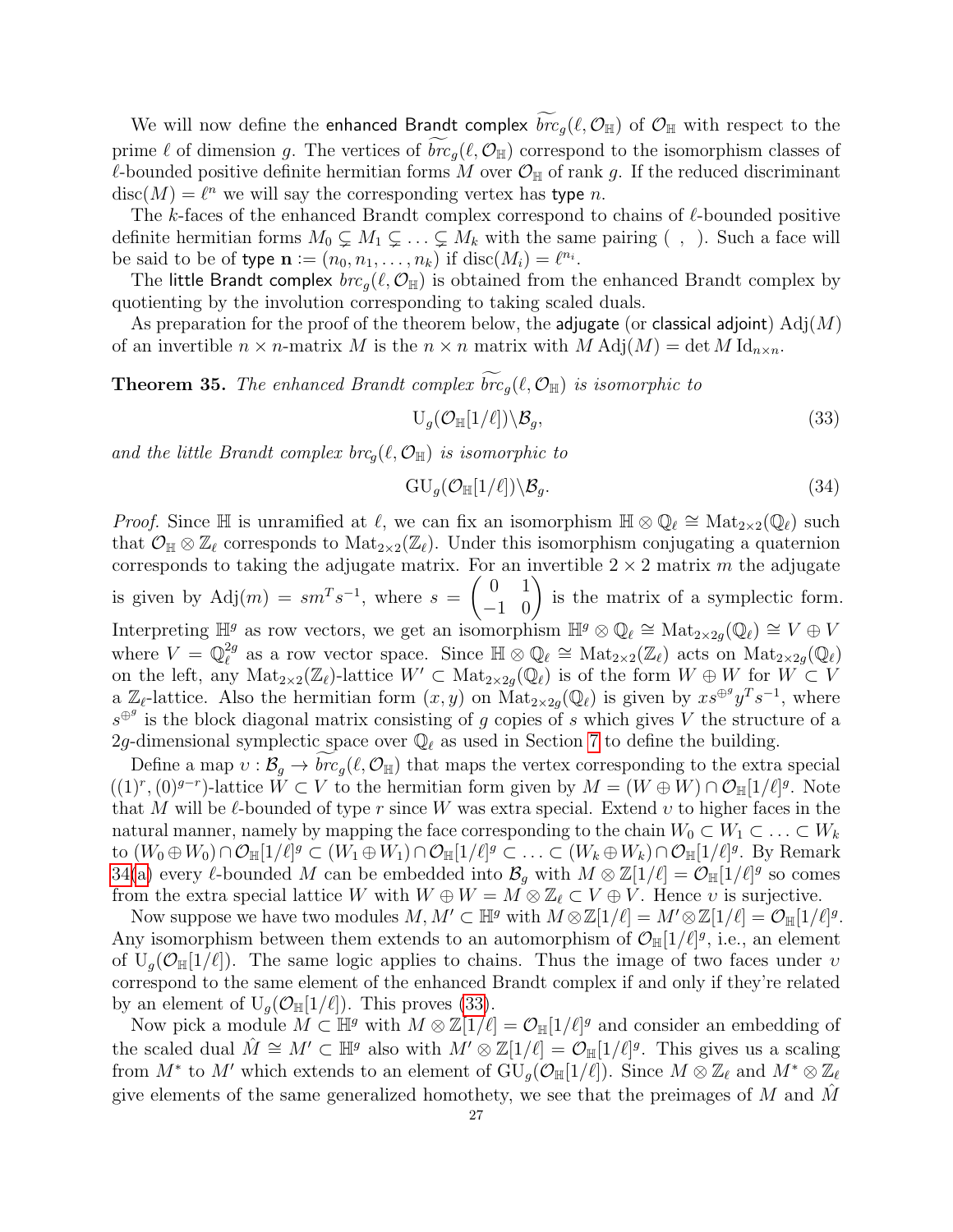under v are related by an element of  $GU_g(\mathcal{O}_{\mathbb{H}}[1/\ell])$ . Extending the same logic to higher faces and using that both sides are quotients of order 2 gives  $(34)$ .

Corollary 36. The enhanced and little Brandt complexes are independent of the choice of maximal order  $\mathcal{O}_{\mathbb{H}}$  and depend only on the algebra  $\mathbb{H}$ .

*Proof.* This follows from the fact that for  $\ell$  unramified in H, the algebra  $\mathcal{O}_{\mathbb{H}}[1/\ell]$  is independent of the maximal order  $\mathcal{O}_{\mathbb{H}}$  and depends only on  $\mathbb{H}$ .

**Corollary 37.** If  $A_0 = E^g$  is a principally polarized superspecial abelian variety of dimension g with  $\mathcal{O} = \text{End}(E)$ , then the enhanced (respectively, little)  $\ell$ -complex of  $\mathcal{A}_0$  is isomorphic to the enhanced Brandt complex  $\text{br}_q(\ell, \mathcal{O})$  (respectively, the little Brandt complex  $\text{br}_q(\ell, \mathcal{O})$ .).

Proof. Combine Theorem [35](#page-26-2) with Theorem [26.](#page-22-1)

<span id="page-27-0"></span>9.1. Computations of Brandt complexes. Let  $N$  be a square-free positive integer with an odd number of prime factors. Let  $\mathcal{O}_{\mathbb{H}}$  be a maximal order in the definite rational quaternion algebra  $\mathbb{H} = \mathbb{H}(N)$  of reduced discriminant  $Disc(\mathbb{H}) = N$ . We computed the Brandt complexes  $brc_q(\ell, \mathcal{O}_{\mathbb{H}})$  and  $br_q(\ell, \mathcal{O}_{\mathbb{H}})$  for the values of N with  $(N, \ell) = 1$  in Table [4.](#page-27-3)

> $g \mid \ell \mid N = \text{Disc}(\mathbb{H})$ 2 | 2 |  $N \leq 347$  $3 \mid N \leq 227$  $5 \mid N \leq 157$  $7 \mid N \leq 107$  $3 \mid 2 \mid N \leq 23$  $3 \mid N \leq 13$

<span id="page-27-3"></span>TABLE 4. The range of our computations of  $\widetilde{brc}_g(\ell, \mathcal{O}_{\mathbb{H}})$  and  $br_G(\ell, \mathcal{O}_{\mathbb{H}})$ 

## 10.  $\tilde{co}_2(2, 7)$  AND  $co_2(2, 7)$

<span id="page-27-1"></span>In this section we examine the isogeny complexes  $\tilde{\omega}_2(2, 7)$  and  $\omega_2(2, 7)$  in detail, giving their faces and half-faces in each dimension. In [\[JZb\]](#page-29-1) we build on this, using these examples to illustrate how we compute the cohomology of isogeny complexes. We give the standard cochain complexes with their differentials for  $\tilde{c}o_2(2, 7)$  and  $co_2(2, 7)$  and then compute the cohomology  $H^*(\tilde{co}_2(2, 7), \mathbb{Z})$  and  $H^*(co_2(2, 7), \mathbb{Z})$ .

<span id="page-27-2"></span>10.1.  $\widetilde{\epsilon o}_2(2, 7) = \widetilde{\mathbf{b}r\mathbf{c}}_2(2, \mathcal{O}_{\mathbb{H}(7)})$ . The cell complex  $\widetilde{\epsilon o}_2(2, 7) = \widetilde{\mathbf{b}r\mathbf{c}}_2(2, \mathcal{O}_{\mathbb{H}(7)})$  has 8 0-cells, 23 1-cells, and 16 2-cells. They are divided among the possible types as shown in Table [5.](#page-28-6)

The weights and masses of the cells of the various types are given in Table [6.](#page-28-7)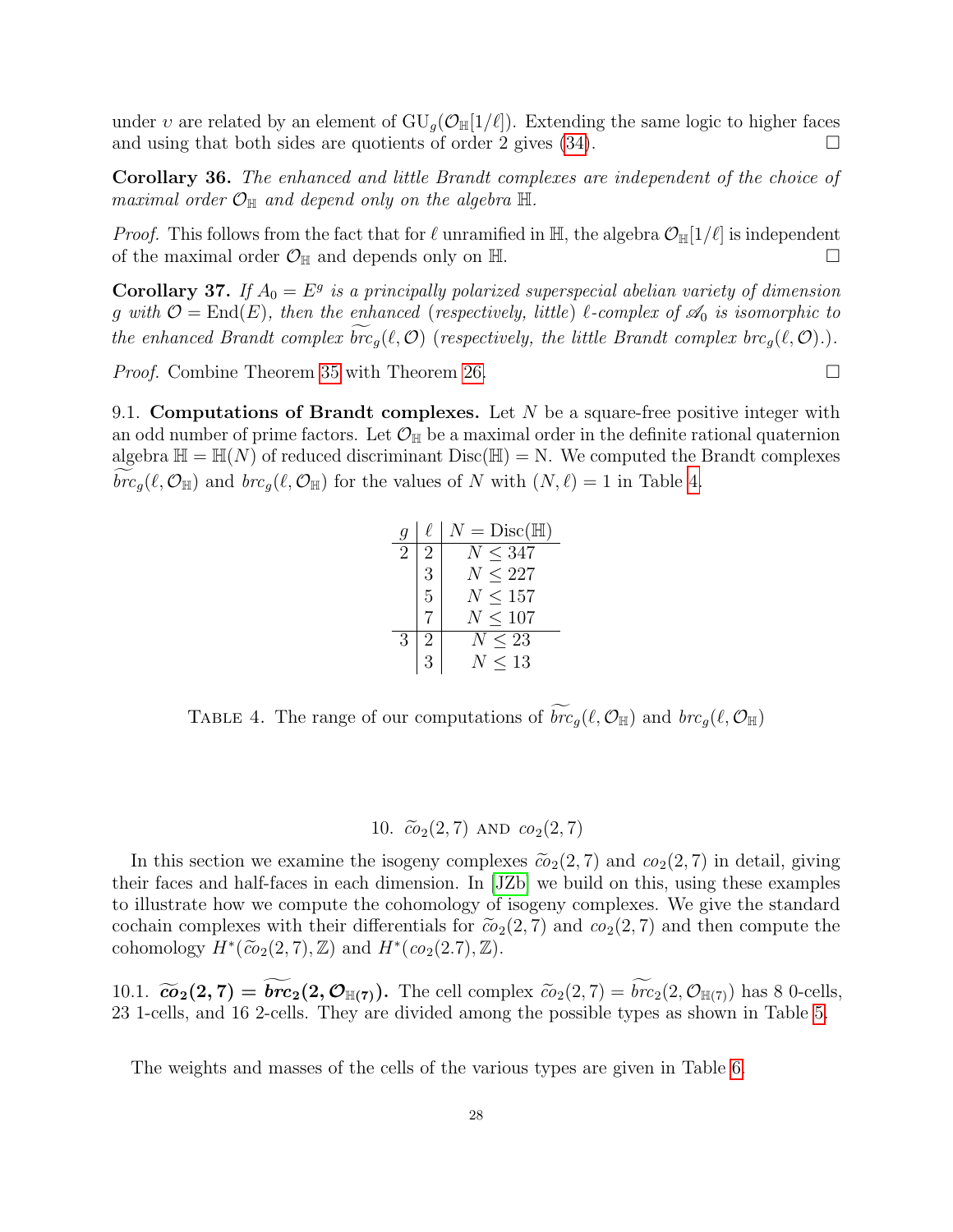|                                                     |  |  |  | $\  (0)   (1)   (2)   (1,0)   (2,0)   (2,1)   (2,1,0)$ |
|-----------------------------------------------------|--|--|--|--------------------------------------------------------|
| Number of cells $\parallel 2 \parallel 4 \parallel$ |  |  |  |                                                        |

Type t Weights Mass  $m_2(2, 7)_t$ (0)  $32,48$   $1/32 + 1/48 = 5/96$  $(1)$  16, 16, 8, 96 25/96 (2)  $\vert$  32, 48  $\vert$  5/96  $(1, 0)$  8, 8, 32, 16, 8, 8, 12, 12, 48 25/32  $(2,0)$  8, 16, 8, 8, 32, 4, 16 25/32  $(2, 1)$  8, 16, 8, 16, 8, 4, 32 25/32  $(2, 1, 0)$  | 4, 8, 8, 16, 8, 8, 8, 8, 4, 32, 16, 4, 4, 4, 8, 16 | 75/32

<span id="page-28-6"></span>TABLE 5. Number of cells in  $\tilde{co}_2(2, 7)$  by type

<span id="page-28-7"></span>TABLE 6. Weights of the cells in  $\tilde{co}_2(2, 7)$  by type

From Theorem [28](#page-24-2) we have

$$
m_2(2,7)_{(0)} = \frac{(-1)^3}{4} \left\{ \zeta(-1)\zeta(-3) \right\} \cdot (7-1)(7^2+1) = \frac{-1}{4} \left\{ \frac{-1}{12} \cdot \frac{1}{120} \right\} \cdot (300) = \frac{5}{96},
$$

agreeing with the computation of  $m_2(2, 7)_{(0)}$  in Table [6.](#page-28-7) The other  $m_2(2, 7)_t$  can now be computed from Theorem [32](#page-25-4) using Table [3](#page-8-2) for the  $N(2)_{r,s}$  – reassuringly they all agree with Table [6.](#page-28-7)

<span id="page-28-0"></span>10.2.  $co_2(2, 7) = brc_2(2, \mathcal{O}_{\mathbb{H}(7)})$ . The cell complex  $co_2(2, 7) = brc_2(2, \mathcal{O}_{\mathbb{H}(7)})$  has 6 0-cells, 14 1-cells, and 12 2-cells. They are divided among the possible types as in Table [7](#page-28-8) .

| Type       |     | $(0)$ $(1)$ |  | $(2,0)$ : | $(2, 1, 0)$ :                                                        | $(2,1,0)$ : |
|------------|-----|-------------|--|-----------|----------------------------------------------------------------------|-------------|
|            | $=$ |             |  |           | $= (2, 1)$ regular edges   half-edges   regular facets   half-facets |             |
| $\#$ cells |     |             |  |           |                                                                      |             |

<span id="page-28-8"></span>TABLE 7. Number of cells in  $co<sub>2</sub>(2, 7)$  by type

#### <span id="page-28-1"></span>**REFERENCES**

- <span id="page-28-4"></span>[Bro94] Kenneth S. Brown, Cohomology of groups, Graduate Texts in Mathematics, vol. 87, Springer-Verlag, New York, 1994. Corrected reprint of the 1982 original. MR1324339
- <span id="page-28-5"></span>[Eke87] Torsten Ekedahl, On supersingular curves and abelian varieties, Math. Scand. 60 (1987), no. 2, 151–178.
- <span id="page-28-2"></span>[EZ50] Samuel Eilenberg and J. A. Zilber, Semi-simplicial complexes and singular homology, Ann. of Math. (2) 51 (1950), 499–513. MR35434
- <span id="page-28-3"></span>[Hat02] Allen Hatcher, Algebraic topology, Cambridge University Press, Cambridge, 2002. MR1867354